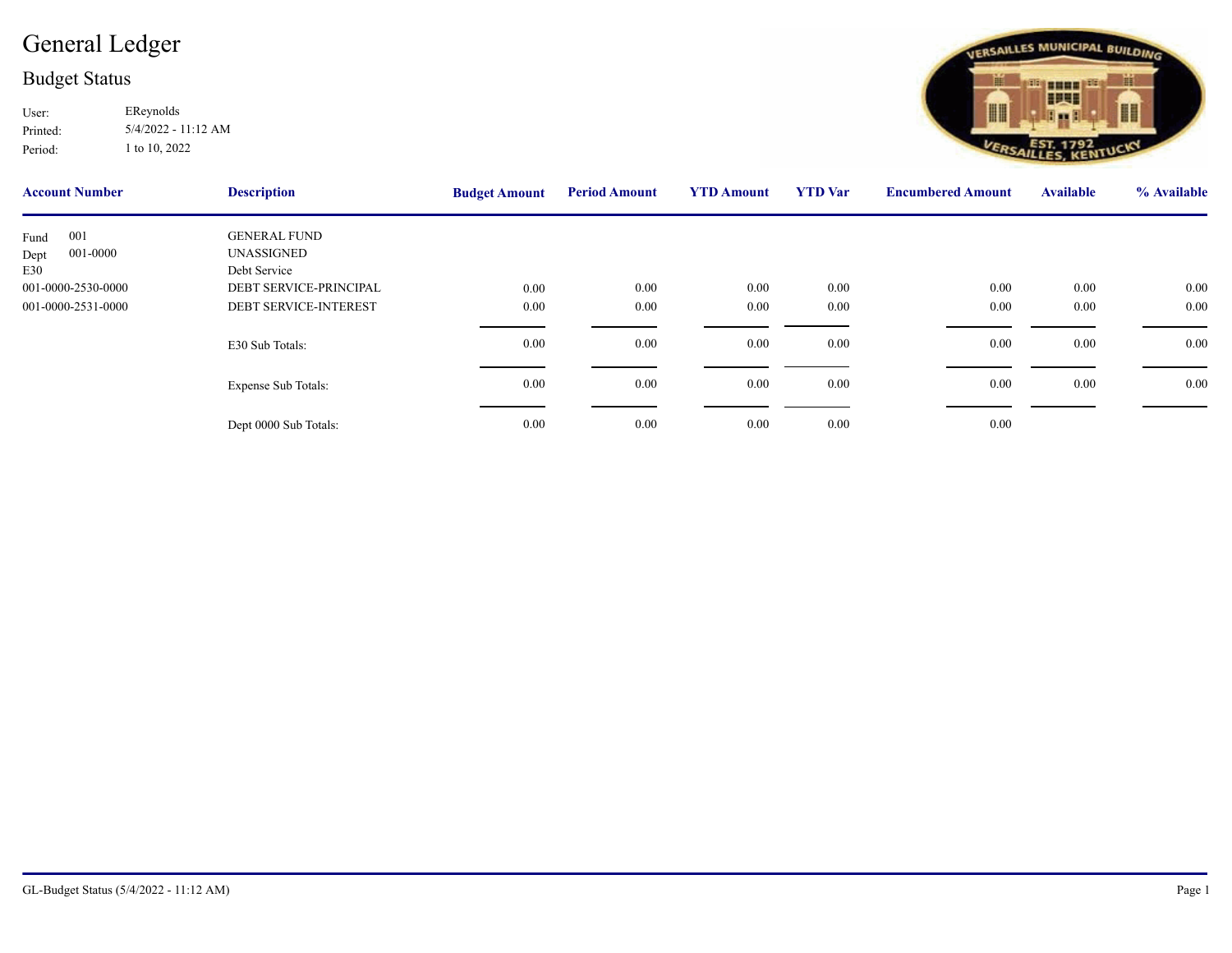| <b>Account Number</b> | <b>Description</b>                  | <b>Budget Amount</b> | <b>Period Amount</b> | <b>YTD Amount</b> | <b>YTD</b> Var | <b>Encumbere</b> |
|-----------------------|-------------------------------------|----------------------|----------------------|-------------------|----------------|------------------|
| 001-0310<br>Dept      | <b>TAXES</b>                        |                      |                      |                   |                |                  |
| R <sub>00</sub>       | Revenue                             |                      |                      |                   |                |                  |
| 001-0310-3110-0000    | <b>CURRENT YEAR PROPERTY TAY</b>    | 460,000.00           | 447,992.43           | 447,992.43        | 12,007.57      |                  |
| 001-0310-3111-0000    | PRIOR YEAR PROPERTY TAX             | 0.00                 | 11,075.64            | 11,075.64         | $-11,075.64$   |                  |
| 001-0310-3113-0000    | <b>TAXES PENALTY &amp; INTEREST</b> | 5,000.00             | 5,256.67             | 5,256.67          | $-256.67$      |                  |
| 001-0310-3114-0000    | <b>BANK SHARES TAX</b>              | 90,000.00            | 104,839.76           | 104,839.76        | $-14,839.76$   |                  |
| 001-0310-3115-0000    | <b>MOTOR VEHICLE TAX INCOME</b>     | 100,000.00           | 94,282.44            | 94,282.44         | 5,717.56       |                  |
| 001-0310-3116-0000    | PERSONAL TANGILE PROPERTY           | 85,000.00            | 94,030.62            | 94,030.62         | $-9,030.62$    |                  |
|                       | R00 Sub Totals:                     | 740,000.00           | 757,477.56           | 757,477.56        | $-17,477.56$   |                  |
|                       | Revenue Sub Totals:                 | 740,000.00           | 757,477.56           | 757,477.56        | -17,477.56     |                  |
|                       | Dept 0310 Sub Totals:               | $-740,000.00$        | -757,477.56          | -757,477.56       | 17,477.56      |                  |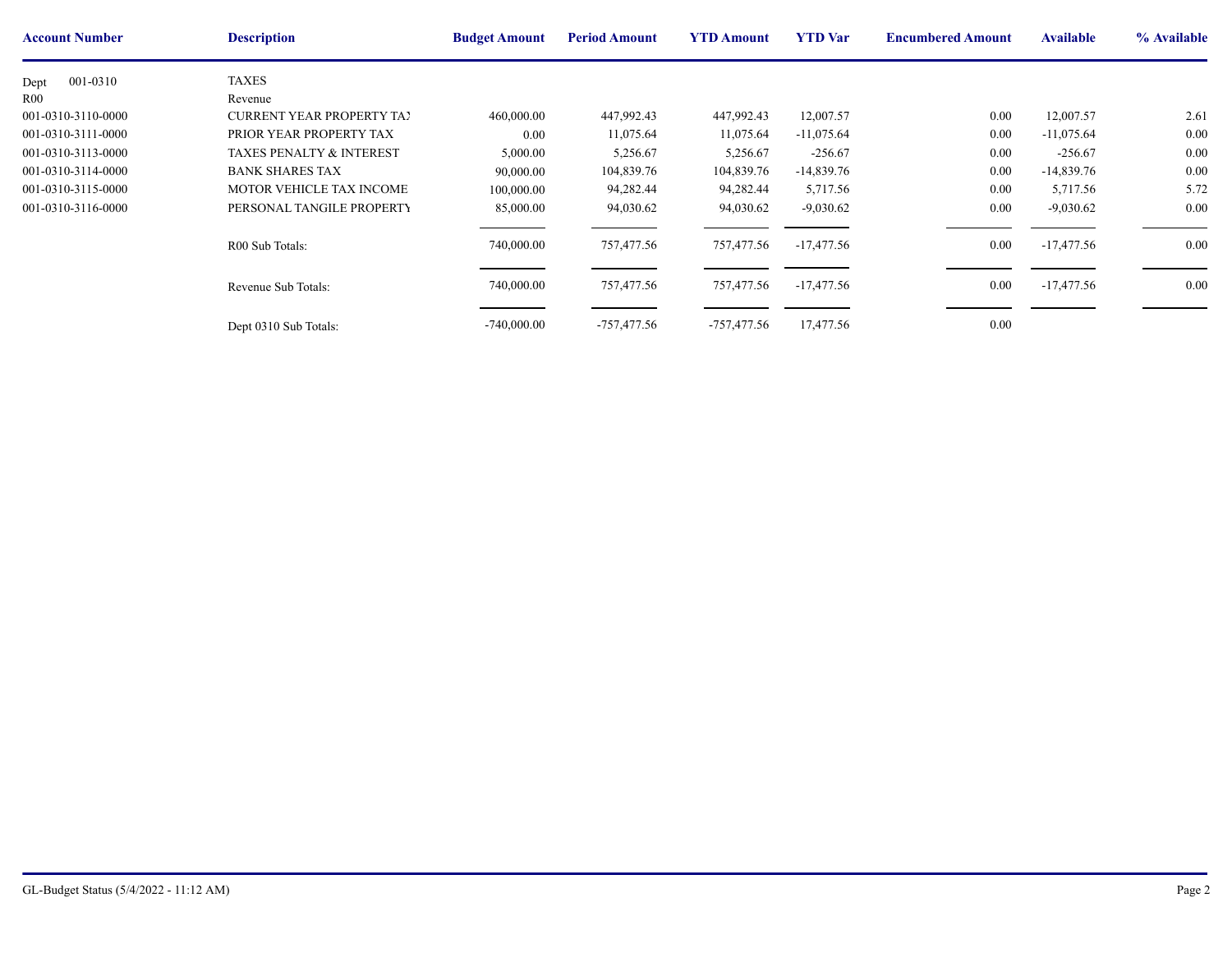| <b>Account Number</b> | <b>Description</b>            | <b>Budget Amount</b> | <b>Period Amount</b> | <b>YTD Amount</b> | <b>YTD</b> Var | <b>Encumbere</b> |
|-----------------------|-------------------------------|----------------------|----------------------|-------------------|----------------|------------------|
| 001-0320<br>Dept      | <b>LICENSES &amp; PERMITS</b> |                      |                      |                   |                |                  |
| R00                   | Revenue                       |                      |                      |                   |                |                  |
| 001-0320-3201-0000    | <b>CITY PAYROLL TAXES</b>     | 3,650,000.00         | 3,253,137.15         | 3,253,137.15      | 396,862.85     |                  |
| 001-0320-3210-0000    | NET PROFITS LICENSE FEE       | 275,000.00           | 782,759.46           | 782,759.46        | $-507,759.46$  |                  |
| 001-0320-3211-0000    | OCCUPATIONAL LICENSE          | 70,000.00            | 48,933.32            | 48,933.32         | 21,066.68      |                  |
| 001-0320-3212-0000    | <b>UTILITY FRANCHISE</b>      | 500,000.00           | 418,186.53           | 418,186.53        | 81,813.47      |                  |
| 001-0320-3213-0000    | <b>INSURANCE LICENSE FEE</b>  | 1,925,000.00         | 1,696,380.71         | 1,696,380.71      | 228,619.29     |                  |
| 001-0320-3214-0000    | NET PROFITS PENALTY/INTERE    | 7,000.00             | 8,080.07             | 8,080.07          | $-1,080.07$    |                  |
| 001-0320-3215-0000    | P/R TAX PENALTY/INTEREST      | 2,000.00             | 3,114.45             | 3,114.45          | $-1,114.45$    |                  |
| 001-0320-3216-0000    | <b>RIGHT OF WAY PERMITS</b>   | 2,000.00             | 1,160.00             | 1,160.00          | 840.00         |                  |
|                       | R00 Sub Totals:               | 6,431,000.00         | 6,211,751.69         | 6,211,751.69      | 219,248.31     |                  |
|                       | Revenue Sub Totals:           | 6,431,000.00         | 6,211,751.69         | 6,211,751.69      | 219,248.31     |                  |
|                       | Dept 0320 Sub Totals:         | $-6,431,000.00$      | $-6,211,751.69$      | $-6,211,751.69$   | $-219,248.31$  |                  |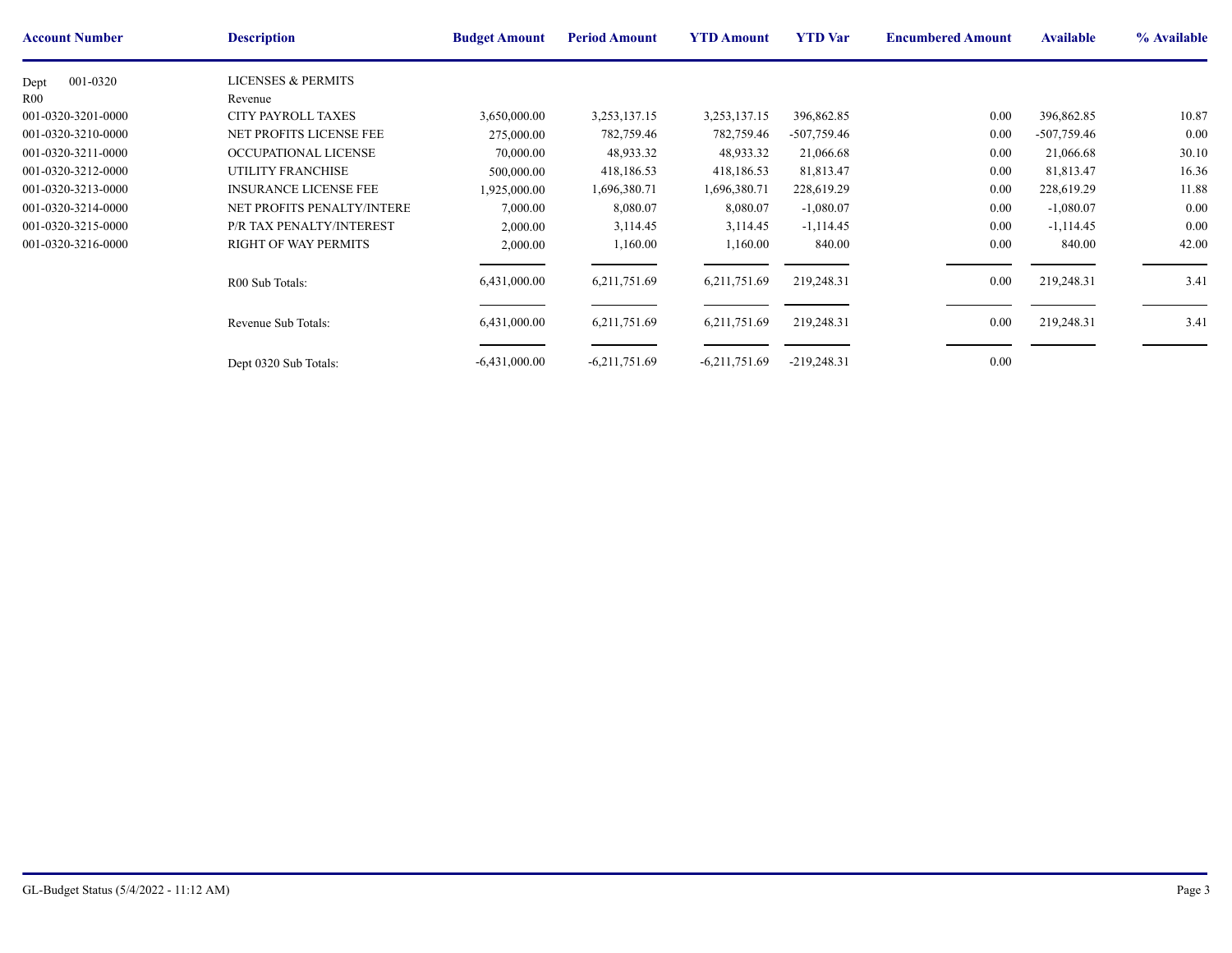| <b>Account Number</b> | <b>Description</b>               | <b>Budget Amount</b> | <b>Period Amount</b> | <b>YTD Amount</b> | <b>YTD</b> Var | <b>Encumbere</b> |
|-----------------------|----------------------------------|----------------------|----------------------|-------------------|----------------|------------------|
| 001-0330<br>Dept      | <b>INTERGOVERNMENTAL</b>         |                      |                      |                   |                |                  |
| R <sub>00</sub>       | Revenue                          |                      |                      |                   |                |                  |
| 001-0330-3303-0000    | <b>KLEFPF - FIRE INCENTIVE</b>   | 56,964.00            | 34,781.13            | 34,781.13         | 22,182.87      |                  |
| 001-0330-3305-0000    | <b>KLEFPF - POLICE</b>           | 150,547.00           | 122,539.09           | 122,539.09        | 28,007.91      |                  |
| 001-0330-3306-0000    | VPD MILEAGE REIMBURSE            | 0.00                 | 0.00                 | 0.00              | 0.00           |                  |
| 001-0330-3310-0000    | HIGHWAY SAFETY GRANT REV.        | 0.00                 | 1,401.38             | 1,401.38          | $-1,401.38$    |                  |
| 001-0330-3311-0000    | <b>FIRE/STATE AID</b>            | 11,000.00            | 0.00                 | 0.00              | 11,000.00      |                  |
| 001-0330-3312-0000    | LAW ENF. PROT PROGRAM (LEI       | 0.00                 | 0.00                 | 0.00              | 0.00           |                  |
| 001-0330-3315-0000    | KY FIRE COMM (DRILL TOWER)       | 0.00                 | 0.00                 | 0.00              | 0.00           |                  |
| 001-0330-3318-0000    | SIDEWALK GRANT (OLD DRY R)       | 0.00                 | 0.00                 | 0.00              | 0.00           |                  |
| 001-0330-3319-0000    | <b>SAFER FIRE GRANT REIMBURS</b> | 0.00                 | 0.00                 | 0.00              | 0.00           |                  |
| 001-0330-3320-0000    | DPAC RAIN GARDEN GRANT RE        | 0.00                 | 0.00                 | 0.00              | 0.00           |                  |
| 001-0330-3321-0000    | <b>BIG SPRING OVERLOOK GRANT</b> | 0.00                 | 0.00                 | 0.00              | 0.00           |                  |
| 001-0330-3322-0000    | MULTI-USE PATH GRANT (U.S. 6     | 224,000.00           | 19,210.00            | 19,210.00         | 204,790.00     |                  |
| 001-0330-3323-0000    | <b>CARES ACT/ ARPA FUNDS</b>     | 1,200,000.00         | 1,280,791.77         | 1,280,791.77      | $-80,791.77$   |                  |
| 001-0330-3324-0000    | <b>FIRE FEMA GRANTS</b>          | 950.00               | 5,950.00             | 5,950.00          | $-5,000.00$    |                  |
| 001-0330-3325-0000    | LITTER ABATEMENT GRANT RE        | 5,040.00             | 5,039.34             | 5,039.34          | 0.66           |                  |
| 001-0330-3326-0000    | <b>CYBER SECURITY GRANT</b>      | 0.00                 | 10,000.00            | 10,000.00         | $-10,000.00$   |                  |
|                       | R00 Sub Totals:                  | 1,648,501.00         | 1,479,712.71         | 1,479,712.71      | 168,788.29     |                  |
|                       | Revenue Sub Totals:              | 1,648,501.00         | 1,479,712.71         | 1,479,712.71      | 168,788.29     |                  |
|                       | Dept 0330 Sub Totals:            | $-1,648,501.00$      | $-1,479,712.71$      | $-1,479,712.71$   | $-168,788.29$  |                  |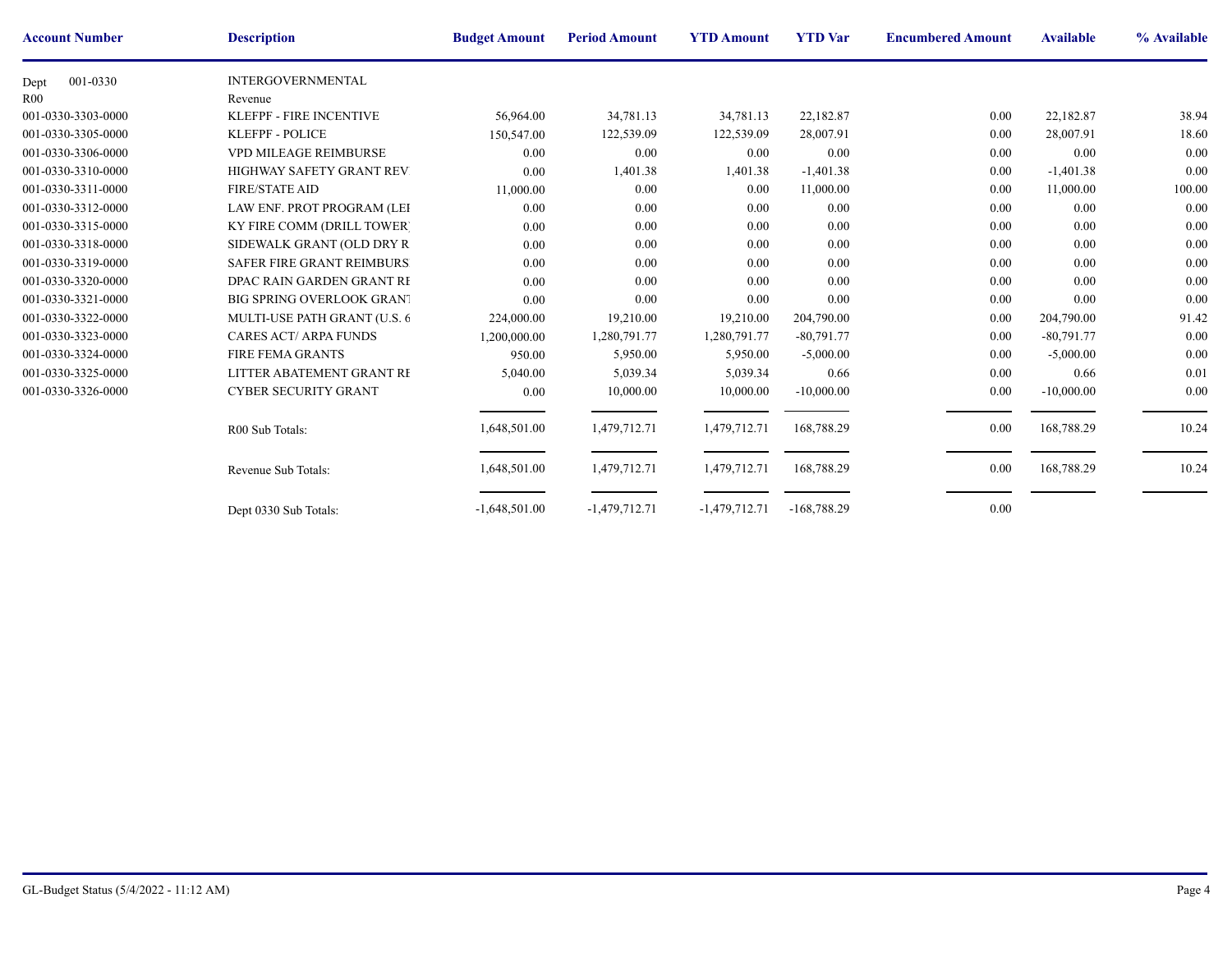| <b>Account Number</b> | <b>Description</b>             | <b>Budget Amount</b> | <b>Period Amount</b> | <b>YTD Amount</b> | <b>YTD</b> Var | <b>Encumbere</b> |
|-----------------------|--------------------------------|----------------------|----------------------|-------------------|----------------|------------------|
| 001-0340<br>Dept      | <b>CHARGES FOR SERVICES</b>    |                      |                      |                   |                |                  |
| R00                   | Revenue                        |                      |                      |                   |                |                  |
| 001-0340-3410-0000    | PARKING REVENUE                | 0.00                 | 2,965.00             | 2,965.00          | $-2,965.00$    |                  |
| 001-0340-3412-0000    | <b>CEMETERY LOTS</b>           | 50,000.00            | 50,950.00            | 50,950.00         | $-950.00$      |                  |
| 001-0340-3413-0000    | <b>CEMETERY INTERMENTS</b>     | 50,000.00            | 49,800.00            | 49,800.00         | 200.00         |                  |
| 001-0340-3414-0000    | CEMETERY FOUND/INSTALLAT       | 12,000.00            | 8,264.43             | 8,264.43          | 3,735.57       |                  |
| 001-0340-3481-0000    | 911 WIRELINE FUNDING FEE       | 0.00                 | $0.00\,$             | 0.00              | 0.00           |                  |
| 001-0340-3483-0000    | V/WC 911 INTEREST              | 0.00                 | $0.00\,$             | 0.00              | 0.00           |                  |
| 001-0340-3484-0000    | 911 WIRELESS FUNDING FEE       | 0.00                 | $0.00\,$             | 0.00              | 0.00           |                  |
| 001-0340-3485-0000    | 911 OTHER INCOME               | 0.00                 | $0.00\,$             | 0.00              | $0.00\,$       |                  |
| 001-0340-3486-0000    | FIRE PREVENTION REVENUE        | 5,000.00             | 564.71               | 564.71            | 4,435.29       |                  |
| 001-0340-3487-0000    | <b>SCHOOL RESOURCE OFFICER</b> | 75,000.00            | 123,750.00           | 123,750.00        | $-48,750.00$   |                  |
| 001-0340-3489-0000    | 911 SERVICE FEE                | 0.00                 | $0.00\,$             | 0.00              | 0.00           |                  |
|                       | R00 Sub Totals:                | 192,000.00           | 236,294.14           | 236,294.14        | $-44,294.14$   |                  |
|                       | Revenue Sub Totals:            | 192,000.00           | 236,294.14           | 236,294.14        | $-44,294.14$   |                  |
|                       | Dept 0340 Sub Totals:          | $-192,000.00$        | $-236,294.14$        | $-236,294.14$     | 44,294.14      |                  |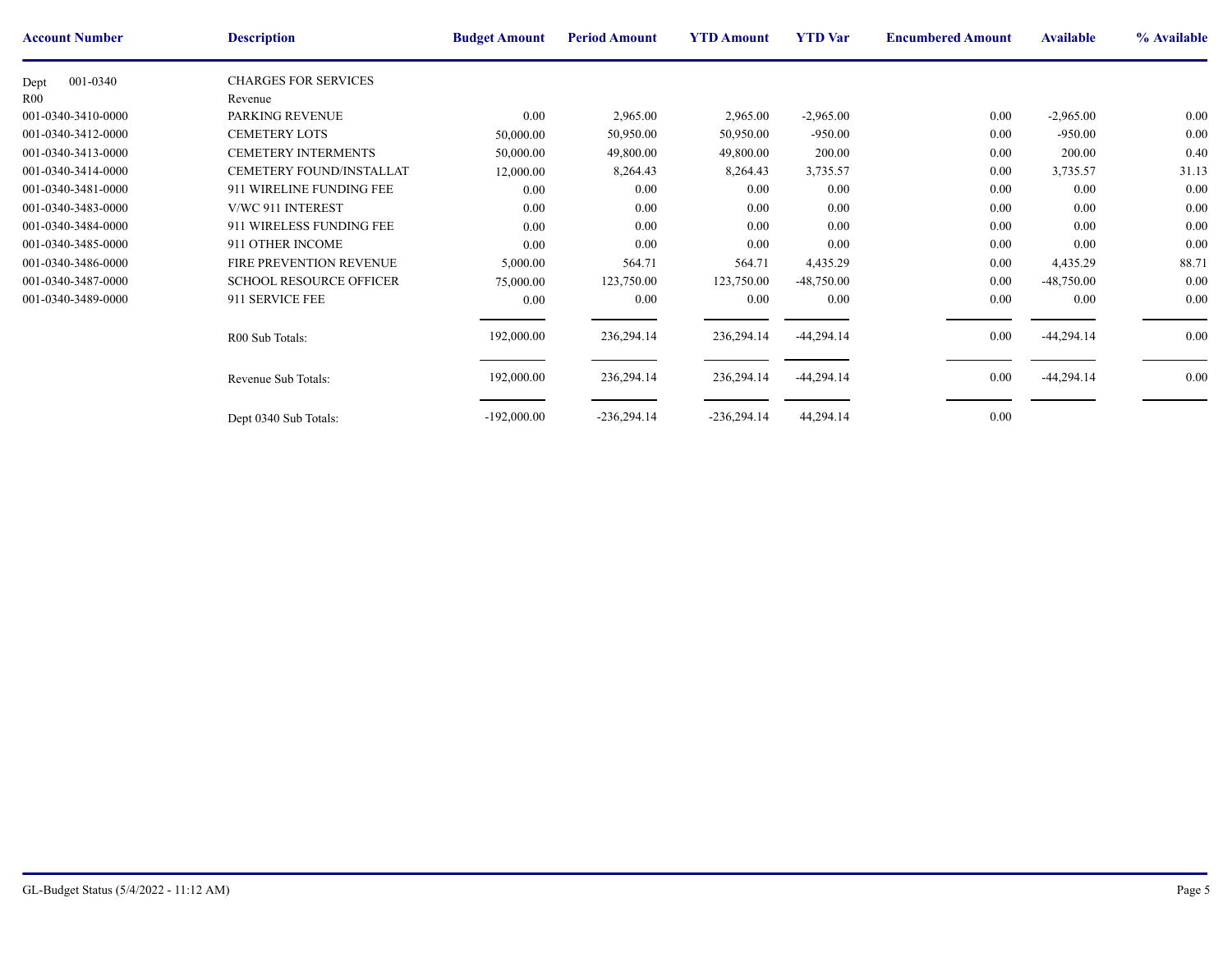| <b>Account Number</b> | <b>Description</b>             | <b>Budget Amount</b> | <b>Period Amount</b> | <b>YTD Amount</b> | <b>YTD</b> Var | <b>Encumbere</b> |
|-----------------------|--------------------------------|----------------------|----------------------|-------------------|----------------|------------------|
| 001-0350<br>Dept      | <b>FINES &amp; FORFEITURES</b> |                      |                      |                   |                |                  |
| R <sub>00</sub>       | Revenue                        |                      |                      |                   |                |                  |
| 001-0350-3510-0000    | ORDINANCE VIOLATION INCOM      | $0.00\,$             | 1,667.00             | 1,667.00          | $-1,667.00$    |                  |
| 001-0350-3512-0000    | KY LAW ENFORCE FEES (HB 41:    | 15,000.00            | 20,111.34            | 20,111.34         | $-5,111.34$    |                  |
| 001-0350-3513-0000    | POLICE FORFEITURE REVENUE      | 20,000.00            | 47,244.70            | 47,244.70         | $-27,244.70$   |                  |
| 001-0350-3514-0000    | POLICE FORFEITURE INTEREST     | $0.00\,$             | 178.71               | 178.71            | $-178.71$      |                  |
| 001-0350-3632-0000    | VPD CONSTRUCTION INTEREST      | $0.00\,$             | 457.86               | 457.86            | $-457.86$      |                  |
|                       | R00 Sub Totals:                | 35,000.00            | 69,659.61            | 69,659.61         | $-34,659.61$   |                  |
|                       | Revenue Sub Totals:            | 35,000.00            | 69,659.61            | 69,659.61         | $-34,659.61$   |                  |
|                       | Dept 0350 Sub Totals:          | $-35,000.00$         | $-69,659.61$         | $-69,659.61$      | 34,659.61      |                  |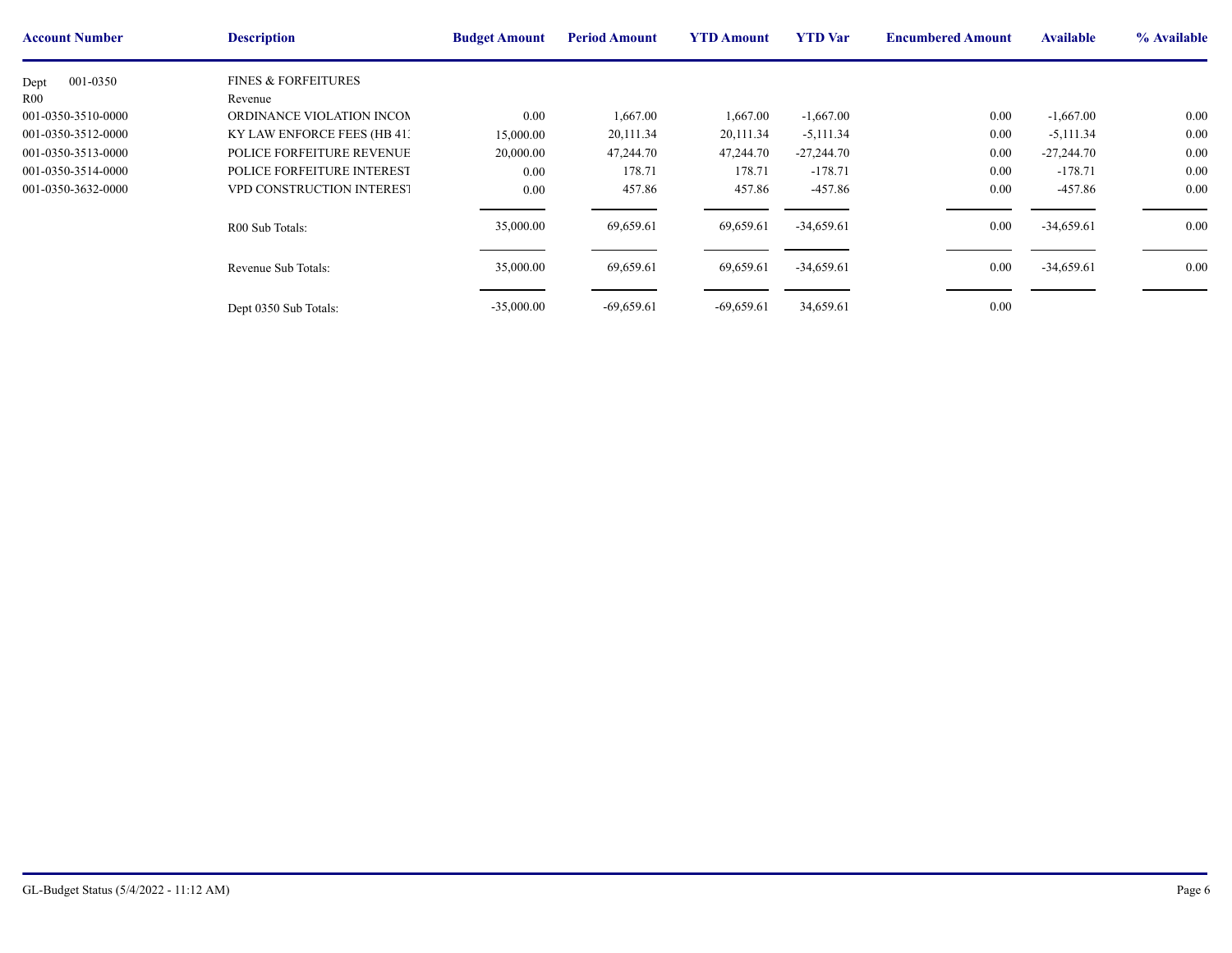| <b>Account Number</b> | <b>Description</b>              | <b>Budget Amount</b> | <b>Period Amount</b> | <b>YTD Amount</b> | <b>YTD</b> Var | <b>Encumbere</b> |
|-----------------------|---------------------------------|----------------------|----------------------|-------------------|----------------|------------------|
| 001-0360<br>Dept      | OTHER REVENUE                   |                      |                      |                   |                |                  |
| R <sub>00</sub>       | Revenue                         |                      |                      |                   |                |                  |
| 001-0360-3610-0000    | SURPLUS EQUIPMENT               | 0.00                 | 0.00                 | 0.00              | 0.00           |                  |
| 001-0360-3611-0000    | <b>SALE OF 110 COURT STREET</b> | 175,000.00           | 175,000.00           | 175,000.00        | 0.00           |                  |
| 001-0360-3620-0000    | MIDWAY/VPD MERGER INCOMI        | 190,025.00           | 132,297.21           | 132,297.21        | 57,727.79      |                  |
| 001-0360-3622-0000    | WOODFORD CO/VPD MERGER I        | 1,626,836.00         | 1,628,320.00         | 1,628,320.00      | $-1,484.00$    |                  |
| 001-0360-3624-0000    | WOODFORD CO/MERGER CAPIT        | 98,000.00            | 72,545.50            | 72,545.50         | 25,454.50      |                  |
| 001-0360-3626-0000    | WOODFORD CO/EM STATE FUN        | 10,664.00            | 0.00                 | 0.00              | 10,664.00      |                  |
| 001-0360-3628-0000    | 911 RENT REVENUE                | 43,200.00            | 0.00                 | 0.00              | 43,200.00      |                  |
| 001-0360-3630-0000    | <b>INTEREST INCOME</b>          | 0.00                 | 12,904.97            | 12,904.97         | $-12,904.97$   |                  |
| 001-0360-3631-0000    | <b>INTEREST CEMETARY TRUST</b>  | 23,000.00            | 24,192.92            | 24,192.92         | $-1,192.92$    |                  |
| 001-0360-3632-0000    | CEMETERY MEMORIAL FUNDS         | 0.00                 | 0.00                 | 0.00              | 0.00           |                  |
| 001-0360-3690-0000    | VPD VEHICLE MILEAGE REIMB       | 0.00                 | 0.00                 | 0.00              | 0.00           |                  |
| 001-0360-3691-0000    | <b>OTHER INCOME</b>             | 50,000.00            | 33,729.91            | 33,729.91         | 16,270.09      |                  |
| 001-0360-3692-0000    | <b>KCTCS INSURANCE REIMBURS</b> | 24,000.00            | $0.00\,$             | 0.00              | 24,000.00      |                  |
|                       | R00 Sub Totals:                 | 2,240,725.00         | 2,078,990.51         | 2,078,990.51      | 161,734.49     |                  |
|                       | Revenue Sub Totals:             | 2,240,725.00         | 2,078,990.51         | 2,078,990.51      | 161,734.49     |                  |
|                       | Dept 0360 Sub Totals:           | $-2,240,725.00$      | $-2,078,990.51$      | $-2,078,990.51$   | $-161,734.49$  |                  |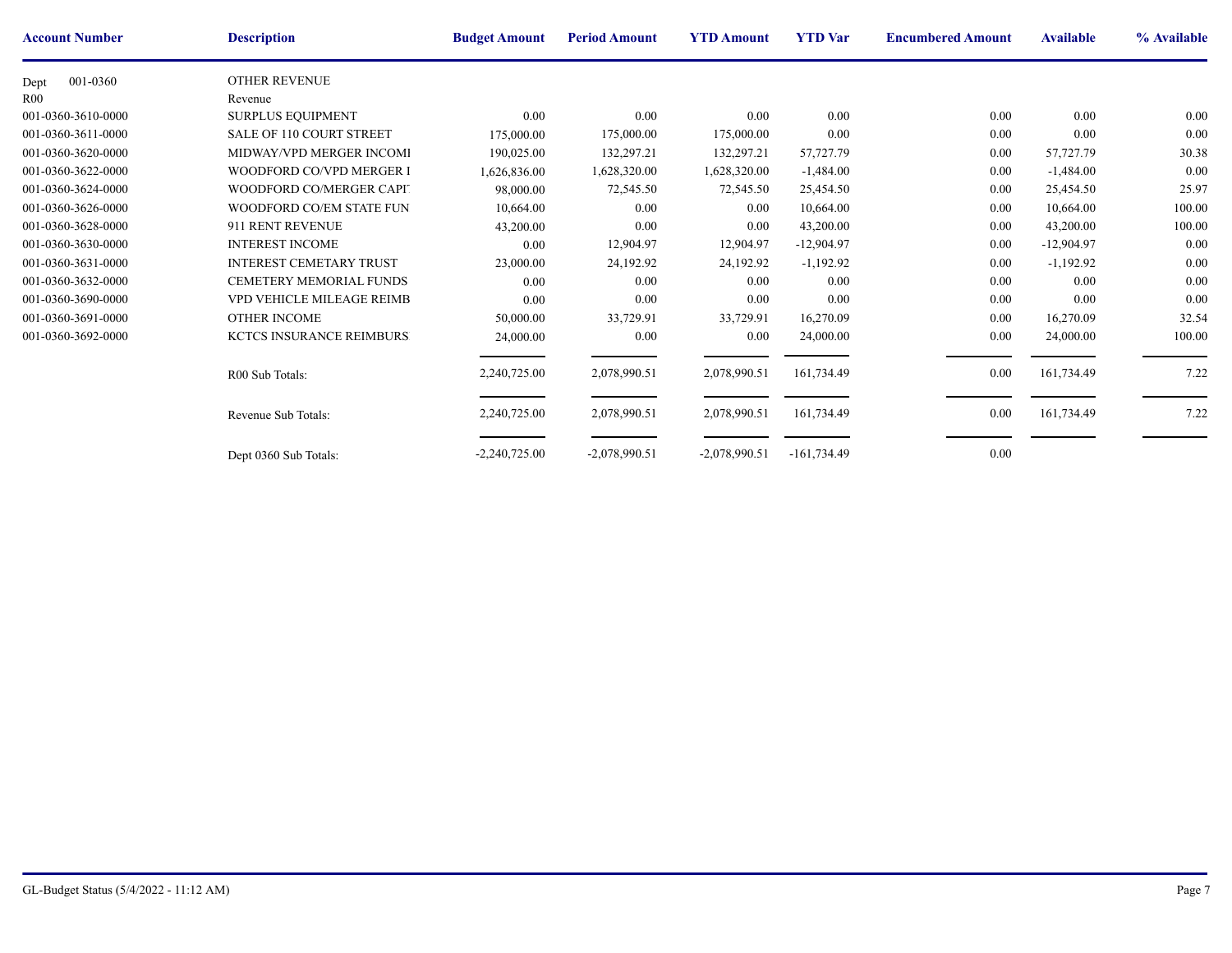| <b>Account Number</b> | <b>Description</b>        | <b>Budget Amount</b> | <b>Period Amount</b> | <b>YTD Amount</b> | <b>YTD</b> Var | <b>Encumbere</b> |
|-----------------------|---------------------------|----------------------|----------------------|-------------------|----------------|------------------|
| 001-0370<br>Dept      |                           |                      |                      |                   |                |                  |
| R00                   | Revenue                   |                      |                      |                   |                |                  |
| 001-0370-3710-0000    | <b>VPD LOAN PROCEEDS</b>  | 0.00                 | $0.00\,$             | 0.00              | 0.00           |                  |
| 001-0370-3711-0000    | VPD 2018 BOND PROCEEDS    | 0.00                 | $0.00\,$             | 0.00              | 0.00           |                  |
| 001-0370-3712-0000    | 2019 VPD GO BOND PROCEEDS | 0.00                 | $0.00\,$             | 0.00              | 0.00           |                  |
|                       | R00 Sub Totals:           | 0.00                 | $0.00\,$             | 0.00              | 0.00           |                  |
|                       | Revenue Sub Totals:       | 0.00                 | $0.00\,$             | 0.00              | 0.00           |                  |
|                       | Dept 0370 Sub Totals:     | 0.00                 | $0.00\,$             | 0.00              | 0.00           |                  |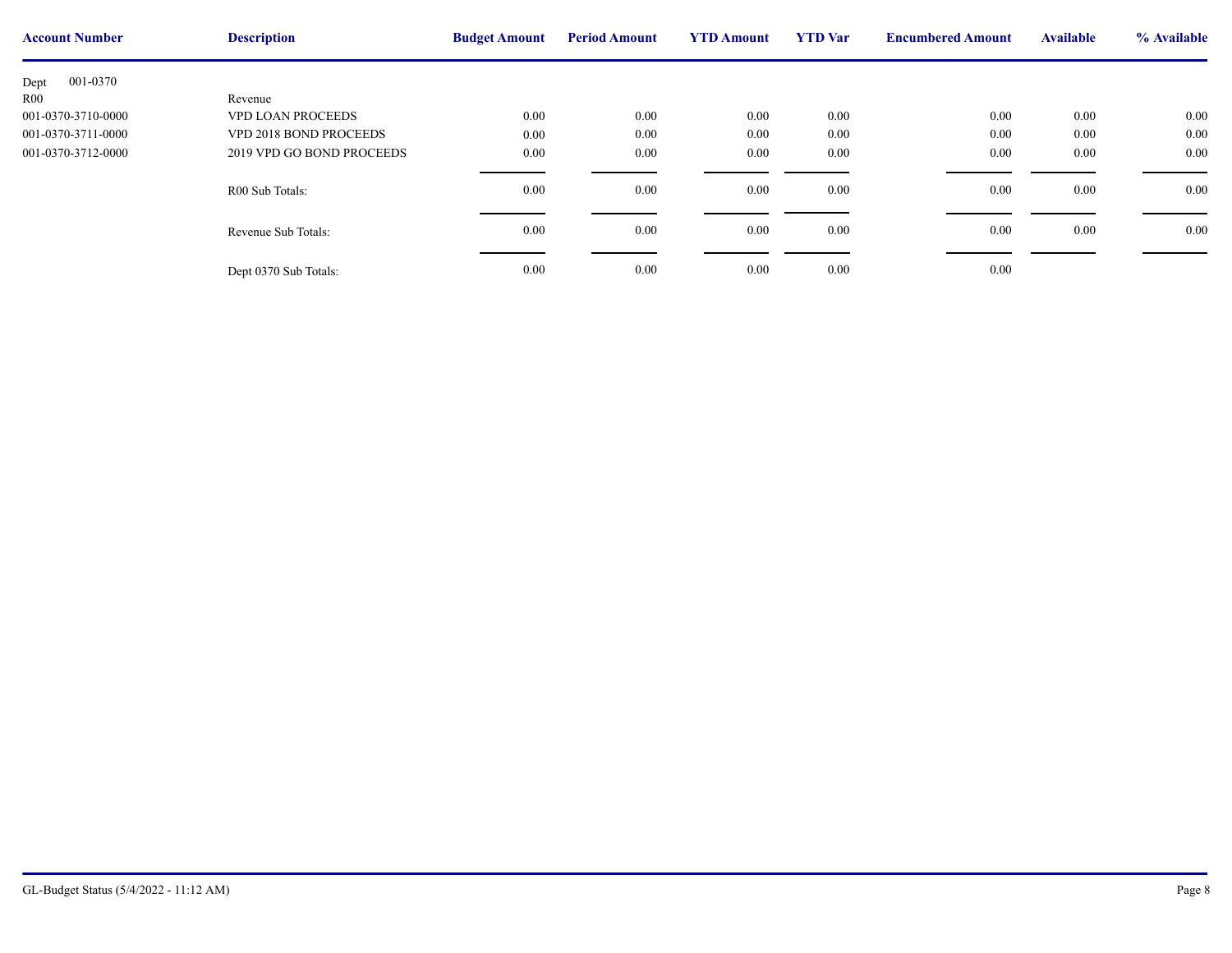| <b>Account Number</b>   | <b>Description</b>                              | <b>Budget Amount</b> | <b>Period Amount</b> | <b>YTD Amount</b> | <b>YTD</b> Var | <b>Encumbere</b> |
|-------------------------|-------------------------------------------------|----------------------|----------------------|-------------------|----------------|------------------|
| 001-0380<br>Dept<br>R00 | <b>TRANSFERS &amp; OTHER SOURCE:</b><br>Revenue |                      |                      |                   |                |                  |
| 001-0380-3810-0000      | <b>TRANSFERS IN/OUT</b>                         | 0.00                 | 0.00                 | $0.00\,$          | 0.00           |                  |
|                         | R00 Sub Totals:                                 | 0.00                 | 0.00                 | 0.00              | $0.00\,$       |                  |
|                         | Revenue Sub Totals:                             | $0.00\,$             | 0.00                 | 0.00              | $0.00\,$       |                  |
|                         |                                                 |                      |                      |                   |                |                  |
|                         | Dept 0380 Sub Totals:                           | $0.00\,$             | 0.00                 | 0.00              | $0.00\,$       |                  |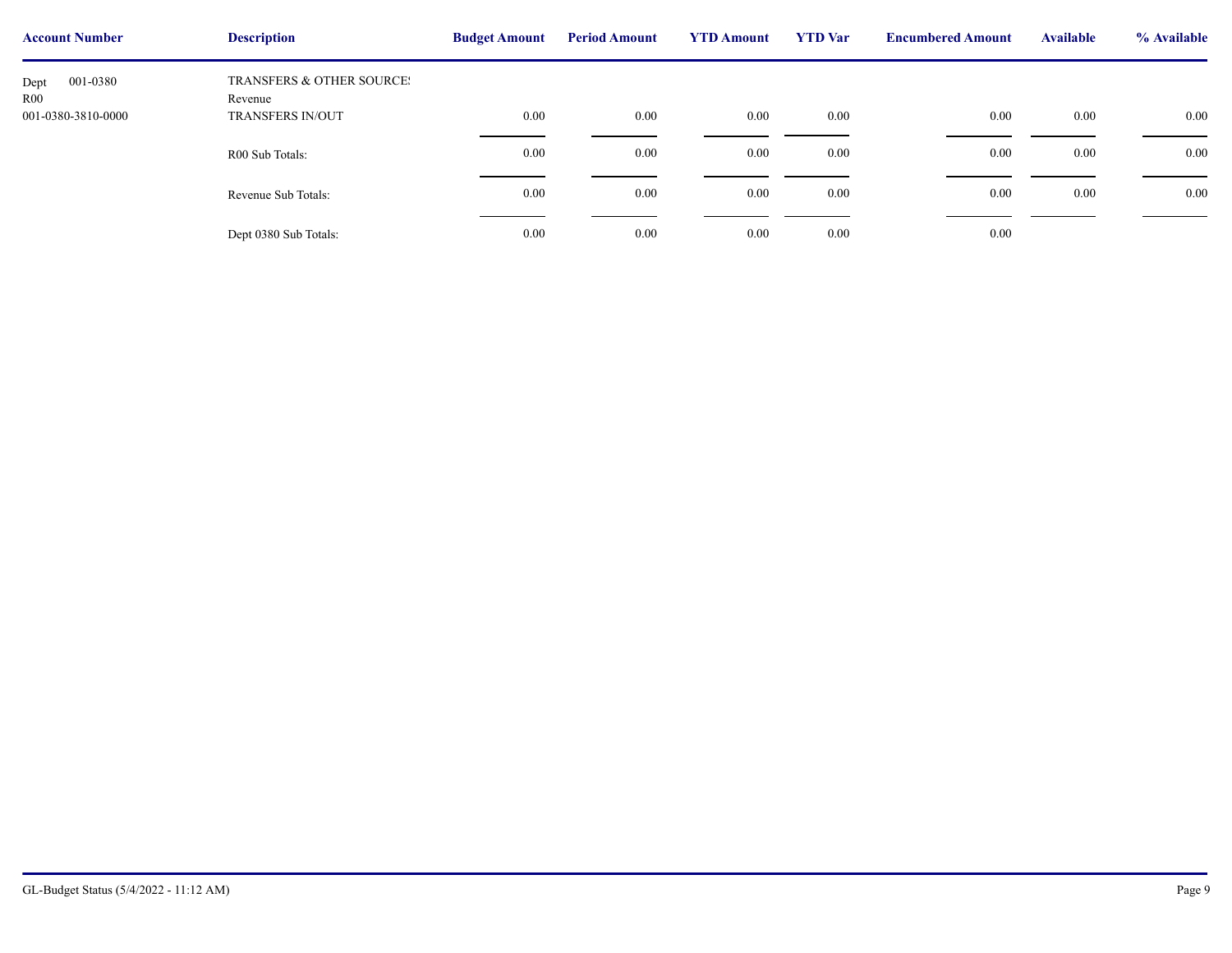| <b>Account Number</b> | <b>Description</b>               | <b>Budget Amount</b> | <b>Period Amount</b> | <b>YTD Amount</b> | <b>YTD</b> Var | <b>Encumbere</b> |
|-----------------------|----------------------------------|----------------------|----------------------|-------------------|----------------|------------------|
| 001-1100<br>Dept      | <b>COUNCIL</b>                   |                      |                      |                   |                |                  |
| E00                   | Expense                          |                      |                      |                   |                |                  |
| 001-1100-4100-0000    | <b>SALARY</b>                    | 87,400.00            | 64,961.38            | 64,961.38         | 22,438.62      |                  |
| 001-1100-4210-0000    | <b>HEALTH EMPLOYER</b>           | 23,178.00            | 19,406.35            | 19,406.35         | 3,771.65       |                  |
| 001-1100-4211-0000    | DENTAL - EMPLOYER                | 577.00               | 527.32               | 527.32            | 49.68          |                  |
| 001-1100-4213-0000    | RETIREMENT NON-HAZARDOU          | 0.00                 | 742.28               | 742.28            | $-742.28$      |                  |
| 001-1100-4220-0000    | <b>FICA EMPLOYER</b>             | 5,419.00             | 4,284.53             | 4,284.53          | 1,134.47       |                  |
| 001-1100-4221-0000    | MEDICARE EMPLOYER                | 1,267.00             | 1,002.14             | 1,002.14          | 264.86         |                  |
| 001-1100-4240-0000    | LIFE INSURANCE EMPLOYER          | 236.00               | 152.48               | 152.48            | 83.52          |                  |
| 001-1100-4241-0000    | <b>UNEMP INS BENEFIT</b>         | 33.00                | 50.30                | 50.30             | $-17.30$       |                  |
| 001-1100-4242-0000    | <b>VISION</b>                    | 181.00               | 159.12               | 159.12            | 21.88          |                  |
| 001-1100-4310-0000    | PUBS/ADS/PRINTING                | 10,000.00            | 665.00               | 665.00            | 9,335.00       |                  |
| 001-1100-4313-0000    | <b>EVERBRIDGE EDUCATION CAM</b>  | 0.00                 | 0.00                 | 0.00              | 0.00           |                  |
| 001-1100-4314-0000    | <b>GRANT SOFTWARE</b>            | 15,000.00            | 0.00                 | 0.00              | 15,000.00      |                  |
| 001-1100-4315-0000    | <b>COVID EMERGENCY EXPENSES</b>  | 0.00                 | 0.00                 | 0.00              | 0.00           |                  |
| 001-1100-4316-0000    | <b>EMERGENCY FUND</b>            | 25,000.00            | 12,834.66            | 12,834.66         | 12,165.34      |                  |
| 001-1100-4317-0000    | NEIGHBORHOOD GRANTS              | 125,000.00           | 10,964.00            | 10,964.00         | 114,036.00     |                  |
| 001-1100-4320-0000    | PROFESSIONAL/TECHNICAL FE        | 70,000.00            | 80,846.67            | 80,846.67         | $-10,846.67$   |                  |
| 001-1100-4321-0000    | <b>AUDIT FEES</b>                | 30,000.00            | 26,888.03            | 26,888.03         | 3,111.97       |                  |
| 001-1100-4322-0000    | PROPERTY TAX ASSESSMENT F.       | 40,000.00            | 40,000.00            | 40,000.00         | 0.00           |                  |
| 001-1100-4324-0000    | DOWNTOWN IMPROV/EVENTS/          | 30,000.00            | 24,553.92            | 24,553.92         | 5,446.08       |                  |
| 001-1100-4327-0000    | COURT APPT SPECIAL ADVOCA        | 20,000.00            | 20,000.00            | 20,000.00         | 0.00           |                  |
| 001-1100-4330-0000    | REPAIRS/MAINTENANCE GENE         | 17,500.00            | 8,735.84             | 8,735.84          | 8,764.16       |                  |
| 001-1100-4332-0000    | NUISANCE ENFORCEMENT/MO          | 20,000.00            | 17,800.38            | 17,800.38         | 2,199.62       |                  |
| 001-1100-4340-0000    | <b>ELECTRIC</b>                  | 2,500.00             | 1,405.28             | 1,405.28          | 1,094.72       |                  |
| 001-1100-4341-0000    | GAS/HEATING                      | 1,000.00             | 530.92               | 530.92            | 469.08         |                  |
| 001-1100-4360-0000    | <b>INSURANCE &amp; BONDS</b>     | 112,400.00           | 112,397.69           | 112,397.69        | 2.31           |                  |
| 001-1100-4410-0000    | ECONOMIC DEVELOPMENT AU          | 100,000.00           | 46,650.35            | 46,650.35         | 53,349.65      |                  |
| 001-1100-4411-0000    | V/WC/M HUMAN RIGHTS COMN         | 0.00                 | 0.00                 | 0.00              | 0.00           |                  |
| 001-1100-4412-0000    | <b>KLC/ANNUAL DUES</b>           | 0.00                 | 0.00                 | $0.00\,$          | 0.00           |                  |
| 001-1100-4414-0000    | HISTORICAL SOCIETY               | 0.00                 | 0.00                 | 0.00              | 0.00           |                  |
| 001-1100-4420-0000    | DEVELOPMENT COSTS                | 56,000.00            | 55,942.95            | 55,942.95         | 57.05          |                  |
| 001-1100-4421-0000    | PLANNING & ZONING                | 112,371.00           | 93,642.50            | 93,642.50         | 18,728.50      |                  |
| 001-1100-4422-0000    | ART IN THE PARK EXP              | 0.00                 | 0.00                 | $0.00\,$          | 0.00           |                  |
| 001-1100-4431-0000    | RECREATION BOARD (OPERATI        | 610,947.00           | 638, 374. 99         | 638, 374. 99      | $-27,427.99$   |                  |
| 001-1100-4434-0000    | FIREWORKS                        | 17,000.00            | 9,207.96             | 9,207.96          | 7,792.04       |                  |
| 001-1100-4435-0000    | PROJECT GRADUATION               | 0.00                 | $0.00\,$             | $0.00\,$          | 0.00           |                  |
| 001-1100-4444-0000    | W.C. SENIOR CITIZENS             | 0.00                 | $0.00\,$             | 0.00              | 0.00           |                  |
| 001-1100-4446-0000    | OFFICE EXP/TRAVEL/TRAINING       | 12,500.00            | 8,433.75             | 8,433.75          | 4,066.25       |                  |
| 001-1100-4447-0000    | JANITORIAL CONTRACT              | 0.00                 | $0.00\,$             | $0.00\,$          | 0.00           |                  |
| 001-1100-4448-0000    | <b>JANITORIAL SUPPLIES</b>       | 500.00               | 391.73               | 391.73            | 108.27         |                  |
| 001-1100-4451-0000    | <b>CHRISTMAS PARADE EXPENSE:</b> | 25,000.00            | 24,368.18            | 24,368.18         | 631.82         |                  |
| 001-1100-4452-0000    | DISASTER EMERGENCY MANA          | 60,373.00            | 63,519.12            | 63,519.12         | $-3,146.12$    |                  |
|                       |                                  |                      |                      |                   |                |                  |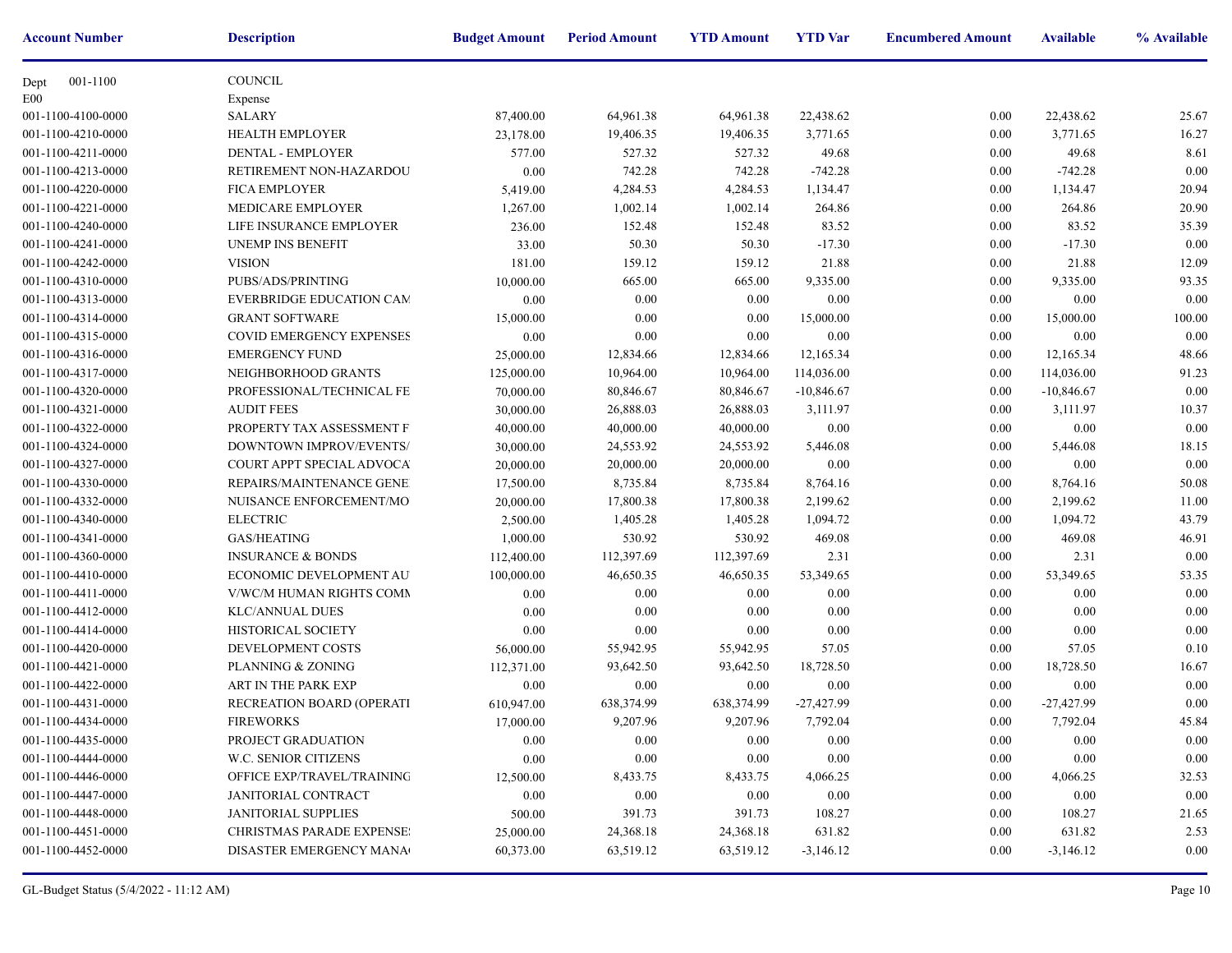| <b>Account Number</b> | <b>Description</b>                | <b>Budget Amount</b> | <b>Period Amount</b> | <b>YTD Amount</b> | <b>YTD</b> Var | <b>Encumbere</b> |
|-----------------------|-----------------------------------|----------------------|----------------------|-------------------|----------------|------------------|
| 001-1100-4453-0000    | LFUCG RECYCLING EXPENSE           | 0.00                 | 0.00                 | 0.00              | 0.00           |                  |
| 001-1100-4454-0000    | <b>GARBAGE SENIOR SUBSIDY</b>     | 2,000.00             | 2,862.62             | 2,862.62          | $-862.62$      |                  |
| 001-1100-4461-0000    | MUNICIPAL HOUSING                 | 0.00                 | $0.00\,$             | 0.00              | 0.00           |                  |
| 001-1100-4462-0000    | TWILIGHT/ROOTS HERITAGE FI        | 0.00                 | $0.00\,$             | 0.00              | 0.00           |                  |
| 001-1100-4463-0000    | W.C. ADULT DAY CARE               | 0.00                 | 0.00                 | 0.00              | 0.00           |                  |
| 001-1100-4464-0000    | <b>CHAMBER OF COMMERCE</b>        | 0.00                 | 0.00                 | 0.00              | 0.00           |                  |
| 001-1100-4465-0000    | <b>BLUEGRASS ADD</b>              | 0.00                 | 0.00                 | 0.00              | 0.00           |                  |
| 001-1100-4466-0000    | TOURISM COMMISSION                | 25,000.00            | 25,000.00            | 25,000.00         | 0.00           |                  |
| 001-1100-4472-0000    | DPAC RAIN GARDEN                  | 0.00                 | $0.00\,$             | 0.00              | 0.00           |                  |
| 001-1100-4473-0000    | STEELE CEMETERY RESURFACI         | 0.00                 | $0.00\,$             | 0.00              | 0.00           |                  |
| 001-1100-4474-0000    | <b>GRASSY SPRINGS FENCE</b>       | 0.00                 | 0.00                 | 0.00              | 0.00           |                  |
| 001-1100-4531-0000    | NCRC WORK READY CERTIFICA         | 500.00               | 0.00                 | 0.00              | 500.00         |                  |
| 001-1100-4542-0000    | <b>PUBLIC SAFETY ESCROW</b>       | 0.00                 | 0.00                 | 0.00              | 0.00           |                  |
| 001-1100-4543-0000    | <b>FALLING SPRINGS ESCROW</b>     | 25,000.00            | 0.00                 | 0.00              | 25,000.00      |                  |
| 001-1100-4544-0000    | CITY HALL MAINT/REPAIRS ESC       | 50,000.00            | 15,310.00            | 15,310.00         | 34,690.00      |                  |
| 001-1100-4810-0000    | ARPA-SMALL BUSINESS GRANT         | 240,000.00           | 239,082.00           | 239,082.00        | 918.00         |                  |
| 001-1100-4811-0000    | ARPA-EMPLOYEE HAZARD PAY          | 137,212.00           | 133,259.58           | 133,259.58        | 3,952.42       |                  |
| 001-1100-4812-0000    | ARPA-NONPROFIT GRANTS             | 130,000.00           | 129,500.00           | 129,500.00        | 500.00         |                  |
| 001-1100-4813-0000    | ARPA-INDIVIDUAL ASSISTANCI        | 150,000.00           | 120, 154.52          | 120, 154.52       | 29,845.48      |                  |
| 001-1100-4814-0000    | <b>ARPA-OTHER EXPENSES</b>        | 5,000.00             | $0.00\,$             | 0.00              | 5,000.00       |                  |
|                       |                                   |                      |                      |                   |                |                  |
|                       | E00 Sub Totals:                   | 2,396,094.00         | 2,054,608.54         | 2,054,608.54      | 341,485.46     |                  |
| E20                   | Capital                           |                      |                      |                   |                |                  |
| 001-1100-4610-1002    | US 60/DOUGLAS AVE                 | 0.00                 | 0.00                 | 0.00              | 0.00           |                  |
| 001-1100-4610-1003    | ST. LEO SCHOOL PROPERTY PU        | 0.00                 | 0.00                 | 0.00              | 0.00           |                  |
| 001-1100-4630-3011    | CITY HALL HVAC                    | 0.00                 | 0.00                 | 0.00              | 0.00           |                  |
| 001-1100-4640-4024    | COMMUNITY ROOM FURNITUR           | 0.00                 | $0.00\,$             | 0.00              | 0.00           |                  |
| 001-1100-4660-6004    | DOWNTOWN SIDEWALK IMPRC           | 0.00                 | $0.00\,$             | 0.00              | 0.00           |                  |
| 001-1100-4660-6020    | DOWNTOWN MURALS                   | 0.00                 | $0.00\,$             | 0.00              | 0.00           |                  |
| 001-1100-4660-6021    | <b>INTERNET PROVIDER PROF SEF</b> | 0.00                 | 0.00                 | 0.00              | 0.00           |                  |
| 001-1100-4660-6027    | <b>BIG SPRING OVERLOOK EXPEN</b>  | 0.00                 | 0.00                 | 0.00              | 0.00           |                  |
| 001-1100-4660-6028    | DOWNTOWN ELECTRIC                 | 0.00                 | 0.00                 | 0.00              | 0.00           |                  |
| 001-1100-4660-6031    | ONE STOP PORTAL                   | 10,000.00            | 4,032.49             | 4,032.49          | 5,967.51       |                  |
| 001-1100-4660-6032    | STREETLIGHTS - MARSAILLES         | 0.00                 | $0.00\,$             | 0.00              | 0.00           |                  |
| 001-1100-4660-6033    | TRAFFIC DATA COLL DEVICES         | 0.00                 | $0.00\,$             | 0.00              | 0.00           |                  |
| 001-1100-4660-6034    | PRECINCT PROJECT                  | 5,000.00             | $0.00\,$             | $0.00\,$          | 5,000.00       |                  |
| 001-1100-4660-6039    | <b>MAKER SPACE</b>                | 5,000.00             | 0.00                 | 0.00              | 5,000.00       |                  |
| 001-1100-4660-6040    | MLK, JR BLVD PARK                 | 25,000.00            | 0.00                 | 0.00              | 25,000.00      |                  |
| 001-1100-4660-6042    | <b>APOLLO PARK</b>                | 30,000.00            | 0.00                 | 0.00              | 30,000.00      |                  |
|                       |                                   |                      |                      |                   |                |                  |
|                       | E20 Sub Totals:                   | 75,000.00            | 4,032.49             | 4,032.49          | 70,967.51      |                  |
| E30                   | Debt Service                      |                      |                      |                   |                |                  |
| 001-1100-4710-0000    | <b>FALLING SPRINGS/BOND PAYM</b>  | $0.00\,$             | 0.00                 | 0.00              | $0.00\,$       |                  |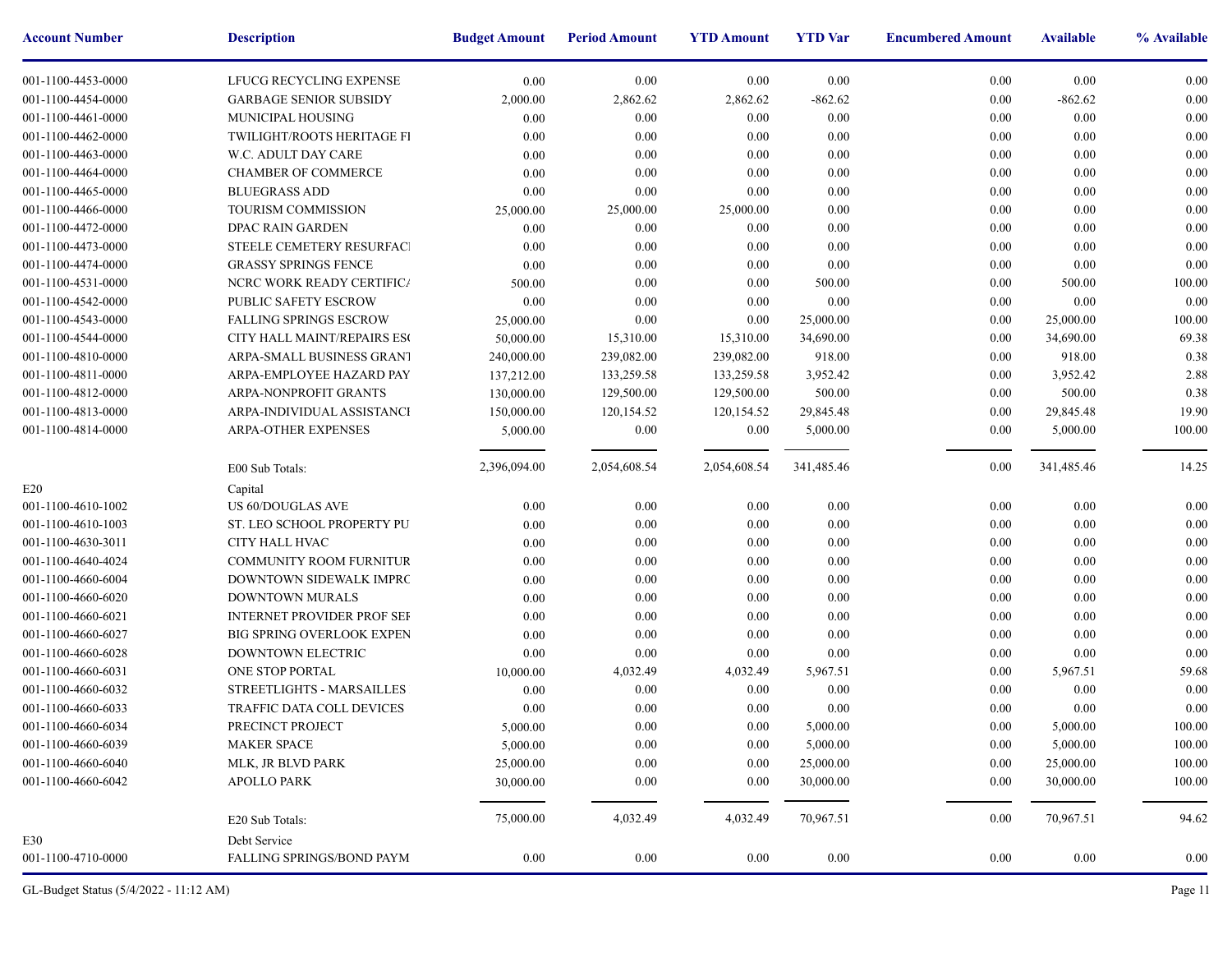| <b>Account Number</b> | <b>Description</b>        | <b>Budget Amount</b> | <b>Period Amount</b> | <b>YTD Amount</b> | <b>YTD</b> Var | <b>Encumbere</b> |
|-----------------------|---------------------------|----------------------|----------------------|-------------------|----------------|------------------|
| 001-1100-4711-0000    | VPD FACILITY DEBT SERVICE | 430,000.00           | 397,979.17           | 397,979.17        | 32,020.83      |                  |
|                       | E30 Sub Totals:           | 430,000.00           | 397,979.17           | 397,979.17        | 32,020.83      |                  |
|                       | Expense Sub Totals:       | 2,901,094.00         | 2,456,620.20         | 2,456,620.20      | 444,473.80     |                  |
|                       | Dept 1100 Sub Totals:     | 2,901,094.00         | 2,456,620.20         | 2,456,620.20      | 444,473.80     |                  |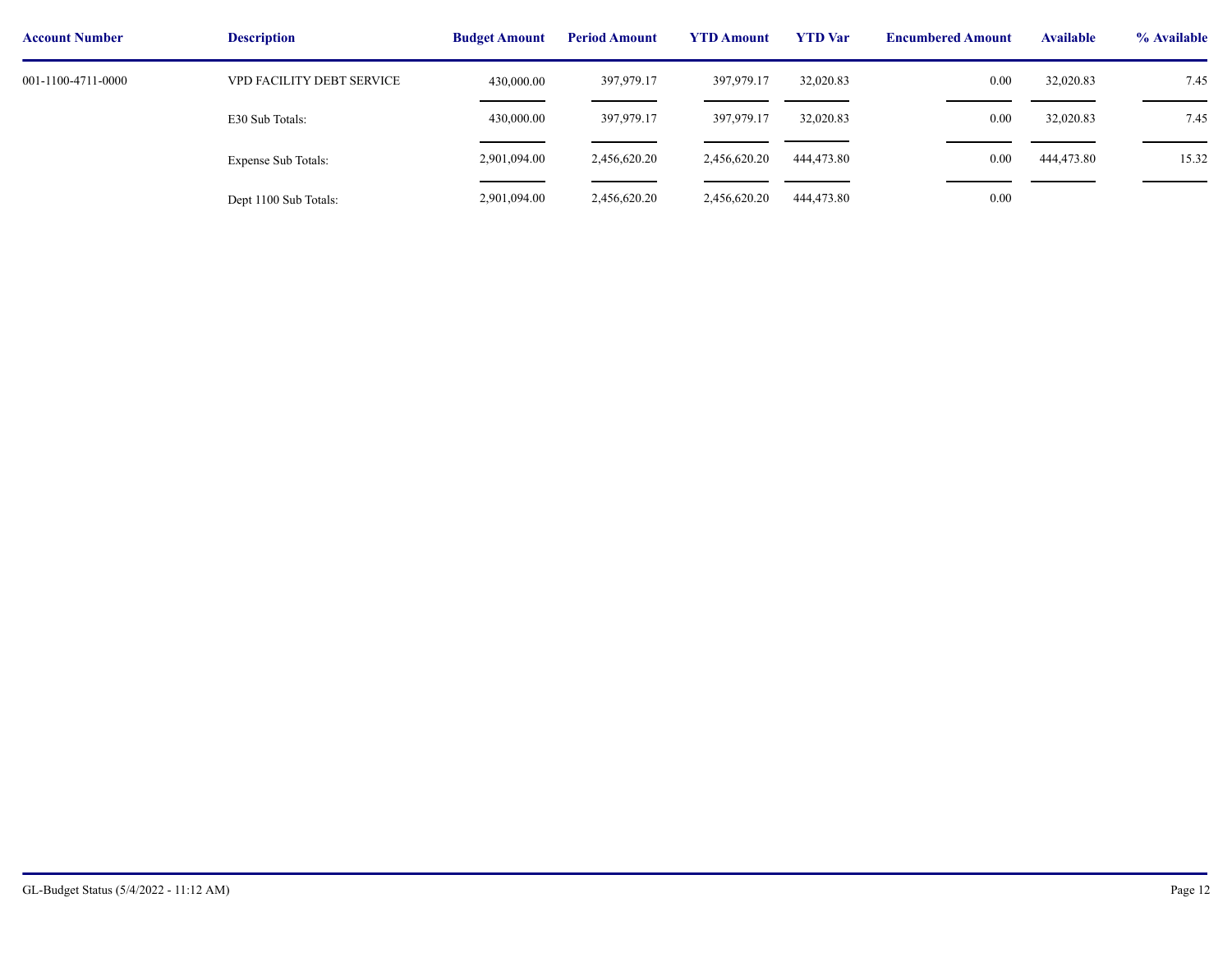| <b>Account Number</b> | <b>Description</b>         | <b>Budget Amount</b> | <b>Period Amount</b> | <b>YTD Amount</b> | <b>YTD</b> Var | <b>Encumbere</b> |
|-----------------------|----------------------------|----------------------|----------------------|-------------------|----------------|------------------|
| 001-1200<br>Dept      | <b>MAYOR</b>               |                      |                      |                   |                |                  |
| E00                   | Expense                    |                      |                      |                   |                |                  |
| 001-1200-4100-0000    | SALARY                     | 54,678.00            | 28,358.40            | 28,358.40         | 26,319.60      |                  |
| 001-1200-4210-0000    | <b>HEALTH EMPLOYER</b>     | 4,225.00             | 3,280.00             | 3,280.00          | 945.00         |                  |
| 001-1200-4211-0000    | <b>DENTAL - EMPLOYER</b>   | 130.00               | 108.60               | 108.60            | 21.40          |                  |
| 001-1200-4213-0000    | RETIREMENT NON-HAZARDOU    | 9,473.00             | 7,642.74             | 7,642.74          | 1,830.26       |                  |
| 001-1200-4220-0000    | <b>FICA EMPLOYER</b>       | 3,390.00             | 1,758.33             | 1,758.33          | 1,631.67       |                  |
| 001-1200-4221-0000    | MEDICARE EMPLOYER          | 793.00               | 411.18               | 411.18            | 381.82         |                  |
| 001-1200-4240-0000    | LIFE INSURANCE EMPLOYER    | 35.00                | 25.20                | 25.20             | 9.80           |                  |
| 001-1200-4242-0000    | <b>VISION</b>              | 35.00                | 29.20                | 29.20             | 5.80           |                  |
| 001-1200-4446-0000    | <b>OFFICE EXPENSE</b>      | 5,500.00             | 2,018.87             | 2,018.87          | 3,481.13       |                  |
| 001-1200-4530-0000    | <b>TRAVEL/TRAINING</b>     | 5,250.00             | 4,770.00             | 4,770.00          | 480.00         |                  |
|                       | E00 Sub Totals:            | 83,509.00            | 48,402.52            | 48,402.52         | 35,106.48      |                  |
|                       | <b>Expense Sub Totals:</b> | 83,509.00            | 48,402.52            | 48,402.52         | 35,106.48      |                  |
|                       | Dept 1200 Sub Totals:      | 83,509.00            | 48,402.52            | 48,402.52         | 35,106.48      |                  |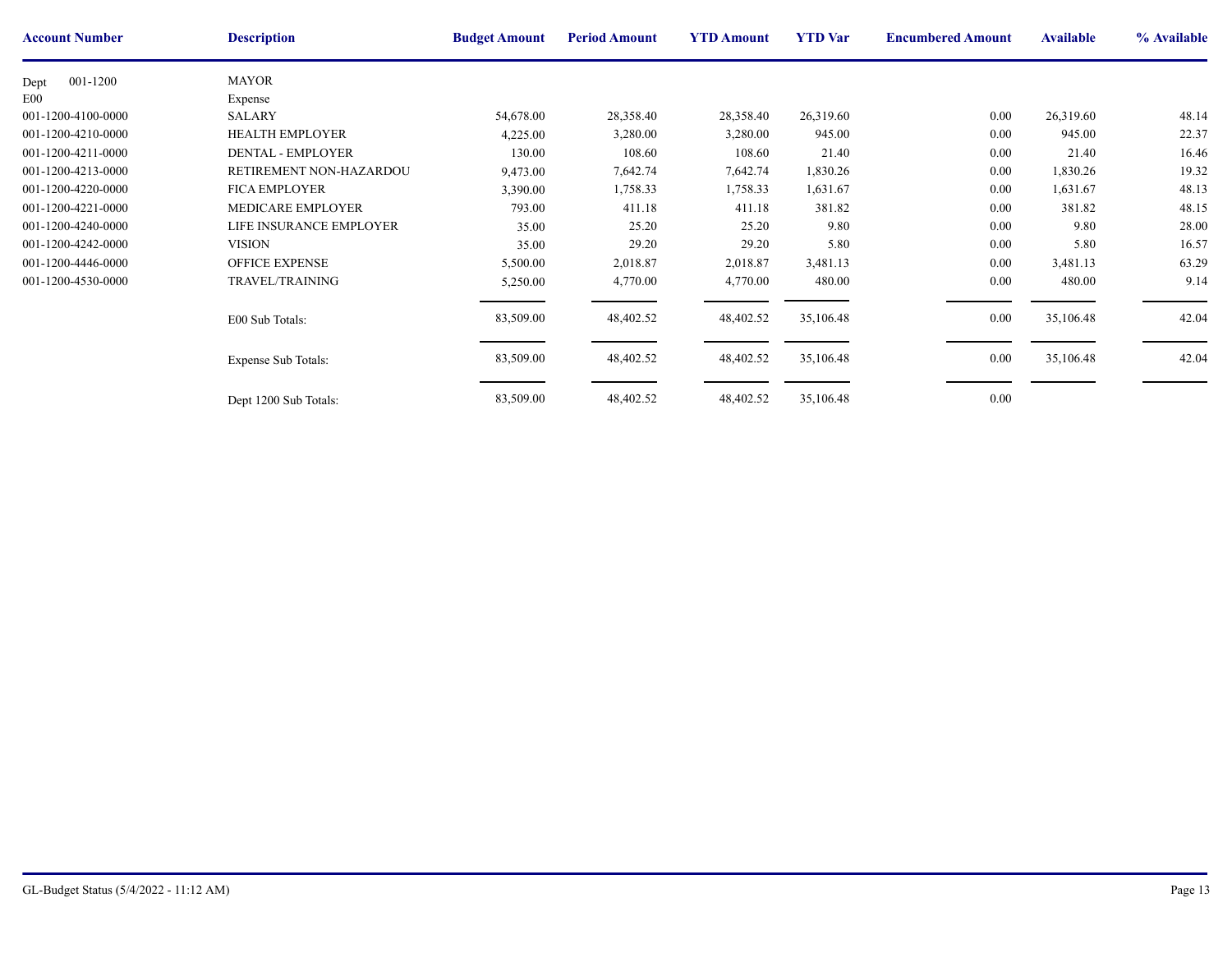| <b>Account Number</b> | <b>Description</b>         | <b>Budget Amount</b> | <b>Period Amount</b> | <b>YTD Amount</b> | <b>YTD</b> Var | <b>Encumbere</b> |
|-----------------------|----------------------------|----------------------|----------------------|-------------------|----------------|------------------|
| 001-1400<br>Dept      | <b>JANITOR</b>             |                      |                      |                   |                |                  |
| E <sub>00</sub>       | Expense                    |                      |                      |                   |                |                  |
| 001-1400-4100-0000    | SALARY                     | 0.00                 | 0.00                 | $0.00\,$          | $0.00\,$       |                  |
| 001-1400-4432-0000    | <b>JANITORIAL SUPPLIES</b> | 0.00                 | 0.00                 | $0.00\,$          | 0.00           |                  |
|                       |                            |                      |                      |                   |                |                  |
|                       | E00 Sub Totals:            | 0.00                 | 0.00                 | $0.00\,$          | $0.00\,$       |                  |
|                       |                            |                      |                      |                   |                |                  |
|                       | <b>Expense Sub Totals:</b> | 0.00                 | 0.00                 | $0.00\,$          | 0.00           |                  |
|                       |                            |                      |                      |                   |                |                  |
|                       |                            |                      |                      |                   |                |                  |
|                       | Dept 1400 Sub Totals:      | 0.00                 | 0.00                 | $0.00\,$          | $0.00\,$       |                  |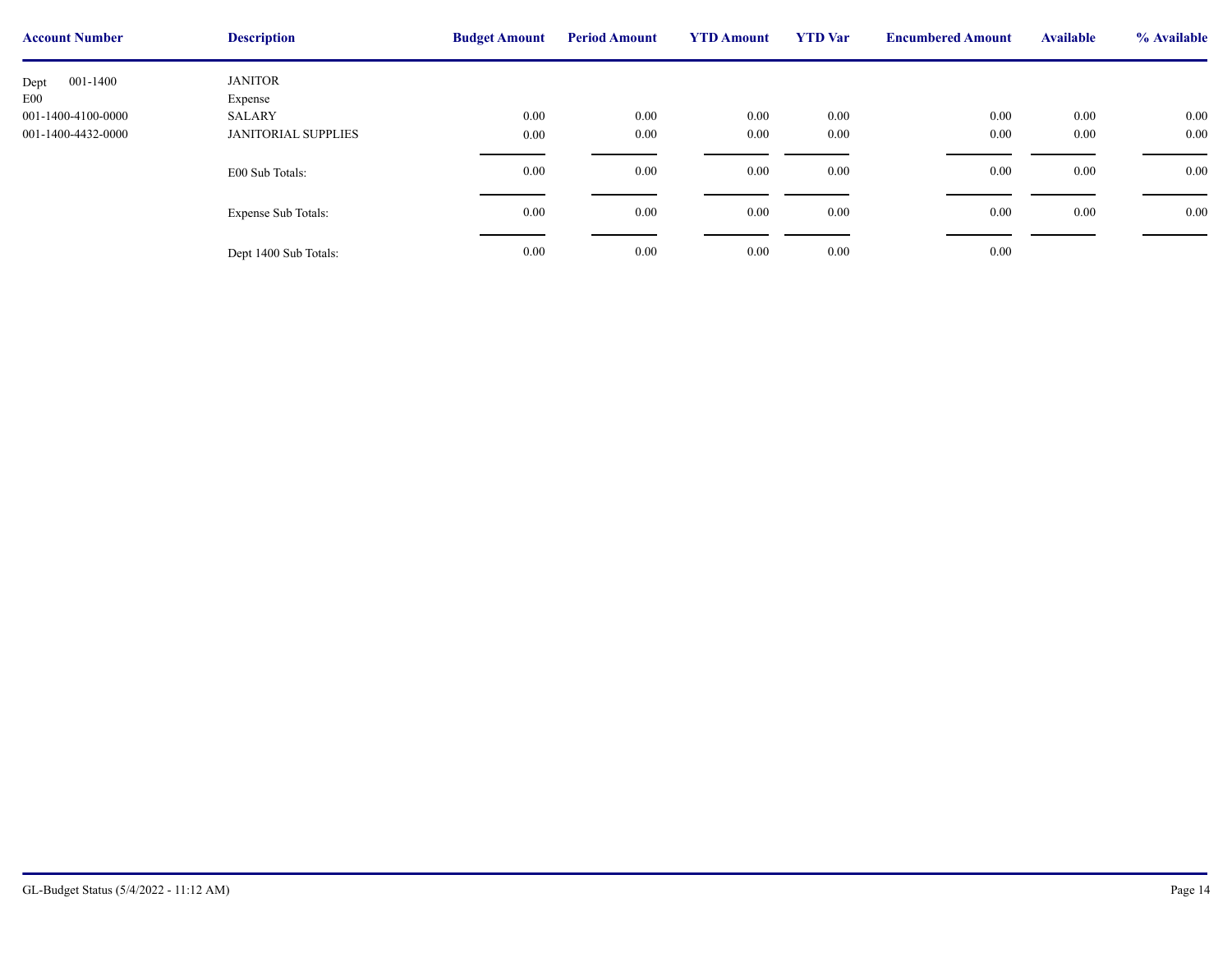| <b>Account Number</b> | <b>Description</b>           | <b>Budget Amount</b> | <b>Period Amount</b> | <b>YTD Amount</b> | <b>YTD</b> Var | <b>Encumbere</b> |
|-----------------------|------------------------------|----------------------|----------------------|-------------------|----------------|------------------|
| 001-1500<br>Dept      | <b>CLERK</b>                 |                      |                      |                   |                |                  |
| E00                   | Expense                      |                      |                      |                   |                |                  |
| 001-1500-4100-0000    | <b>SALARY</b>                | 237,308.00           | 192,037.61           | 192,037.61        | 45,270.39      |                  |
| 001-1500-4110-0000    | <b>SALARY - OVERTIME</b>     | $0.00\,$             | 0.00                 | 0.00              | 0.00           |                  |
| 001-1500-4210-0000    | <b>HEALTH EMPLOYER</b>       | 38,819.00            | 28,643.03            | 28,643.03         | 10,175.97      |                  |
| 001-1500-4211-0000    | <b>DENTAL - EMPLOYER</b>     | 1,225.00             | 974.12               | 974.12            | 250.88         |                  |
| 001-1500-4212-0000    | <b>RETIRE HEALTH</b>         | 0.00                 | 0.00                 | 0.00              | 0.00           |                  |
| 001-1500-4213-0000    | RETIREMENT NON-HAZARDOU      | 64,755.00            | 52,366.86            | 52,366.86         | 12,388.14      |                  |
| 001-1500-4220-0000    | <b>FICA EMPLOYER</b>         | 14,713.00            | 11,580.10            | 11,580.10         | 3,132.90       |                  |
| 001-1500-4221-0000    | MEDICARE EMPLOYER            | 3,441.00             | 2,708.36             | 2,708.36          | 732.64         |                  |
| 001-1500-4240-0000    | LIFE INSURANCE EMPLOYER      | 278.00               | 207.10               | 207.10            | 70.90          |                  |
| 001-1500-4241-0000    | <b>UNEMP INS BENEFIT</b>     | 326.00               | 263.16               | 263.16            | 62.84          |                  |
| 001-1500-4242-0000    | <b>VISION</b>                | 294.00               | 239.77               | 239.77            | 54.23          |                  |
| 001-1500-4310-0000    | PUBS/ADS/PRINTING            | 2,800.00             | 2,119.16             | 2,119.16          | 680.84         |                  |
| 001-1500-4320-0000    | PROFESSIONAL/TECHNICAL FE    | 3,500.00             | 1,724.25             | 1,724.25          | 1,775.75       |                  |
| 001-1500-4330-0000    | REPAIRS/MAINTENANCE GENE     | 8,000.00             | 3,775.57             | 3,775.57          | 4,224.43       |                  |
| 001-1500-4340-0000    | <b>ELECTRIC</b>              | 2,500.00             | 1,405.28             | 1,405.28          | 1,094.72       |                  |
| 001-1500-4341-0000    | <b>GAS/HEATING</b>           | 800.00               | 530.92               | 530.92            | 269.08         |                  |
| 001-1500-4342-0000    | <b>POSTAGE</b>               | 8,000.00             | 6,550.45             | 6,550.45          | 1,449.55       |                  |
| 001-1500-4344-0000    | PHONE/RADIO/INTERNET         | 4,500.00             | 2,839.05             | 2,839.05          | 1,660.95       |                  |
| 001-1500-4360-0000    | <b>INSURANCE &amp; BONDS</b> | 2,000.00             | 1,982.75             | 1,982.75          | 17.25          |                  |
| 001-1500-4412-0000    | <b>DUES/SUBSCRIPTIONS</b>    | 600.00               | 235.00               | 235.00            | 365.00         |                  |
| 001-1500-4440-0000    | OFFICE SUPPLIES              | 5,000.00             | 3,796.04             | 3,796.04          | 1,203.96       |                  |
| 001-1500-4441-0000    | OFFICE EQUIPMENT/SUPPORT     | 5,000.00             | 2,176.62             | 2,176.62          | 2,823.38       |                  |
| 001-1500-4530-0000    | TRAVEL/TRAINING              | 5,250.00             | 6,875.79             | 6,875.79          | $-1,625.79$    |                  |
|                       | E00 Sub Totals:              | 409,109.00           | 323,030.99           | 323,030.99        | 86,078.01      |                  |
| E20                   | Capital                      |                      |                      |                   |                |                  |
| 001-1500-4640-4001    | COMPUTER/SERVER UPGRADE      | 18,000.00            | 12,266.64            | 12,266.64         | 5,733.36       |                  |
| 001-1500-4640-4023    | <b>COPIER</b>                | 0.00                 | 0.00                 | 0.00              | 0.00           |                  |
| 001-1500-4640-4024    | OFFICE FURNITURE             | 0.00                 | 0.00                 | 0.00              | 0.00           |                  |
| 001-1500-4640-4039    | OFFSITE DATA STORAGE         | 5,000.00             | $0.00\,$             | 0.00              | 5,000.00       |                  |
|                       |                              |                      |                      |                   |                |                  |
|                       | E20 Sub Totals:              | 23,000.00            | 12,266.64            | 12,266.64         | 10,733.36      |                  |
|                       | Expense Sub Totals:          | 432,109.00           | 335,297.63           | 335,297.63        | 96,811.37      |                  |
|                       | Dept 1500 Sub Totals:        | 432,109.00           | 335,297.63           | 335,297.63        | 96,811.37      |                  |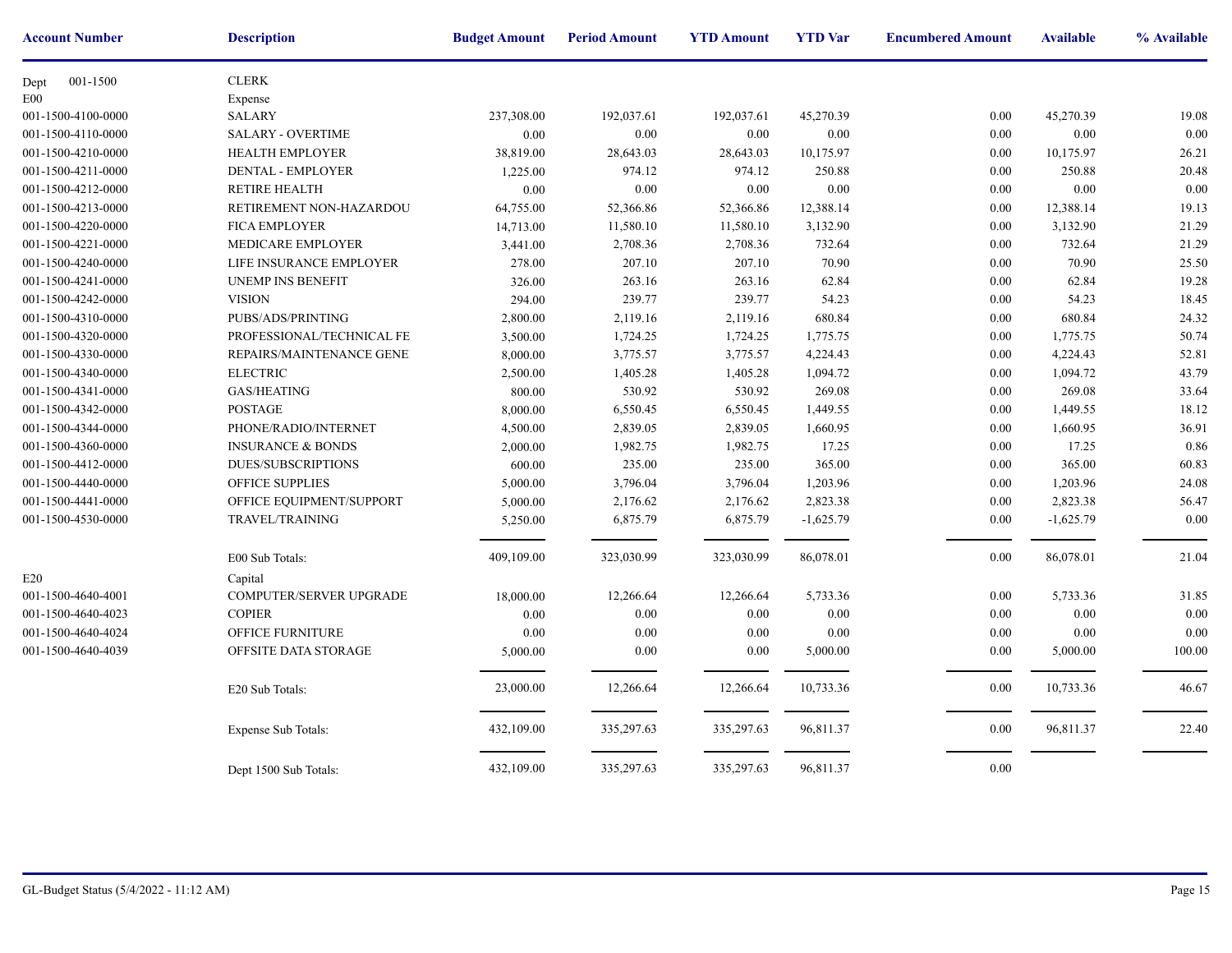| <b>Account Number</b> | <b>Description</b>           | <b>Budget Amount</b> | <b>Period Amount</b> | <b>YTD Amount</b> | <b>YTD</b> Var            | <b>Encumbere</b> |
|-----------------------|------------------------------|----------------------|----------------------|-------------------|---------------------------|------------------|
| 001-2100<br>Dept      | POLICE                       |                      |                      |                   |                           |                  |
| E00                   | Expense                      |                      |                      |                   |                           |                  |
| 001-2100-4100-0000    | <b>SALARY</b>                | 2,405,026.00         | 1,794,912.54         | 1,794,912.54      | 610,113.46                |                  |
| 001-2100-4101-0000    | SALARY/PART-TIME             | 0.00                 | 0.00                 | 0.00              | 0.00                      |                  |
| 001-2100-4110-0000    | <b>SALARY - OVERTIME</b>     | 75,000.00            | 186,752.84           | 186,752.84        | $-111,752.84$             |                  |
| 001-2100-4140-0000    | <b>INCENTIVE PAY</b>         | 148,000.00           | 120,467.03           | 120,467.03        | 27,532.97                 |                  |
| 001-2100-4210-0000    | <b>HEALTH EMPLOYER</b>       | 338,000.00           | 217,373.59           | 217,373.59        | 120,626.41                |                  |
| 001-2100-4211-0000    | <b>DENTAL - EMPLOYER</b>     | 11,216.00            | 7,979.04             | 7,979.04          | 3,236.96                  |                  |
| 001-2100-4212-0000    | <b>RETIRE HEALTH</b>         | 0.00                 | 0.00                 | 0.00              | 0.00                      |                  |
| 001-2100-4213-0000    | RETIREMENT NON-HAZARDOU      | 33,862.00            | 27,759.54            | 27,759.54         | 6,102.46                  |                  |
| 001-2100-4214-0000    | RETIREMENT HAZARDOUS DUT     | 995,445.00           | 707,488.69           | 707,488.69        | 287,956.31                |                  |
| 001-2100-4220-0000    | <b>FICA EMPLOYER</b>         | 162,938.00           | 129,602.54           | 129,602.54        | 33, 335. 46               |                  |
| 001-2100-4221-0000    | MEDICARE EMPLOYER            | 38,106.00            | 30,310.29            | 30,310.29         | 7,795.71                  |                  |
| 001-2100-4240-0000    | LIFE INSURANCE EMPLOYER      | 2,556.00             | 1,824.37             | 1,824.37          | 731.63                    |                  |
| 001-2100-4241-0000    | <b>UNEMP INS BENEFIT</b>     | 3,388.00             | 2,927.65             | 2,927.65          | 460.35                    |                  |
| 001-2100-4242-0000    | <b>VISION</b>                | 2,636.00             | 1,892.84             | 1,892.84          | 743.16                    |                  |
| 001-2100-4323-0000    | PROFESSIONAL/TECHNICAL FE    | 15,000.00            | 12,495.16            | 12,495.16         | 2,504.84                  |                  |
| 001-2100-4330-0000    | EQUIPMENT MAINT. CONTRAC'    | 15,000.00            | 15,807.35            | 15,807.35         | $-807.35$                 |                  |
| 001-2100-4331-0000    | MAINTENANCE/REPAIRS VEHIC    | 50,000.00            | $-2,112.70$          | $-2,112.70$       | 52,112.70                 |                  |
| 001-2100-4334-0000    | COMPUTER NETWORK MAINTE      | 23,000.00            | 33,044.44            | 33,044.44         | $-10,044.44$              |                  |
| 001-2100-4335-0000    | PHONE SYSTEM UPGRADE         | 0.00                 | 0.00                 | 0.00              | 0.00                      |                  |
| 001-2100-4336-0000    | COMPUTER NETWORK UPGRAI      | 0.00                 | 0.00                 | 0.00              | 0.00                      |                  |
| 001-2100-4337-0000    | OFFICE (MICROSOFT) UPGRADI   | 0.00                 | 0.00                 | 0.00              | 0.00                      |                  |
| 001-2100-4338-0000    | REPAIRS/MAINTENANCE GENE!    | 18,000.00            | 22,257.03            | 22,257.03         | $-4,257.03$               |                  |
| 001-2100-4340-0000    | <b>ELECTRIC</b>              | 30,000.00            | 27,016.44            | 27,016.44         | 2,983.56                  |                  |
| 001-2100-4341-0000    | <b>GAS/HEATING</b>           | 0.00                 | 1,084.12             | 1,084.12          | $-1,084.12$               |                  |
| 001-2100-4342-0000    | <b>POSTAGE</b>               | 1,000.00             | 726.49               | 726.49            | 273.51                    |                  |
| 001-2100-4344-0000    | PHONE/RADIO/INTERNET         | 10,000.00            | 1,887.78             | 1,887.78          | 8,112.22                  |                  |
| 001-2100-4360-0000    | <b>INSURANCE &amp; BONDS</b> | 168,000.00           | 144,267.36           | 144,267.36        | 23,732.64                 |                  |
| 001-2100-4376-0000    | <b>UNIFORMS</b>              | 20,000.00            | 16,166.80            | 16,166.80         | 3,833.20                  |                  |
| 001-2100-4440-0000    | OFFICE SUPPLIES              | 13,000.00            | 12,895.92            | 12,895.92         | 104.08                    |                  |
| 001-2100-4441-0000    | <b>FURNITURE</b>             | 0.00                 | 0.00                 | 0.00              | 0.00                      |                  |
| 001-2100-4443-0000    | FIREARMS TRAINING SUPPLIES   | 35,000.00            | 26,525.66            | 26,525.66         | 8,474.34                  |                  |
| 001-2100-4470-0000    | MOTOR FUELS/LUBRICANTS       | 75,000.00            | 92,820.65            | 92,820.65         | $-17,820.65$              |                  |
| 001-2100-4530-0000    | TRAVEL/TRAINING              | 5,000.00             | 3,290.56             | 3,290.56          | 1,709.44                  |                  |
|                       |                              |                      |                      |                   |                           |                  |
|                       | E00 Sub Totals:              | 4,694,173.00         | 3,637,464.02         |                   | 3,637,464.02 1,056,708.98 |                  |
| E20                   | Capital                      |                      |                      |                   |                           |                  |
| 001-2100-4620-2000    | <b>BUILDINGS</b>             | 0.00                 | 0.00                 | 0.00              | 0.00                      |                  |
| 001-2100-4640-4014    | COMPUTER/SERVER UPGRADE      | 0.00                 | 0.00                 | $0.00\,$          | 0.00                      |                  |
| 001-2100-4640-4038    | <b>FARO 3-D SCANNER</b>      | 60,000.00            | 45,275.81            | 45,275.81         | 14,724.19                 |                  |
| 001-2100-4650-5003    | CRUISERS/EQUIP               | 196,000.00           | 172,550.80           | 172,550.80        | 23,449.20                 |                  |
|                       |                              |                      |                      |                   |                           |                  |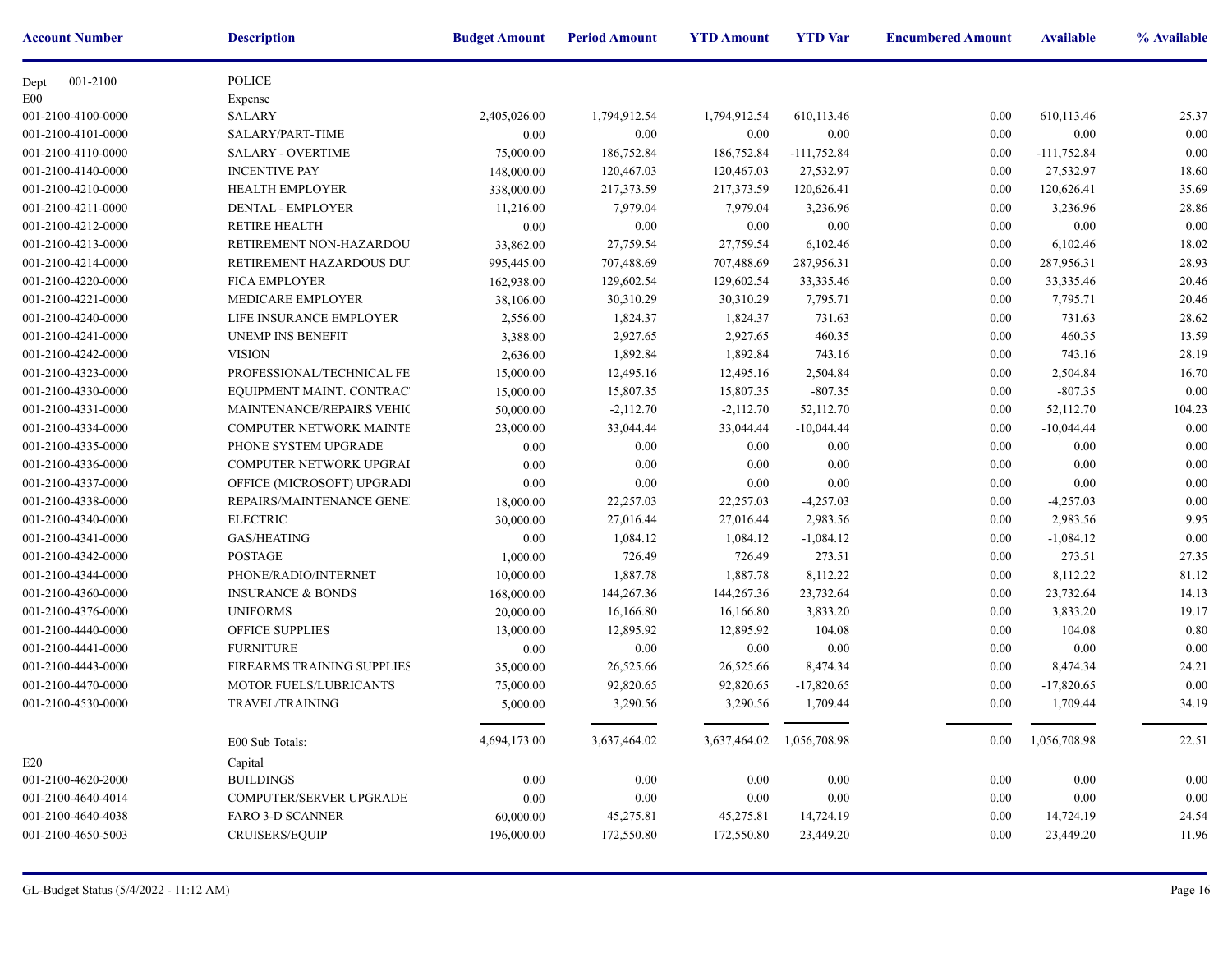| <b>Account Number</b> | <b>Description</b>    | <b>Budget Amount</b> | <b>Period Amount</b> | <b>YTD Amount</b> | <b>YTD</b> Var | <b>Encumbered Amount</b> | <b>Available</b> | % Available |
|-----------------------|-----------------------|----------------------|----------------------|-------------------|----------------|--------------------------|------------------|-------------|
|                       | E20 Sub Totals:       | 256,000.00           | 217,826.61           | 217,826.61        | 38,173.39      | 0.00                     | 38,173.39        | 14.91       |
|                       | Expense Sub Totals:   | 4,950,173.00         | 3,855,290.63         | 3,855,290.63      | 1,094,882.37   | 0.00                     | 1,094,882.37     | 22.12       |
|                       | Dept 2100 Sub Totals: | 4,950,173.00         | 3,855,290.63         | 3,855,290.63      | 1,094,882.37   | 0.00                     |                  |             |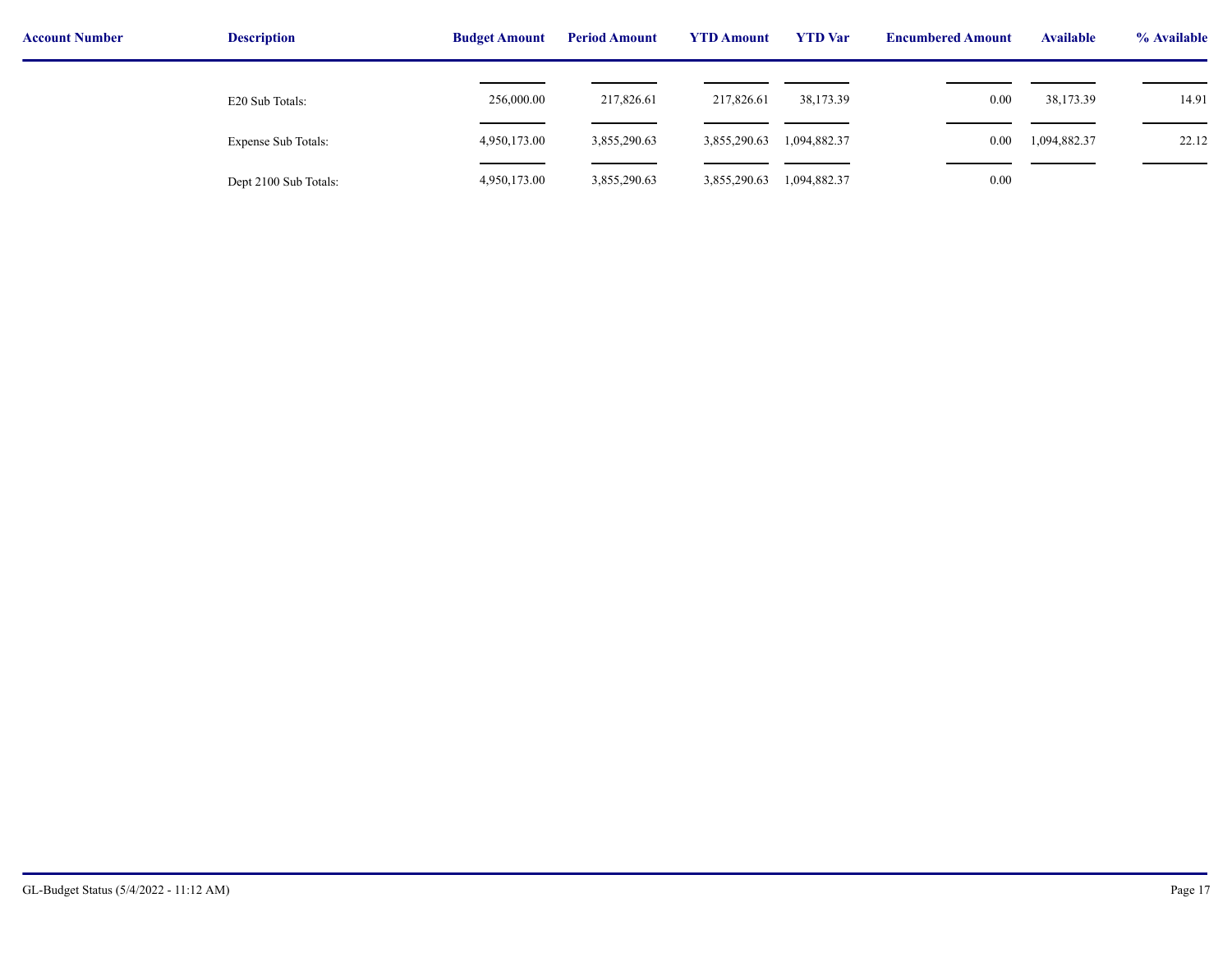| <b>Account Number</b> | <b>Description</b>         | <b>Budget Amount</b> | <b>Period Amount</b> | <b>YTD Amount</b> | <b>YTD</b> Var | <b>Encumbere</b> |
|-----------------------|----------------------------|----------------------|----------------------|-------------------|----------------|------------------|
| 001-2101<br>Dept      |                            |                      |                      |                   |                |                  |
| E00                   | Expense                    |                      |                      |                   |                |                  |
| 001-2101-4100-0000    | <b>SALARY</b>              | $0.00\,$             | $0.00\,$             | $0.00\,$          | 0.00           |                  |
| 001-2101-4110-0000    | <b>SALARY - OVERTIME</b>   | $0.00\,$             | $0.00\,$             | 0.00              | 0.00           |                  |
| 001-2101-4210-0000    | <b>HEALTH EMPLOYER</b>     | $0.00\,$             | 0.00                 | 0.00              | 0.00           |                  |
| 001-2101-4211-0000    | DENTAL EMPLOYER            | $0.00\,$             | $0.00\,$             | $0.00\,$          | 0.00           |                  |
| 001-2101-4213-0000    | RETIREMENT NON-HAZARDOU    | 0.00                 | 0.00                 | 0.00              | 0.00           |                  |
| 001-2101-4214-0000    | RETIREMENT HAZARDOUS DU'   | $0.00\,$             | 0.00                 | 0.00              | $0.00\,$       |                  |
| 001-2101-4220-0000    | <b>FICA EMPLOYER</b>       | $0.00\,$             | $0.00\,$             | $0.00\,$          | 0.00           |                  |
| 001-2101-4221-0000    | <b>MEDICARE EMPLOYER</b>   | 0.00                 | 0.00                 | 0.00              | 0.00           |                  |
| 001-2101-4240-0000    | LIFE INSURANCE EMPLOYER    | $0.00\,$             | $0.00\,$             | $0.00\,$          | 0.00           |                  |
| 001-2101-4241-0000    | <b>UNEMP INS BENEFIT</b>   | 0.00                 | $0.00\,$             | 0.00              | 0.00           |                  |
| 001-2101-4242-0000    | <b>VISION</b>              | $0.00\,$             | $0.00\,$             | $0.00\,$          | 0.00           |                  |
|                       |                            |                      |                      |                   |                |                  |
|                       | E00 Sub Totals:            | 0.00                 | $0.00\,$             | 0.00              | 0.00           |                  |
|                       |                            |                      |                      |                   |                |                  |
|                       | <b>Expense Sub Totals:</b> | 0.00                 | $0.00\,$             | $0.00\,$          | 0.00           |                  |
|                       |                            |                      |                      |                   |                |                  |
|                       | Dept 2101 Sub Totals:      | 0.00                 | $0.00\,$             | 0.00              | 0.00           |                  |
|                       |                            |                      |                      |                   |                |                  |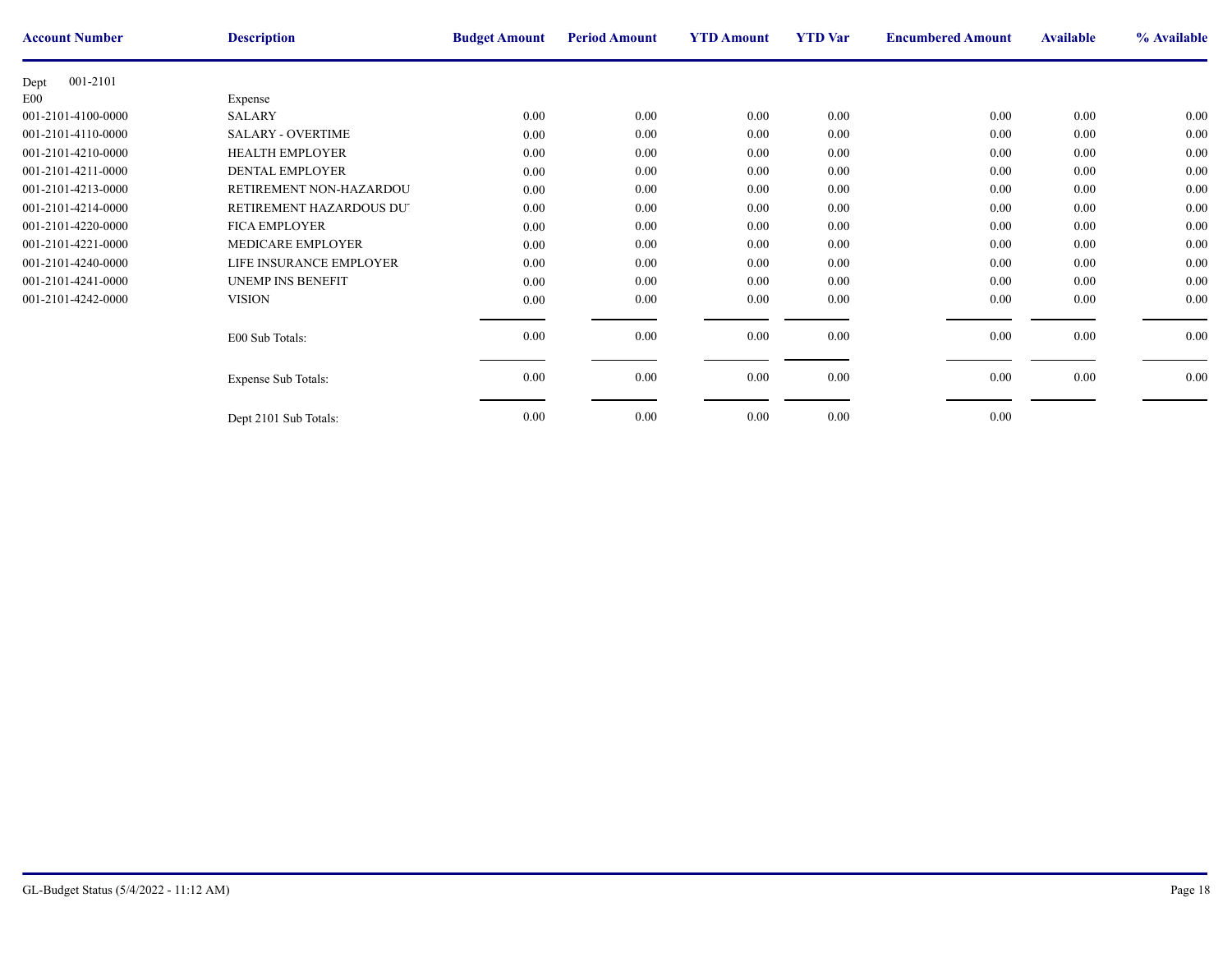| <b>Account Number</b> | <b>Description</b>           | <b>Budget Amount</b> | <b>Period Amount</b> | <b>YTD Amount</b> | <b>YTD</b> Var         | <b>Encumbere</b> |
|-----------------------|------------------------------|----------------------|----------------------|-------------------|------------------------|------------------|
| 001-2200<br>Dept      | <b>DISPATCH</b>              |                      |                      |                   |                        |                  |
| E00                   | Expense                      |                      |                      |                   |                        |                  |
| 001-2200-4100-0000    | <b>SALARY</b>                | 582,887.00           | 0.00                 | 0.00              | 582,887.00             |                  |
| 001-2200-4110-0000    | <b>SALARY - OVERTIME</b>     | 20,000.00            | 0.00                 | 0.00              | 20,000.00              |                  |
| 001-2200-4210-0000    | <b>HEALTH EMPLOYER</b>       | 92,260.00            | 0.00                 | 0.00              | 92,260.00              |                  |
| 001-2200-4211-0000    | <b>DENTAL - EMPLOYER</b>     | 2,983.00             | 0.00                 | 0.00              | 2,983.00               |                  |
| 001-2200-4212-0000    | <b>RETIRE HEALTH</b>         | $0.00\,$             | 0.00                 | 0.00              | 0.00                   |                  |
| 001-2200-4213-0000    | RETIREMENT NON-HAZARDOU      | 156,818.00           | 0.00                 | 0.00              | 156,818.00             |                  |
| 001-2200-4220-0000    | <b>FICA EMPLOYER</b>         | 37,379.00            | 0.00                 | 0.00              | 37,379.00              |                  |
| 001-2200-4221-0000    | MEDICARE EMPLOYER            | 8,742.00             | 0.00                 | 0.00              | 8,742.00               |                  |
| 001-2200-4240-0000    | LIFE INSURANCE EMPLOYER      | 784.00               | 0.00                 | 0.00              | 784.00                 |                  |
| 001-2200-4241-0000    | <b>UNEMP INS BENEFIT</b>     | 826.00               | 0.00                 | 0.00              | 826.00                 |                  |
| 001-2200-4242-0000    | <b>VISION</b>                | 767.00               | 0.00                 | 0.00              | 767.00                 |                  |
| 001-2200-4323-0000    | PROFESSIONAL/TECHNICAL FE    | 15,000.00            | 6,338.54             | 6,338.54          | 8,661.46               |                  |
| 001-2200-4324-0000    | 911 RECURRING CHARGES        | 57,600.00            | 12,122.95            | 12,122.95         | 45,477.05              |                  |
| 001-2200-4325-0000    | 911 RENT (SPACE-VPD FACILITY | 43,200.00            | $0.00\,$             | 0.00              | 43,200.00              |                  |
| 001-2200-4330-0000    | EQUIPMENT MAINT. CONTRAC'    | 67,500.00            | 4,218.63             | 4,218.63          | 63,281.37              |                  |
| 001-2200-4336-0000    | 911 VEHICLE MAINTENANCE      | 0.00                 | 0.00                 | 0.00              | $0.00\,$               |                  |
| 001-2200-4338-0000    | REPAIRS/MAINTENANCE GENE     | 0.00                 | 0.00                 | 0.00              | 0.00                   |                  |
| 001-2200-4342-0000    | <b>POSTAGE</b>               | 0.00                 | $0.00\,$             | 0.00              | 0.00                   |                  |
| 001-2200-4344-0000    | PHONE/RADIO/INTERNET         | 10,000.00            | 2,335.19             | 2,335.19          | 7,664.81               |                  |
| 001-2200-4376-0000    | <b>UNIFORMS</b>              | 3,500.00             | 804.50               | 804.50            | 2,695.50               |                  |
| 001-2200-4430-0000    | <b>TECHNICAL SUPPLIES</b>    | 0.00                 | 0.00                 | 0.00              | 0.00                   |                  |
| 001-2200-4456-0000    | <b>SMALL EQUIPMENT</b>       | 6,000.00             | 0.00                 | 0.00              | 6,000.00               |                  |
|                       |                              |                      | 0.00                 | 0.00              | 0.00                   |                  |
| 001-2200-4470-0000    | MOTOR FUELS/LUBRICANTS       | 0.00                 |                      |                   |                        |                  |
| 001-2200-4530-0000    | TRAVEL/TRAINING              | 1,000.00             | 0.00                 | 0.00              | 1,000.00               |                  |
|                       | E00 Sub Totals:              | 1,107,246.00         | 25,819.81            |                   | 25,819.81 1,081,426.19 |                  |
| E20                   | Capital                      |                      |                      |                   |                        |                  |
| 001-2200-4640-4003    | COMPUTER/SERVER UPGRADE      | 0.00                 | 0.00                 | 0.00              | 0.00                   |                  |
| 001-2200-4640-4024    | <b>CONSOLE FURNITURE</b>     | 0.00                 | 0.00                 | 0.00              | 0.00                   |                  |
| 001-2200-4640-4028    | <b>ANTENNA/TOWER</b>         | 0.00                 | 0.00                 | 0.00              | 0.00                   |                  |
| 001-2200-4640-4029    | UPS's-HUNTERTOWN RD TOWEI    | 0.00                 | 0.00                 | 0.00              | 0.00                   |                  |
| 001-2200-4640-4040    | <b>RECORDER</b>              | 0.00                 | 0.00                 | 0.00              | 0.00                   |                  |
| 001-2200-4660-6029    | SOLACOM 911 REFRESH          | 0.00                 | 0.00                 | 0.00              | 0.00                   |                  |
|                       | E20 Sub Totals:              | 0.00                 | $0.00\,$             | 0.00              | 0.00                   |                  |
|                       | Expense Sub Totals:          | 1,107,246.00         | 25,819.81            |                   | 25,819.81 1,081,426.19 |                  |
|                       | Dept 2200 Sub Totals:        | 1,107,246.00         | 25,819.81            |                   | 25,819.81 1,081,426.19 |                  |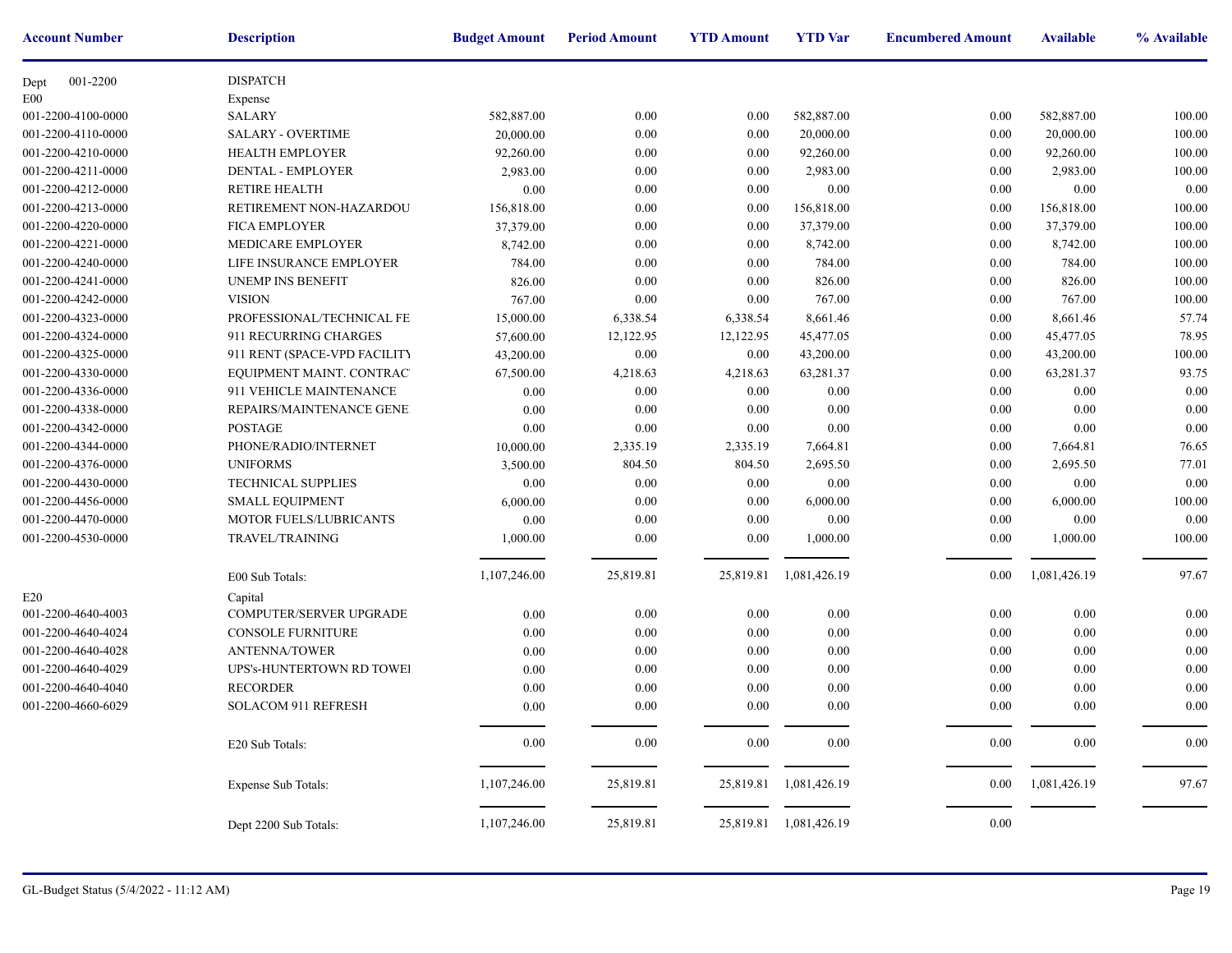| <b>Account Number</b> | <b>Description</b>       | <b>Budget Amount</b> | <b>Period Amount</b> | <b>YTD Amount</b> | <b>YTD</b> Var | <b>Encumbere</b> |
|-----------------------|--------------------------|----------------------|----------------------|-------------------|----------------|------------------|
| 001-2201<br>Dept      |                          |                      |                      |                   |                |                  |
| E00                   | Expense                  |                      |                      |                   |                |                  |
| 001-2201-4100-0000    | <b>SALARY</b>            | 0.00                 | 0.00                 | 0.00              | 0.00           |                  |
| 001-2201-4110-0000    | <b>SALARY - OVERTIME</b> | 0.00                 | 0.00                 | 0.00              | 0.00           |                  |
| 001-2201-4210-0000    | <b>HEALTH EMPLOYER</b>   | 0.00                 | 0.00                 | 0.00              | 0.00           |                  |
| 001-2201-4211-0000    | <b>DENTAL EMPLOYER</b>   | 0.00                 | 0.00                 | 0.00              | 0.00           |                  |
| 001-2201-4213-0000    | RETIREMENT NON-HAZARDOU  | $0.00\,$             | 0.00                 | 0.00              | 0.00           |                  |
| 001-2201-4220-0000    | <b>FICA EMPLOYER</b>     | 0.00                 | 0.00                 | 0.00              | 0.00           |                  |
| 001-2201-4221-0000    | MEDICARE EMPLOYER        | 0.00                 | 0.00                 | 0.00              | 0.00           |                  |
| 001-2201-4240-0000    | LIFE INSURANCE EMPLOYER  | 0.00                 | 0.00                 | 0.00              | 0.00           |                  |
| 001-2201-4241-0000    | <b>UNEMP INS BENEFIT</b> | 0.00                 | 0.00                 | 0.00              | 0.00           |                  |
| 001-2201-4242-0000    | <b>VISION</b>            | 0.00                 | 0.00                 | 0.00              | 0.00           |                  |
|                       |                          |                      |                      |                   |                |                  |
|                       | E00 Sub Totals:          | 0.00                 | 0.00                 | 0.00              | 0.00           |                  |
|                       |                          |                      |                      |                   |                |                  |
|                       | Expense Sub Totals:      | 0.00                 | $0.00\,$             | 0.00              | 0.00           |                  |
|                       |                          |                      |                      |                   |                |                  |
|                       | Dept 2201 Sub Totals:    | 0.00                 | 0.00                 | 0.00              | 0.00           |                  |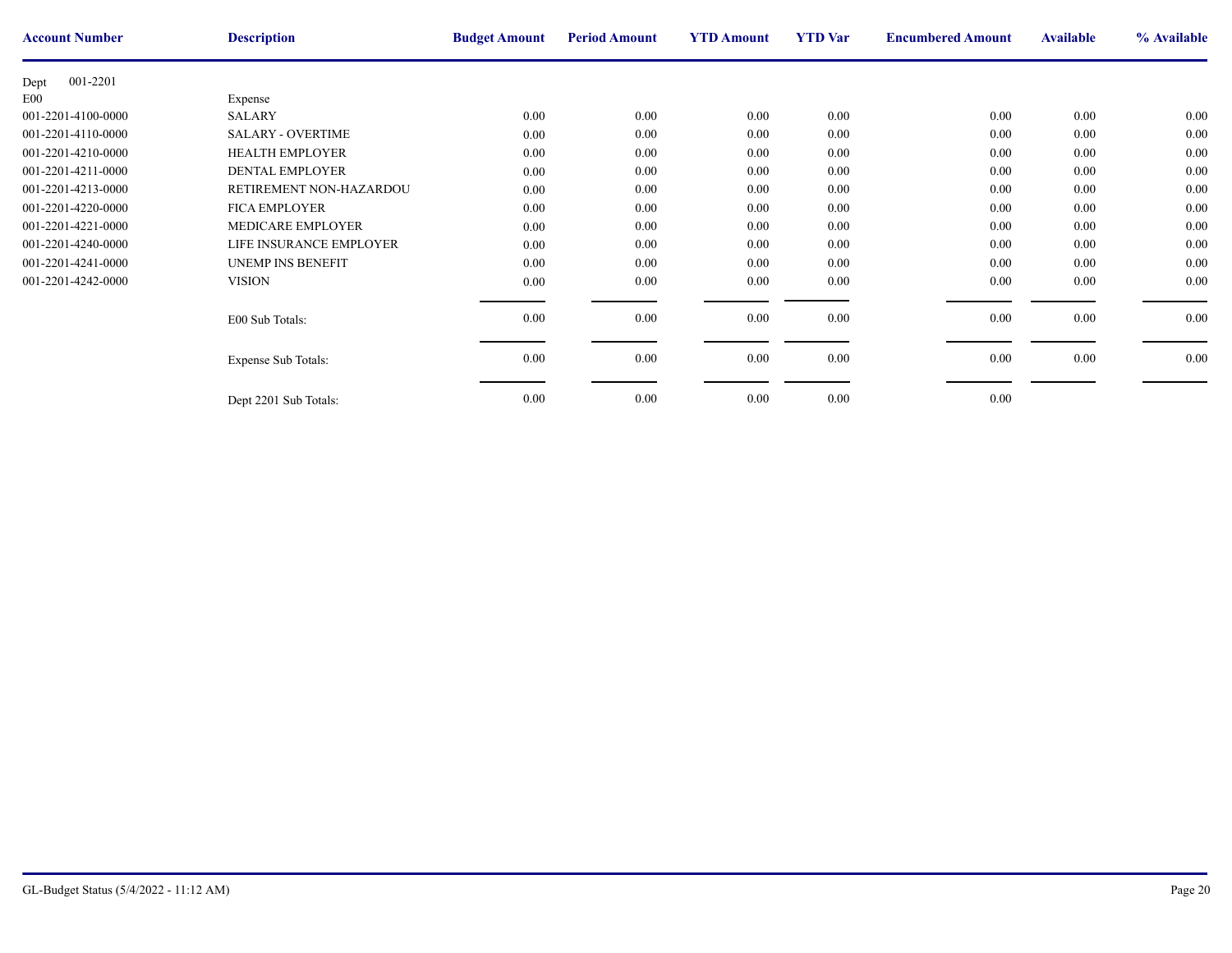| <b>Account Number</b> | <b>Description</b>               | <b>Budget Amount</b> | <b>Period Amount</b> | <b>YTD Amount</b> | <b>YTD</b> Var | <b>Encumbere</b> |
|-----------------------|----------------------------------|----------------------|----------------------|-------------------|----------------|------------------|
| 001-2300<br>Dept      | <b>FIRE</b>                      |                      |                      |                   |                |                  |
| E00                   | Expense                          |                      |                      |                   |                |                  |
| 001-2300-4100-0000    | <b>SALARY</b>                    | 656,944.00           | 509,403.07           | 509,403.07        | 147,540.93     |                  |
| 001-2300-4110-0000    | <b>SALARY - OVERTIME</b>         | 87,500.00            | 85,011.42            | 85,011.42         | 2,488.58       |                  |
| 001-2300-4130-0000    | PART-TIME SALARY                 | 100,000.00           | 55,761.97            | 55,761.97         | 44,238.03      |                  |
| 001-2300-4140-0000    | <b>INCENTIVE PAY</b>             | 56,000.00            | 38,083.86            | 38,083.86         | 17,916.14      |                  |
| 001-2300-4210-0000    | <b>HEALTH EMPLOYER</b>           | 117,272.00           | 81,037.85            | 81,037.85         | 36,234.15      |                  |
| 001-2300-4211-0000    | <b>DENTAL - EMPLOYER</b>         | 4,407.00             | 3,193.37             | 3,193.37          | 1,213.63       |                  |
| 001-2300-4212-0000    | <b>RETIRE HEALTH</b>             | $0.00\,$             | 0.00                 | 0.00              | 0.00           |                  |
| 001-2300-4213-0000    | FIRE NON-HAZ RT                  | 9,424.00             | 2,607.44             | 2,607.44          | 6,816.56       |                  |
| 001-2300-4214-0000    | RETIREMENT HAZARDOUS DU'         | 305,808.00           | 262,570.35           | 262,570.35        | 43,237.65      |                  |
| 001-2300-4220-0000    | <b>FICA EMPLOYER</b>             | 55,828.00            | 41,898.29            | 41,898.29         | 13,929.71      |                  |
| 001-2300-4221-0000    | MEDICARE EMPLOYER                | 13,057.00            | 9,798.81             | 9,798.81          | 3,258.19       |                  |
| 001-2300-4240-0000    | LIFE INSURANCE EMPLOYER          | 927.00               | 592.62               | 592.62            | 334.38         |                  |
| 001-2300-4241-0000    | <b>UNEMP INS BENEFIT</b>         | 1,234.00             | 927.83               | 927.83            | 306.17         |                  |
| 001-2300-4242-0000    | <b>VISION</b>                    | 1,049.00             | 717.95               | 717.95            | 331.05         |                  |
| 001-2300-4323-0000    | PROFESSIONAL/TECHNICAL FE        | 10,000.00            | 8,771.50             | 8,771.50          | 1,228.50       |                  |
| 001-2300-4326-0000    | <b>INFORMATION TECHNOLOGY</b>    | 5,000.00             | 3,683.11             | 3,683.11          | 1,316.89       |                  |
| 001-2300-4331-0000    | <b>MAINTENANCE/REPAIRS VEHIC</b> | 50,000.00            | 37,443.01            | 37,443.01         | 12,556.99      |                  |
| 001-2300-4338-0000    | REPAIRS/MAINTENANCE GENE!        | 30,000.00            | 17,838.18            | 17,838.18         | 12,161.82      |                  |
| 001-2300-4340-0000    | <b>ELECTRIC</b>                  | 12,000.00            | 10,651.38            | 10,651.38         | 1,348.62       |                  |
| 001-2300-4341-0000    | <b>GAS/HEATING</b>               | 9,200.00             | 7,004.84             | 7,004.84          | 2,195.16       |                  |
| 001-2300-4344-0000    | PHONE/RADIO/INTERNET             | 15,000.00            | 10,330.00            | 10,330.00         | 4,670.00       |                  |
| 001-2300-4360-0000    | <b>INSURANCE &amp; BONDS</b>     | 40,000.00            | 39,764.04            | 39,764.04         | 235.96         |                  |
| 001-2300-4376-0000    | <b>UNIFORMS</b>                  | 13,000.00            | 11,412.14            | 11,412.14         | 1,587.86       |                  |
| 001-2300-4412-0000    | <b>DUES/SUBSCRIPTIONS</b>        | 4,000.00             | 3,851.21             | 3,851.21          | 148.79         |                  |
| 001-2300-4430-0000    | FIRE/EMS TECHNICAL SUPPLIE:      | 55,000.00            | 44,878.22            | 44,878.22         | 10,121.78      |                  |
| 001-2300-4433-0000    | STATION/OTHER SUPPLIES           | 10,000.00            | 5,860.32             | 5,860.32          | 4,139.68       |                  |
| 001-2300-4440-0000    | OFFICE SUPPLIES                  | 2,500.00             | 1,689.19             | 1,689.19          | 810.81         |                  |
| 001-2300-4450-0000    | FIRE/STATE AID EXPENSES          | 11,000.00            | $-829.25$            | $-829.25$         | 11,829.25      |                  |
| 001-2300-4457-0000    | FIRE PREVENTION EXPENSE          | 3,000.00             | 6,331.37             | 6,331.37          | $-3,331.37$    |                  |
| 001-2300-4470-0000    | MOTOR FUELS/LUBRICANTS           | 15,000.00            | 12,078.45            | 12,078.45         | 2,921.55       |                  |
| 001-2300-4530-0000    | <b>TRAVEL/TRAINING</b>           | 18,000.00            | 13,823.06            | 13,823.06         | 4,176.94       |                  |
| 001-2300-4620-0000    | FIRE STATION INFRASTRUCTUF       | 0.00                 | $0.00\,$             | 0.00              | 0.00           |                  |
|                       | E00 Sub Totals:                  | 1,712,150.00         | 1,326,185.60         | 1,326,185.60      | 385,964.40     |                  |
| E20                   | Capital                          |                      |                      |                   |                |                  |
| 001-2300-4620-2002    | FIRE STATION INFRASTRUCTUF       | 0.00                 | 0.00                 | 0.00              | 0.00           |                  |
| 001-2300-4620-2009    | FIRE STATION INFRASTRUCTUF       | $0.00\,$             | 0.00                 | 0.00              | 0.00           |                  |
| 001-2300-4640-4006    | <b>AIR BOTTLES</b>               | 84,000.00            | 80,465.00            | 80,465.00         | 3,535.00       |                  |
| 001-2300-4640-4019    | <b>AUTO EXT DEFIBRILLATORS</b>   | 0.00                 | $0.00\,$             | 0.00              | 0.00           |                  |
| 001-2300-4640-4030    | <b>INFORMATION TECHNOLOGY U</b>  | 0.00                 | 0.00                 | 0.00              | 0.00           |                  |
| 001-2300-4650-5004    | <b>VEHICLE</b>                   | 0.00                 | $0.00\,$             | 0.00              | 0.00           |                  |
|                       |                                  |                      |                      |                   |                |                  |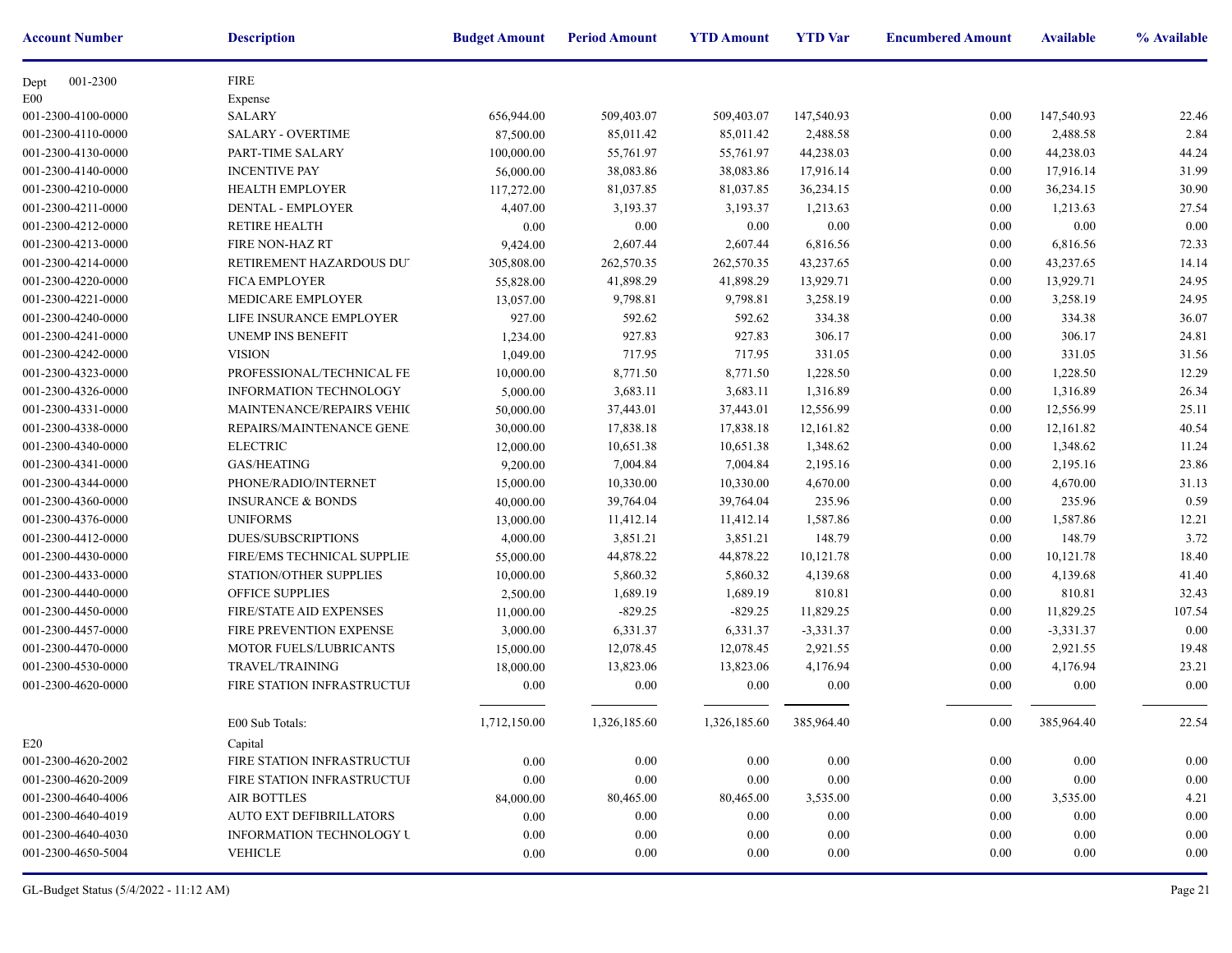| <b>Account Number</b> | <b>Description</b>                 | <b>Budget Amount</b> | <b>Period Amount</b> | <b>YTD Amount</b> | <b>YTD</b> Var | <b>Encumbere</b> |
|-----------------------|------------------------------------|----------------------|----------------------|-------------------|----------------|------------------|
| 001-2300-4650-5007    | ALL TERRAIN VEHICLE                | 0.00                 | 0.00                 | 0.00              | 0.00           |                  |
| 001-2300-4650-5009    | FIRE TRUCK-2006 PIERCE DASH        | 0.00                 | 0.00                 | 0.00              | 0.00           |                  |
| 001-2300-4650-5011    | <b>GENERATOR - 1ST OUT APPARA</b>  | $0.00\,$             | 0.00                 | 0.00              | $0.00\,$       |                  |
| 001-2300-4650-5012    | <b>FIRE ENGINE</b>                 | 650,000.00           | 641,453.00           | 641,453.00        | 8,547.00       |                  |
| 001-2300-4650-5013    | FIRE PREVENTION HOUSE              | 6,300.00             | 0.00                 | 0.00              | 6,300.00       |                  |
| 001-2300-4650-5014    | <b>ENCLOSED TRAILER (F.P. HOUS</b> | 10,325.00            | 10,325.00            | 10,325.00         | 0.00           |                  |
| 001-2300-4660-6014    | <b>FIRE TRAINING TOWER</b>         | $0.00\,$             | 0.00                 | 0.00              | 0.00           |                  |
|                       |                                    |                      |                      |                   |                |                  |
|                       | E20 Sub Totals:                    | 750,625.00           | 732,243.00           | 732,243.00        | 18,382.00      |                  |
| E30                   | Debt Service                       |                      |                      |                   |                |                  |
| 001-2300-4760-0000    | <b>FIRE TRUCK LEASE</b>            | 0.00                 | 0.00                 | 0.00              | 0.00           |                  |
|                       |                                    |                      |                      |                   |                |                  |
|                       | E30 Sub Totals:                    | $0.00\,$             | $0.00\,$             | 0.00              | $0.00\,$       |                  |
|                       |                                    |                      |                      |                   |                |                  |
|                       | <b>Expense Sub Totals:</b>         | 2,462,775.00         | 2,058,428.60         | 2,058,428.60      | 404,346.40     |                  |
|                       |                                    |                      |                      |                   |                |                  |
|                       |                                    | 2,462,775.00         | 2,058,428.60         | 2,058,428.60      | 404,346.40     |                  |
|                       | Dept 2300 Sub Totals:              |                      |                      |                   |                |                  |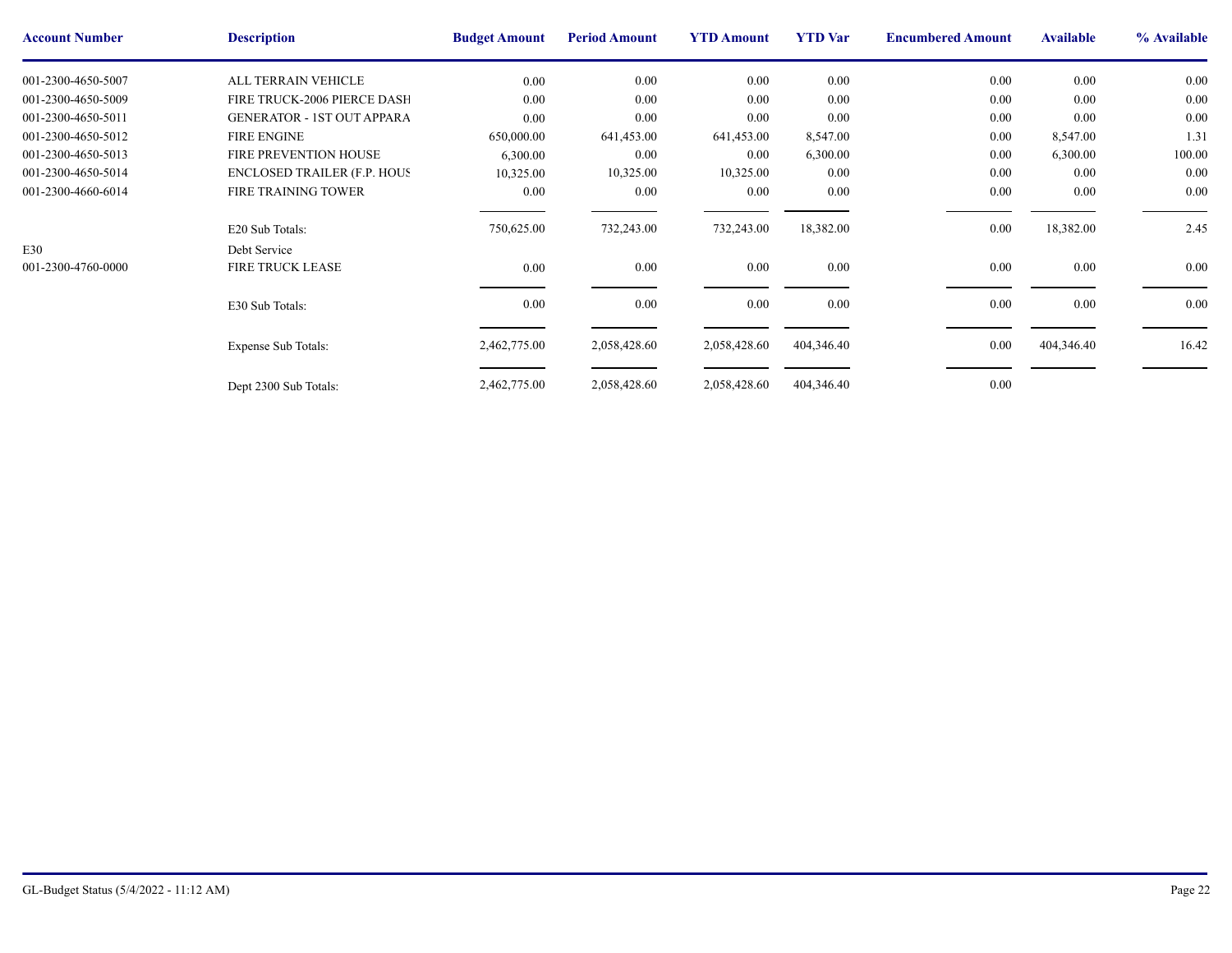| <b>Account Number</b> | <b>Description</b>       | <b>Budget Amount</b> | <b>Period Amount</b> | <b>YTD Amount</b> | <b>YTD</b> Var | <b>Encumbere</b> |
|-----------------------|--------------------------|----------------------|----------------------|-------------------|----------------|------------------|
| 001-2301<br>Dept      |                          |                      |                      |                   |                |                  |
| E00                   | Expense                  |                      |                      |                   |                |                  |
| 001-2301-4100-0000    | <b>SALARY</b>            | 0.00                 | 0.00                 | 0.00              | 0.00           |                  |
| 001-2301-4110-0000    | <b>SALARY - OVERTIME</b> | 0.00                 | 0.00                 | 0.00              | 0.00           |                  |
| 001-2301-4210-0000    | <b>HEALTH EMPLOYER</b>   | 0.00                 | 0.00                 | 0.00              | 0.00           |                  |
| 001-2301-4211-0000    | <b>DENTAL EMPLOYER</b>   | 0.00                 | 0.00                 | 0.00              | 0.00           |                  |
| 001-2301-4214-0000    | RETIREMENT HAZARDOUS DUT | $0.00\,$             | 0.00                 | 0.00              | 0.00           |                  |
| 001-2301-4220-0000    | <b>FICA EMPLOYER</b>     | 0.00                 | 0.00                 | 0.00              | 0.00           |                  |
| 001-2301-4221-0000    | MEDICARE EMPLOYER        | 0.00                 | 0.00                 | 0.00              | 0.00           |                  |
| 001-2301-4240-0000    | LIFE INSURANCE EMPLOYER  | 0.00                 | 0.00                 | 0.00              | 0.00           |                  |
| 001-2301-4241-0000    | <b>UNEMP INS BENEFIT</b> | 0.00                 | 0.00                 | 0.00              | 0.00           |                  |
| 001-2301-4242-0000    | <b>VISION</b>            | 0.00                 | 0.00                 | 0.00              | 0.00           |                  |
|                       |                          |                      |                      |                   |                |                  |
|                       | E00 Sub Totals:          | 0.00                 | 0.00                 | 0.00              | 0.00           |                  |
|                       |                          |                      |                      |                   |                |                  |
|                       | Expense Sub Totals:      | 0.00                 | $0.00\,$             | 0.00              | 0.00           |                  |
|                       |                          |                      |                      |                   |                |                  |
|                       | Dept 2301 Sub Totals:    | 0.00                 | 0.00                 | 0.00              | 0.00           |                  |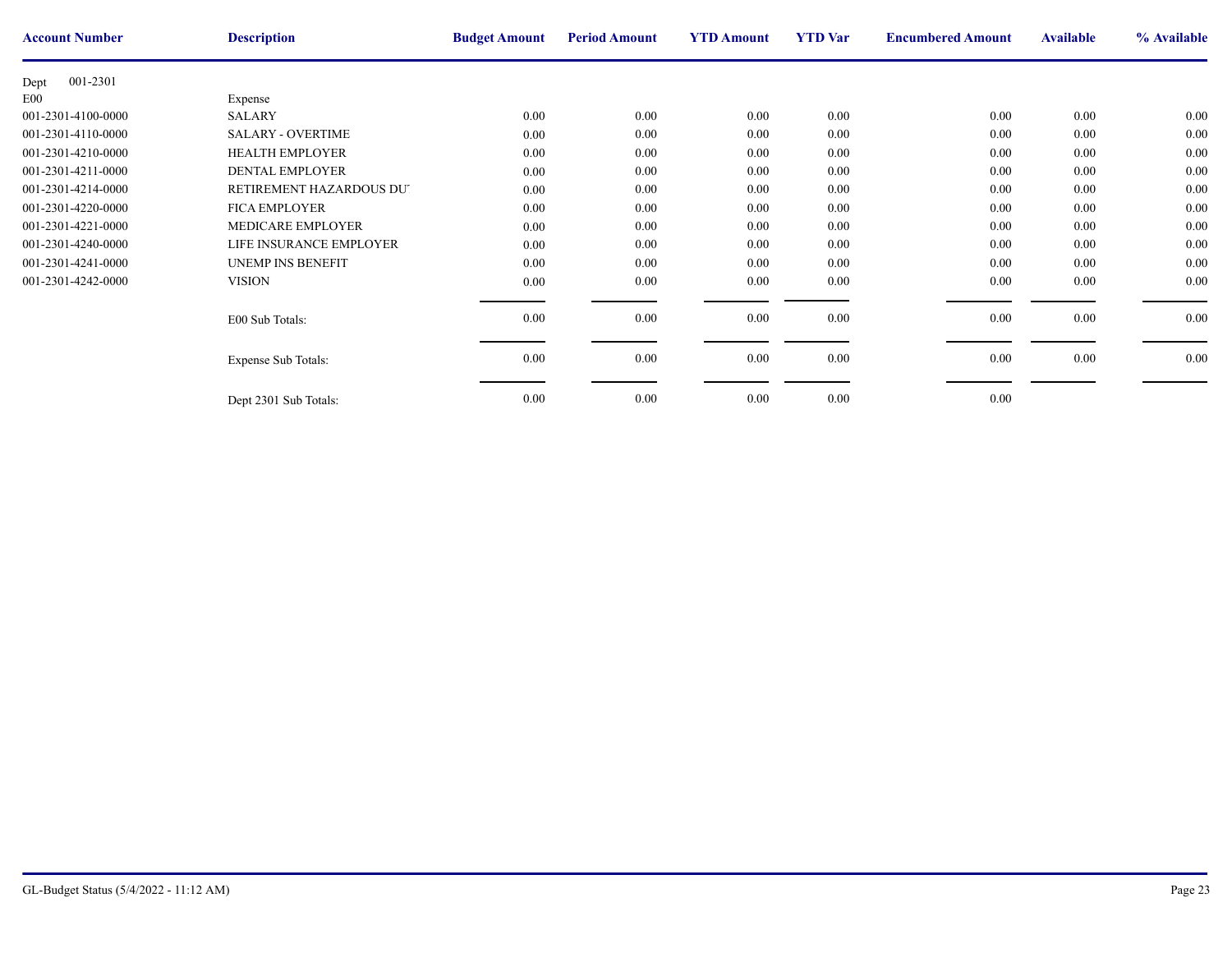| <b>Account Number</b> | <b>Description</b>             | <b>Budget Amount</b> | <b>Period Amount</b> | <b>YTD Amount</b> | <b>YTD</b> Var | <b>Encumbere</b> |
|-----------------------|--------------------------------|----------------------|----------------------|-------------------|----------------|------------------|
| 001-2302<br>Dept      |                                |                      |                      |                   |                |                  |
| E00                   | Expense                        |                      |                      |                   |                |                  |
| 001-2302-4100-0000    | <b>SALARY (SAFER)</b>          | $0.00\,$             | $0.00\,$             | $0.00\,$          | 0.00           |                  |
| 001-2302-4110-0000    | <b>SALARY OVERTIME (SAFER)</b> | $0.00\,$             | 0.00                 | 0.00              | 0.00           |                  |
| 001-2302-4210-0000    | <b>HEALTH ER (SAFER)</b>       | 0.00                 | $0.00\,$             | $0.00\,$          | 0.00           |                  |
| 001-2302-4211-0000    | <b>DENTAL ER (SAFER)</b>       | 0.00                 | 0.00                 | 0.00              | 0.00           |                  |
| 001-2302-4214-0000    | RETIREMENT HAZ (SAFER)         | $0.00\,$             | 0.00                 | 0.00              | 0.00           |                  |
| 001-2302-4220-0000    | FICA ER (SAFER)                | $0.00\,$             | $0.00\,$             | 0.00              | 0.00           |                  |
| 001-2302-4221-0000    | <b>MEDICARE ER (SAFER)</b>     | $0.00\,$             | $0.00\,$             | 0.00              | 0.00           |                  |
| 001-2302-4240-0000    | LIFE ER (SAFER)                | 0.00                 | 0.00                 | 0.00              | 0.00           |                  |
| 001-2302-4241-0000    | UNEMP INS BENEFIT (SAFER)      | 0.00                 | 0.00                 | 0.00              | 0.00           |                  |
| 001-2302-4242-0000    | VISION ER (SAFER)              | $0.00\,$             | $0.00\,$             | $0.00\,$          | 0.00           |                  |
|                       |                                |                      |                      |                   |                |                  |
|                       | E00 Sub Totals:                | 0.00                 | $0.00\,$             | 0.00              | 0.00           |                  |
|                       |                                |                      |                      |                   |                |                  |
|                       | <b>Expense Sub Totals:</b>     | 0.00                 | $0.00\,$             | $0.00\,$          | 0.00           |                  |
|                       |                                |                      |                      |                   |                |                  |
|                       | Dept 2302 Sub Totals:          | 0.00                 | 0.00                 | 0.00              | 0.00           |                  |
|                       |                                |                      |                      |                   |                |                  |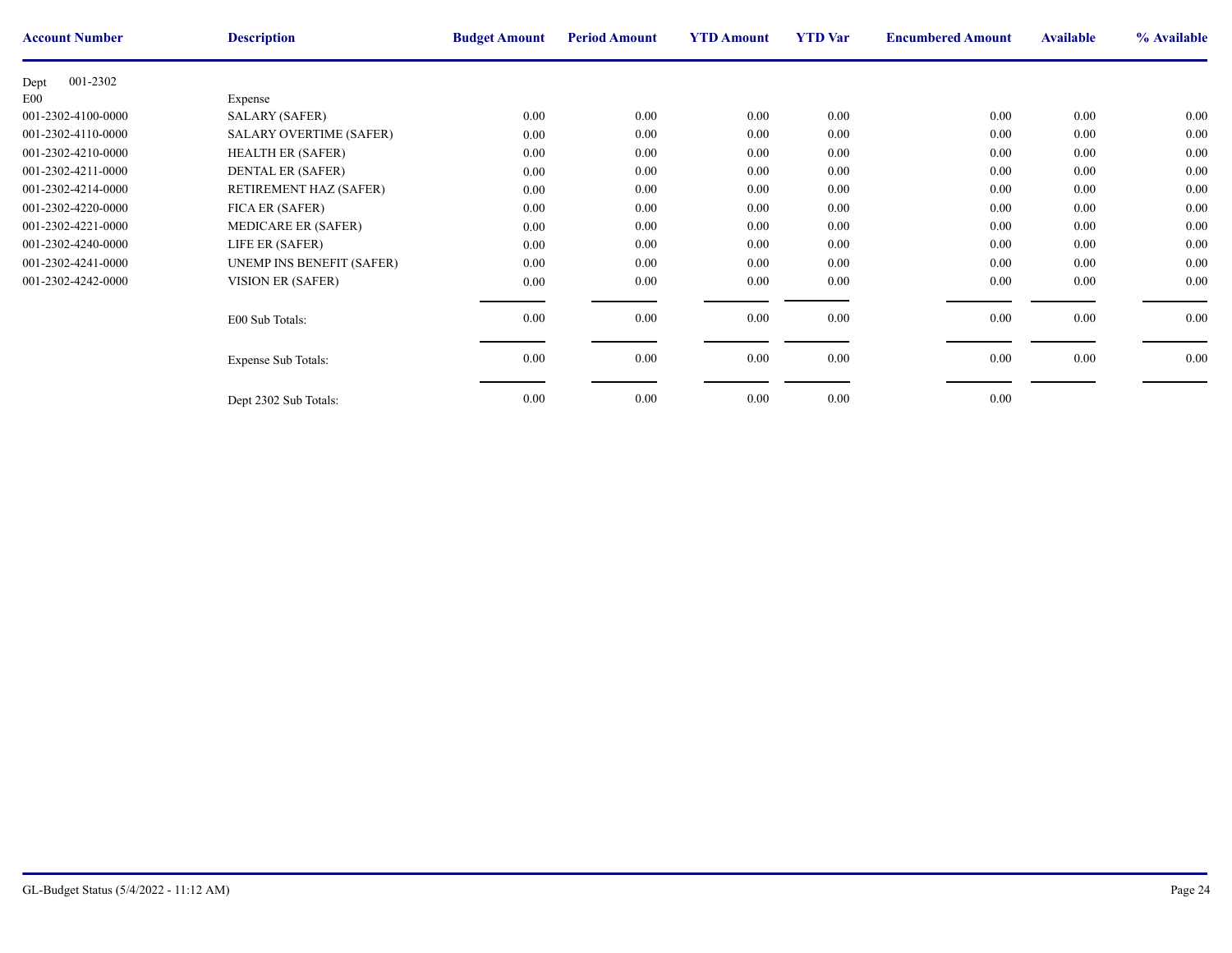| <b>Account Number</b>                         | <b>Description</b>                                               | <b>Budget Amount</b> | <b>Period Amount</b> | <b>YTD Amount</b> | <b>YTD</b> Var | <b>Encumbere</b> |
|-----------------------------------------------|------------------------------------------------------------------|----------------------|----------------------|-------------------|----------------|------------------|
| 001-2400<br>Dept<br>E00<br>001-2400-4309-0000 | <b>POLICE FORFEITURE</b><br>Expense<br>POLICE FORFEITURE EXPENSE | 80,000.00            | 148,071.81           | 148,071.81        | $-68,071.81$   |                  |
|                                               | E00 Sub Totals:                                                  | 80,000.00            | 148,071.81           | 148,071.81        | $-68,071.81$   |                  |
|                                               | Expense Sub Totals:                                              | 80,000.00            | 148,071.81           | 148,071.81        | $-68,071.81$   |                  |
|                                               | Dept 2400 Sub Totals:                                            | 80,000.00            | 148,071.81           | 148,071.81        | $-68,071.81$   |                  |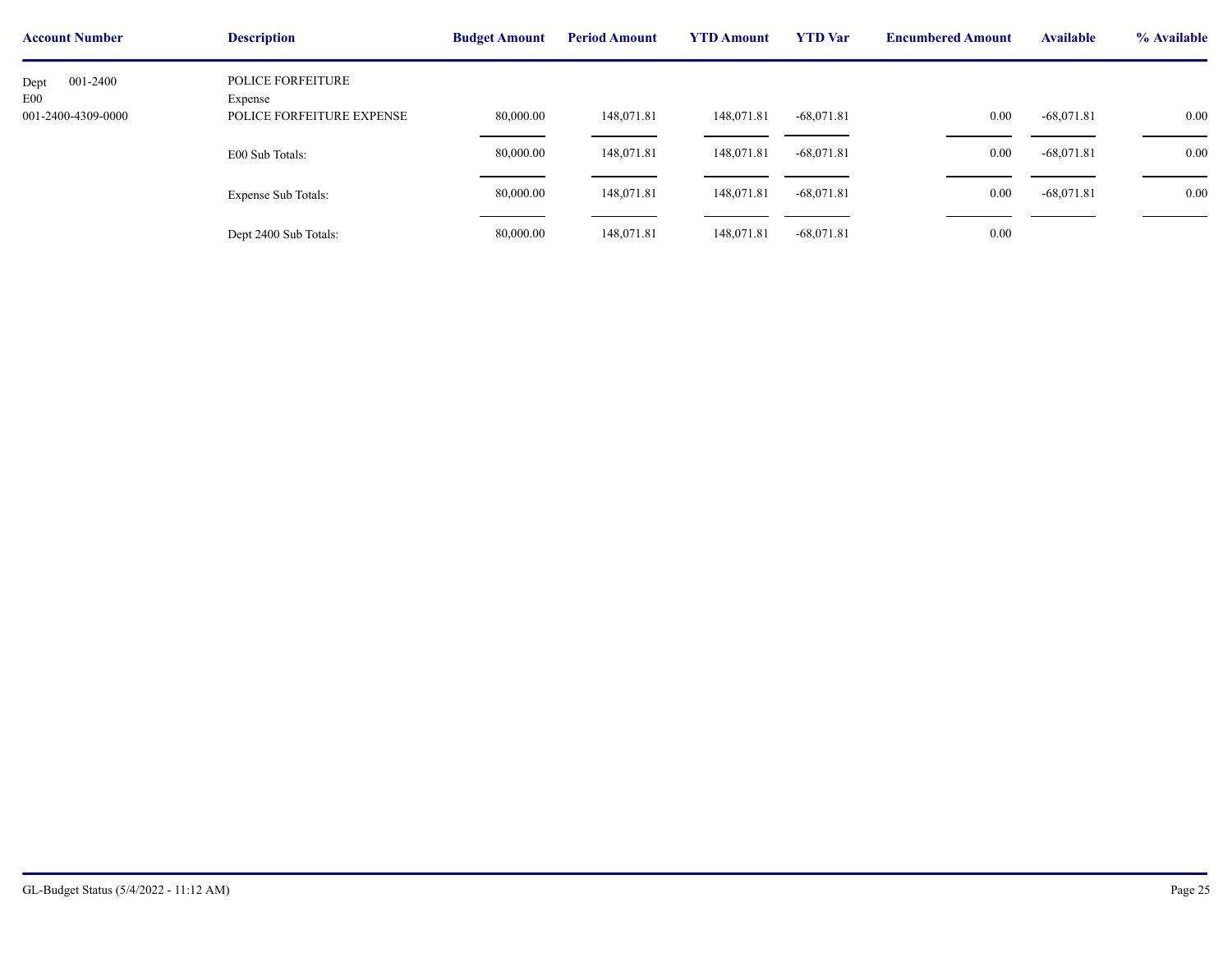| <b>Account Number</b> | <b>Description</b>        | <b>Budget Amount</b> | <b>Period Amount</b> | <b>YTD Amount</b> | <b>YTD</b> Var | <b>Encumbere</b> |
|-----------------------|---------------------------|----------------------|----------------------|-------------------|----------------|------------------|
| 001-2500<br>Dept      |                           |                      |                      |                   |                |                  |
| E <sub>00</sub>       | Expense                   |                      |                      |                   |                |                  |
| 001-2500-4707-0000    | <b>BOND ISSUE COSTS</b>   | $0.00\,$             | $0.00\,$             | $0.00\,$          | $0.00\,$       |                  |
|                       | E00 Sub Totals:           | 0.00                 | $0.00\,$             | 0.00              | 0.00           |                  |
| E20                   | Capital                   |                      |                      |                   |                |                  |
| 001-2500-4620-2015    | CONSTRUCTION COSTS        | 0.00                 | $0.00\,$             | 0.00              | $0.00\,$       |                  |
|                       | E20 Sub Totals:           | 0.00                 | $0.00\,$             | 0.00              | $0.00\,$       |                  |
| E30                   | Debt Service              |                      |                      |                   |                |                  |
| 001-2500-2530-0000    | DEBT SERVICE-VPD CONSTRUC | 0.00                 | $0.00\,$             | 0.00              | $0.00\,$       |                  |
|                       | E30 Sub Totals:           | $0.00\,$             | $0.00\,$             | $0.00\,$          | $0.00\,$       |                  |
|                       | Expense Sub Totals:       | 0.00                 | $0.00\,$             | 0.00              | $0.00\,$       |                  |
|                       | Dept 2500 Sub Totals:     | 0.00                 | $0.00\,$             | $0.00\,$          | 0.00           |                  |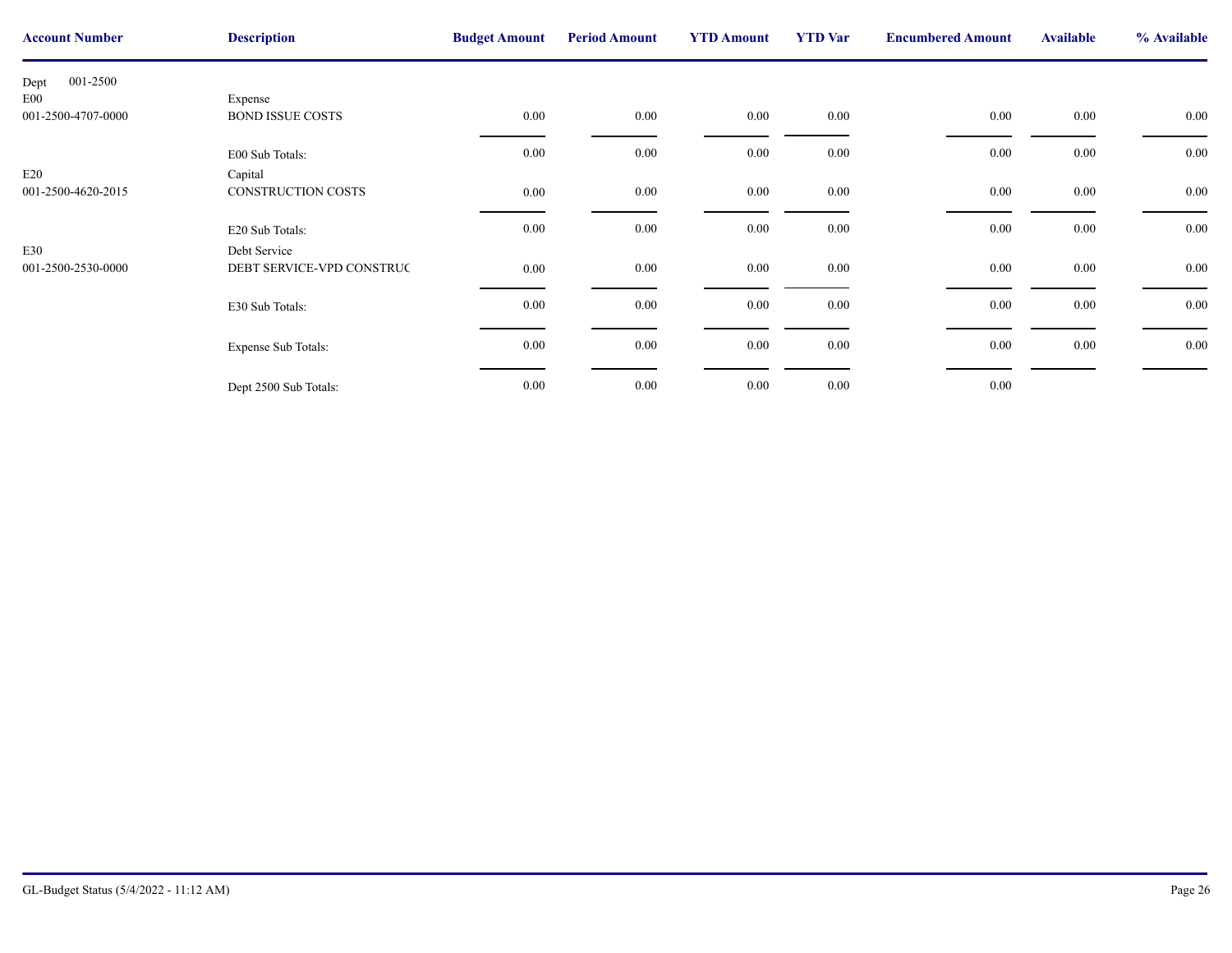| <b>Account Number</b> | <b>Description</b>           | <b>Budget Amount</b> | <b>Period Amount</b> | <b>YTD Amount</b> | <b>YTD</b> Var | <b>Encumbere</b> |
|-----------------------|------------------------------|----------------------|----------------------|-------------------|----------------|------------------|
| 001-3100<br>Dept      | <b>STREET</b>                |                      |                      |                   |                |                  |
| E00                   | Expense                      |                      |                      |                   |                |                  |
| 001-3100-4100-0000    | <b>SALARY</b>                | 499,699.00           | 353,902.51           | 353,902.51        | 145,796.49     |                  |
| 001-3100-4110-0000    | <b>SALARY - OVERTIME</b>     | 12,000.00            | 6,846.70             | 6,846.70          | 5,153.30       |                  |
| 001-3100-4210-0000    | <b>HEALTH EMPLOYER</b>       | 83,457.00            | 64,152.60            | 64,152.60         | 19,304.40      |                  |
| 001-3100-4211-0000    | DENTAL - EMPLOYER            | 2,946.00             | 2,067.48             | 2,067.48          | 878.52         |                  |
| 001-3100-4212-0000    | <b>RETIRE HEALTH</b>         | 0.00                 | 0.00                 | 0.00              | 0.00           |                  |
| 001-3100-4213-0000    | RETIREMENT NON-HAZARDOU      | 113,641.00           | 79,900.38            | 79,900.38         | 33,740.62      |                  |
| 001-3100-4220-0000    | <b>FICA EMPLOYER</b>         | 30,981.00            | 21,419.09            | 21,419.09         | 9,561.91       |                  |
| 001-3100-4221-0000    | MEDICARE EMPLOYER            | 7,246.00             | 5,009.20             | 5,009.20          | 2,236.80       |                  |
| 001-3100-4240-0000    | LIFE INSURANCE EMPLOYER      | 849.00               | 407.82               | 407.82            | 441.18         |                  |
| 001-3100-4241-0000    | UNEMP INS BENEFIT            | 685.00               | 494.31               | 494.31            | 190.69         |                  |
| 001-3100-4242-0000    | <b>VISION</b>                | 766.00               | 528.38               | 528.38            | 237.62         |                  |
| 001-3100-4323-0000    | PROFESSIONAL/TECHNICAL FE    | 25,000.00            | 22,390.60            | 22,390.60         | 2,609.40       |                  |
| 001-3100-4331-0000    | MAINTENANCE/REPAIRS VEHIC    | 23,000.00            | 28,296.25            | 28,296.25         | $-5,296.25$    |                  |
| 001-3100-4332-0000    | NUISANCE ENFORCEMENT/MO      | 0.00                 | 0.00                 | 0.00              | 0.00           |                  |
| 001-3100-4333-0000    | COMPUTER EQUIPMENT/MAINT     | 0.00                 | 0.00                 | 0.00              | 0.00           |                  |
| 001-3100-4338-0000    | REPAIRS/MAINTENANCE GENE!    | 16,000.00            | 12,558.97            | 12,558.97         | 3,441.03       |                  |
| 001-3100-4340-0000    | <b>ELECTRIC</b>              | 2,200.00             | 1,246.19             | 1,246.19          | 953.81         |                  |
| 001-3100-4341-0000    | GAS/HEATING                  | 1,200.00             | 1,217.04             | 1,217.04          | $-17.04$       |                  |
| 001-3100-4343-0000    | ELECTRIC (STREET LIGHTS)     | 124,000.00           | 96,224.99            | 96,224.99         | 27,775.01      |                  |
| 001-3100-4344-0000    | PHONE/RADIO/INTERNET         | 3,000.00             | 4,138.36             | 4,138.36          | $-1,138.36$    |                  |
| 001-3100-4360-0000    | <b>INSURANCE &amp; BONDS</b> | 27,000.00            | 25,893.98            | 25,893.98         | 1,106.02       |                  |
| 001-3100-4361-0000    | 2013-14 KLC SAFETY GRANT     | 0.00                 | 0.00                 | 0.00              | 0.00           |                  |
| 001-3100-4374-0000    | STRIPE/STOP BARS CONTRACT    | 10,000.00            | 0.00                 | 0.00              | 10,000.00      |                  |
| 001-3100-4376-0000    | <b>UNIFORMS</b>              | 3,500.00             | 2,487.25             | 2,487.25          | 1,012.75       |                  |
| 001-3100-4445-0000    | COMPUTER SOFTWARE/EQUIPM     | 3,000.00             | 2,697.21             | 2,697.21          | 302.79         |                  |
| 001-3100-4461-0000    | <b>STREET SIGNS</b>          | 5,000.00             | 441.00               | 441.00            | 4,559.00       |                  |
| 001-3100-4468-0000    | CONSTRUCTION MATERIALS       | 10,000.00            | 4,067.80             | 4,067.80          | 5,932.20       |                  |
| 001-3100-4470-0000    | MOTOR FUELS/LUBRICANTS       | 26,000.00            | 25,248.74            | 25,248.74         | 751.26         |                  |
| 001-3100-4471-0000    | <b>ROAD SALT</b>             | 30,000.00            | 48,649.23            | 48,649.23         | $-18,649.23$   |                  |
| 001-3100-4530-0000    | TRAVEL/TRAINING              | 1,500.00             | 1,317.50             | 1,317.50          | 182.50         |                  |
|                       | E00 Sub Totals:              | 1,062,670.00         | 811,603.58           | 811,603.58        | 251,066.42     |                  |
| E20                   | Capital                      |                      |                      |                   |                |                  |
| 001-3100-4620-2016    | MAINT GARAGE IMPROVEMEN      | $0.00\,$             | $0.00\,$             | $0.00\,$          | $0.00\,$       |                  |
| 001-3100-4640-4003    | <b>LAWN MOWER</b>            | 8,400.00             | 0.00                 | 0.00              | 8,400.00       |                  |
| 001-3100-4640-4007    | <b>BACKHOE</b>               | $0.00\,$             | 0.00                 | 0.00              | 0.00           |                  |
| 001-3100-4640-4011    | <b>MOWER</b>                 | 0.00                 | 0.00                 | 0.00              | 0.00           |                  |
| 001-3100-4640-4016    | <b>SNOW PLOW</b>             | 0.00                 | 0.00                 | 0.00              | 0.00           |                  |
| 001-3100-4640-4020    | <b>SALT SPREADER</b>         | 4,500.00             | 0.00                 | 0.00              | 4,500.00       |                  |
| 001-3100-4640-4025    | <b>MINI EXCAVATOR</b>        | 0.00                 | 0.00                 | 0.00              | 0.00           |                  |
| 001-3100-4640-4027    | <b>LEAF VACUUM</b>           | 0.00                 | 0.00                 | 0.00              | 0.00           |                  |
|                       |                              |                      |                      |                   |                |                  |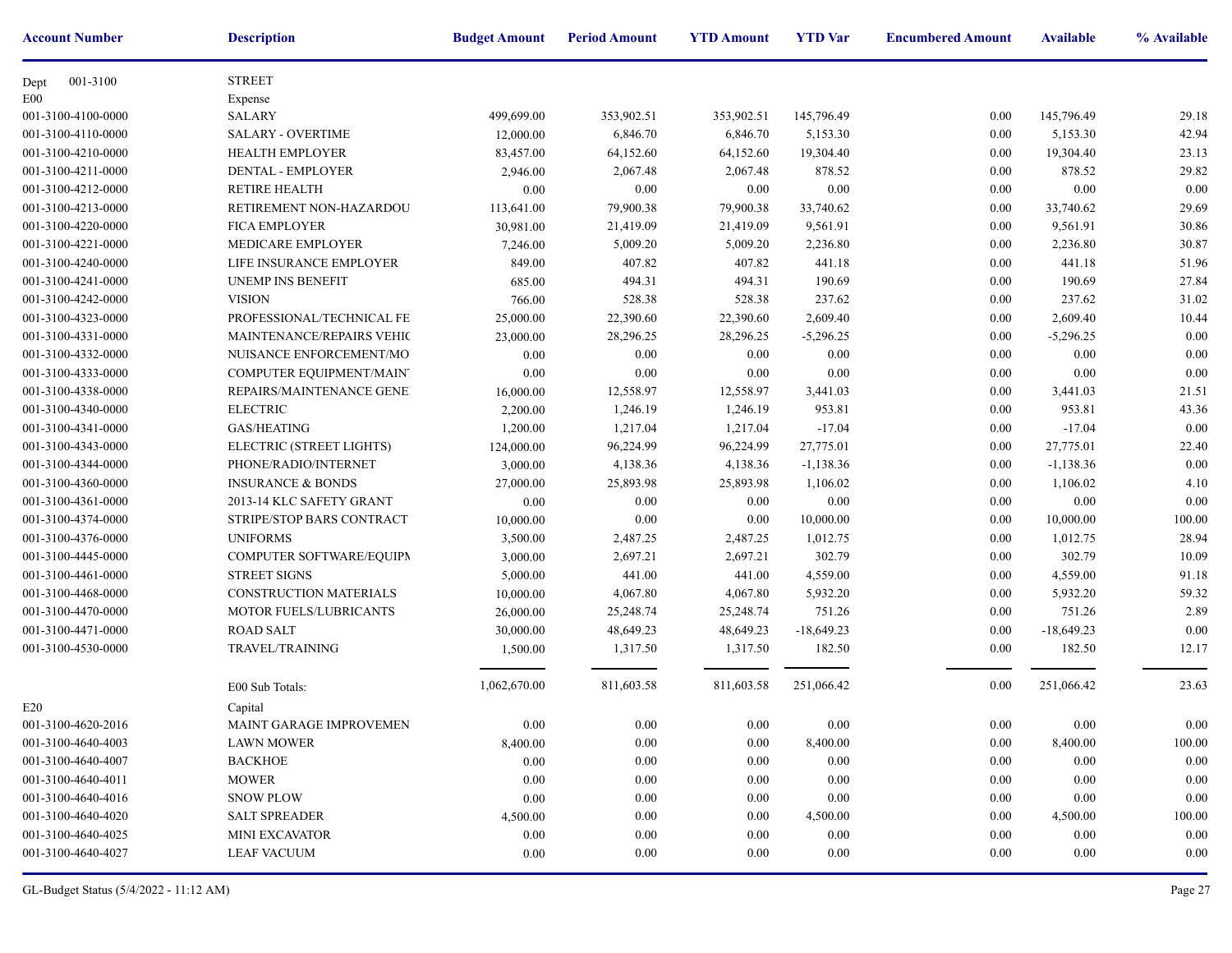| <b>Account Number</b> | <b>Description</b>              | <b>Budget Amount</b> | <b>Period Amount</b> | <b>YTD Amount</b> | <b>YTD</b> Var | <b>Encumbere</b> |
|-----------------------|---------------------------------|----------------------|----------------------|-------------------|----------------|------------------|
| 001-3100-4640-4031    | <b>STREET SIGN MAKER</b>        | 0.00                 | 0.00                 | 0.00              | 0.00           |                  |
| 001-3100-4640-4037    | <b>BOBCAT/SKID STEER (1/2)</b>  | 0.00                 | 0.00                 | 0.00              | 0.00           |                  |
| 001-3100-4650-5001    | <b>DUMP TRUCK</b>               | 0.00                 | 25,000.00            | 25,000.00         | $-25,000.00$   |                  |
| 001-3100-4650-5002    | PICKUP TRUCK                    | 7,500.00             | 7,500.00             | 7,500.00          | 0.00           |                  |
| 001-3100-4650-5004    | <b>VEHICLE</b>                  | 0.00                 | 0.00                 | 0.00              | 0.00           |                  |
| 001-3100-4650-5005    | <b>WOOD CHIPPER</b>             | 0.00                 | 0.00                 | 0.00              | 0.00           |                  |
| 001-3100-4650-5006    | <b>BUCKET TRUCK</b>             | 0.00                 | 0.00                 | 0.00              | 0.00           |                  |
| 001-3100-4650-5008    | <b>CAB &amp; CHASSIS TRUCK</b>  | 0.00                 | 0.00                 | 0.00              | 0.00           |                  |
| 001-3100-4660-6001    | STORM DRAINAGE REPAIR           | 35,000.00            | $-605.00$            | $-605.00$         | 35,605.00      |                  |
| 001-3100-4660-6002    | <b>WELCOME SIGN REHAB</b>       | 0.00                 | 0.00                 | 0.00              | 0.00           |                  |
| 001-3100-4660-6004    | SIDEWALK RENOVATIONS            | 75,000.00            | 12,892.00            | 12,892.00         | 62,108.00      |                  |
| 001-3100-4660-6015    | OLD DRY RIDGE SIDEWALK GR       | 0.00                 | 0.00                 | 0.00              | 0.00           |                  |
| 001-3100-4660-6016    | HUNTERTOWN SIDEWALK GRA         | 0.00                 | 0.00                 | 0.00              | 0.00           |                  |
| 001-3100-4660-6022    | GIS EQUIPMENT (1/4)             | 0.00                 | 0.00                 | 0.00              | 0.00           |                  |
| 001-3100-4660-6023    | <b>WAYFINDING SIGNAGE</b>       | 5,000.00             | 2,080.00             | 2,080.00          | 2,920.00       |                  |
| 001-3100-4660-6030    | LED STREET SIGN CONVERSIOI      | 0.00                 | 0.00                 | 0.00              | 0.00           |                  |
| 001-3100-4660-6035    | HIGH STREET SIDEWALK            | 150,000.00           | 29,827.50            | 29,827.50         | 120,172.50     |                  |
| 001-3100-4660-6038    | U.S. 60 MULTI-USE PATH          | 280,000.00           | 207,123.93           | 207,123.93        | 72,876.07      |                  |
| 001-3100-4660-6041    | SOUTH MAIN ST SIDEWALK          | 5,000.00             | 0.00                 | 0.00              | 5,000.00       |                  |
| 001-3100-4660-6043    | <b>BLACBURN ALLEY RESURFACI</b> | 4,800.00             | 4,737.62             | 4,737.62          | 62.38          |                  |
| 001-3100-4660-6044    | <b>LEXINGTON RD MUP</b>         | 35,500.00            | 35,099.13            | 35,099.13         | 400.87         |                  |
|                       | E20 Sub Totals:                 | 610,700.00           | 323,655.18           | 323,655.18        | 287,044.82     |                  |
|                       | <b>Expense Sub Totals:</b>      | 1,673,370.00         | 1,135,258.76         | 1,135,258.76      | 538,111.24     |                  |
|                       | Dept 3100 Sub Totals:           | 1,673,370.00         | 1,135,258.76         | 1,135,258.76      | 538,111.24     |                  |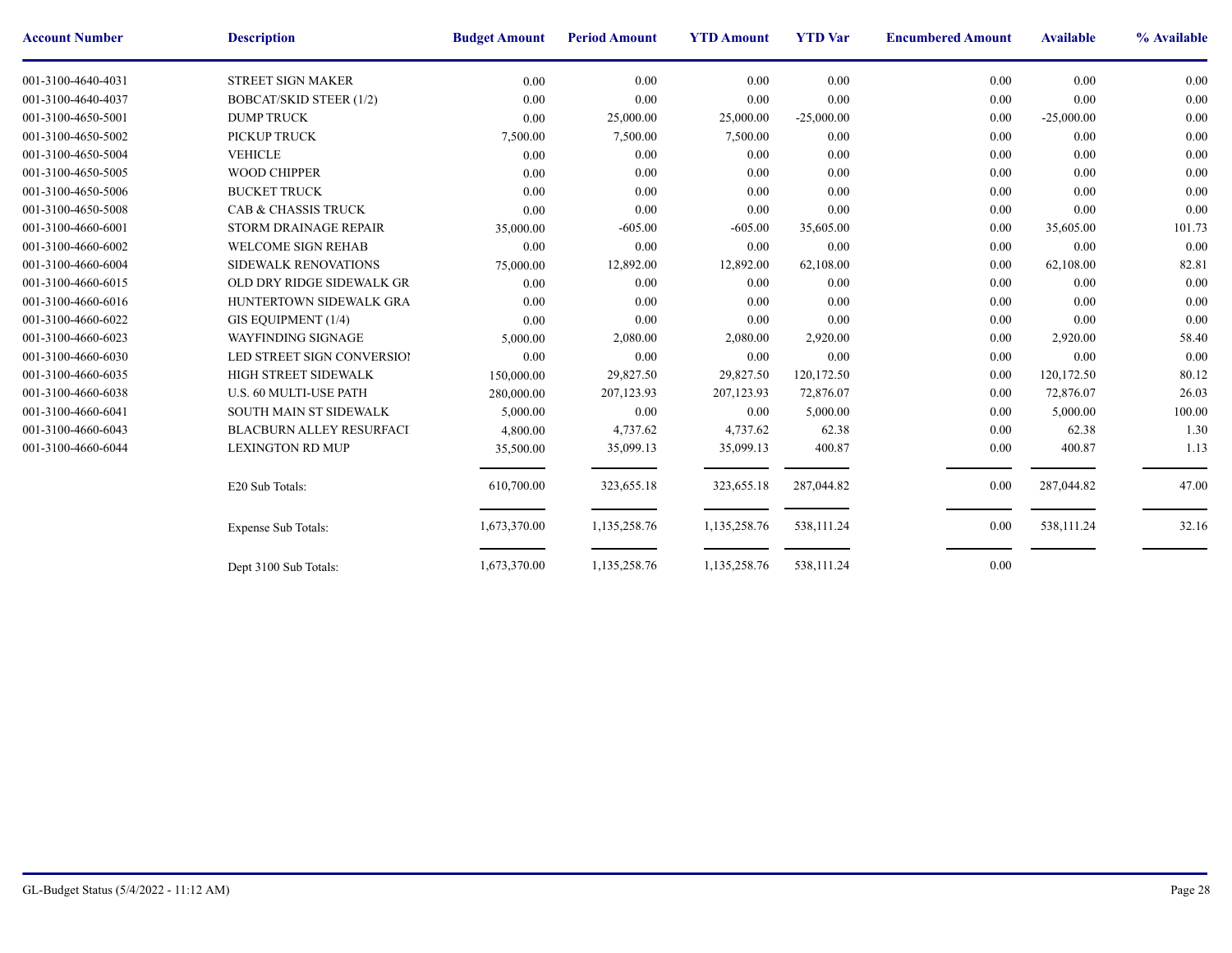| <b>Account Number</b> | <b>Description</b>         | <b>Budget Amount</b> | <b>Period Amount</b> | <b>YTD Amount</b> | <b>YTD</b> Var | <b>Encumbere</b> |
|-----------------------|----------------------------|----------------------|----------------------|-------------------|----------------|------------------|
| 001-3101<br>Dept      | STREET - SNOW/SALT         |                      |                      |                   |                |                  |
| E <sub>00</sub>       | Expense                    |                      |                      |                   |                |                  |
| 001-3101-4100-0000    | <b>SALARY</b>              | 0.00                 | 0.00                 | 0.00              | 0.00           |                  |
| 001-3101-4110-0000    | <b>SALARY - OVERTIME</b>   | 0.00                 | 2,172.27             | 2,172.27          | $-2,172.27$    |                  |
| 001-3101-4210-0000    | <b>HEALTH EMPLOYER</b>     | 0.00                 | 290.00               | 290.00            | $-290.00$      |                  |
| 001-3101-4211-0000    | <b>DENTAL EMPLOYER</b>     | 0.00                 | 11.44                | 11.44             | $-11.44$       |                  |
| 001-3101-4213-0000    | RETIREMENT NON-HAZARDOU    | 0.00                 | 585.43               | 585.43            | $-585.43$      |                  |
| 001-3101-4220-0000    | <b>FICA EMPLOYER</b>       | 0.00                 | 133.64               | 133.64            | $-133.64$      |                  |
| 001-3101-4221-0000    | MEDICARE EMPLOYER          | 0.00                 | 31.26                | 31.26             | $-31.26$       |                  |
| 001-3101-4240-0000    | LIFE INSURANCE EMPLOYER    | 0.00                 | 2.12                 | 2.12              | $-2.12$        |                  |
| 001-3101-4241-0000    | <b>UNEMP INS BENEFIT</b>   | 0.00                 | 2.98                 | 2.98              | $-2.98$        |                  |
| 001-3101-4242-0000    | <b>VISION EMPLOYER</b>     | $0.00\,$             | 2.54                 | 2.54              | $-2.54$        |                  |
|                       | E00 Sub Totals:            | 0.00                 | 3,231.68             | 3,231.68          | $-3,231.68$    |                  |
|                       | <b>Expense Sub Totals:</b> | 0.00                 | 3,231.68             | 3,231.68          | $-3,231.68$    |                  |
|                       | Dept 3101 Sub Totals:      | 0.00                 | 3,231.68             | 3,231.68          | $-3,231.68$    |                  |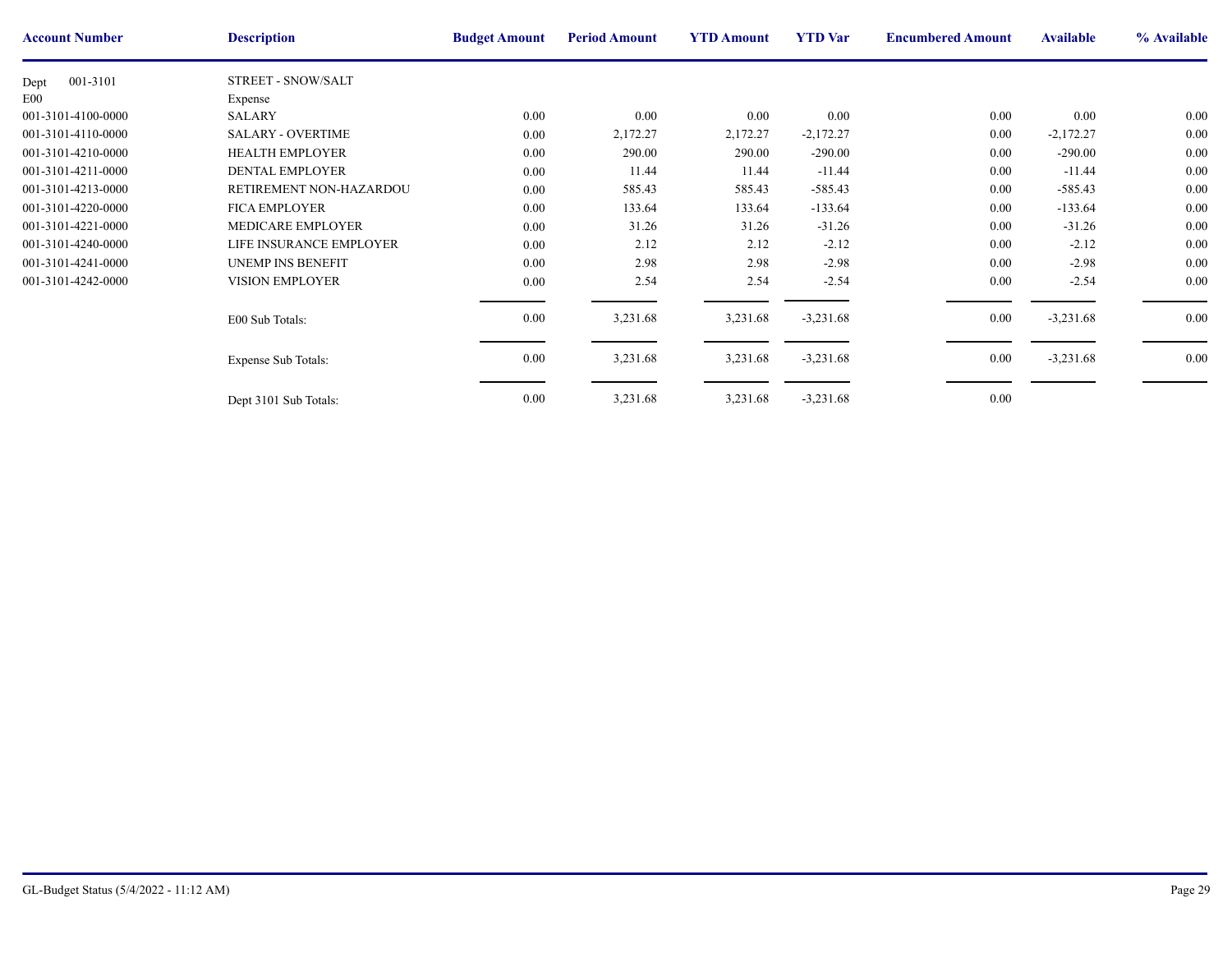| <b>Account Number</b> | <b>Description</b>           | <b>Budget Amount</b> | <b>Period Amount</b> | <b>YTD Amount</b> | <b>YTD</b> Var | <b>Encumbere</b> |
|-----------------------|------------------------------|----------------------|----------------------|-------------------|----------------|------------------|
| 001-3200<br>Dept      | <b>CEMETERY</b>              |                      |                      |                   |                |                  |
| E <sub>00</sub>       | Expense                      |                      |                      |                   |                |                  |
| 001-3200-4100-0000    | <b>SALARY</b>                | 183,474.00           | 148,617.01           | 148,617.01        | 34,856.99      |                  |
| 001-3200-4110-0000    | <b>SALARY - OVERTIME</b>     | 10,000.00            | 7,374.30             | 7,374.30          | 2,625.70       |                  |
| 001-3200-4210-0000    | HEALTH EMPLOYER              | 36,023.00            | 28,491.53            | 28,491.53         | 7,531.47       |                  |
| 001-3200-4211-0000    | <b>DENTAL - EMPLOYER</b>     | 1,277.00             | 1,061.40             | 1,061.40          | 215.60         |                  |
| 001-3200-4212-0000    | <b>RETIRE HEALTH</b>         | 0.00                 | 0.00                 | 0.00              | 0.00           |                  |
| 001-3200-4213-0000    | RETIREMENT NON-HAZARDOU      | 50,635.00            | 42,644.10            | 42,644.10         | 7,990.90       |                  |
| 001-3200-4220-0000    | <b>FICA EMPLOYER</b>         | 11,995.00            | 9,424.05             | 9,424.05          | 2,570.95       |                  |
| 001-3200-4221-0000    | MEDICARE EMPLOYER            | 2,806.00             | 2,203.88             | 2,203.88          | 602.12         |                  |
| 001-3200-4240-0000    | LIFE INSURANCE EMPLOYER      | 284.00               | 206.12               | 206.12            | 77.88          |                  |
| 001-3200-4241-0000    | <b>UNEMP INS BENEFIT</b>     | 265.00               | 213.55               | 213.55            | 51.45          |                  |
| 001-3200-4242-0000    | <b>VISION</b>                | 299.00               | 251.60               | 251.60            | 47.40          |                  |
| 001-3200-4323-0000    | PROFESSIONAL/TECHNICAL FE    | 1,000.00             | 725.08               | 725.08            | 274.92         |                  |
| 001-3200-4331-0000    | MAINTENANCE/REPAIRS VEHIC    | 5,000.00             | 9,476.19             | 9,476.19          | $-4,476.19$    |                  |
| 001-3200-4338-0000    | REPAIRS/MAINTENANCE GENE!    | 11,000.00            | 11,796.74            | 11,796.74         | $-796.74$      |                  |
| 001-3200-4340-0000    | <b>ELECTRIC</b>              | 3,400.00             | 2,639.05             | 2,639.05          | 760.95         |                  |
| 001-3200-4341-0000    | <b>GAS/HEATING</b>           | 1,500.00             | 1,569.63             | 1,569.63          | $-69.63$       |                  |
| 001-3200-4342-0000    | <b>POSTAGE</b>               | $0.00\,$             | 0.00                 | $0.00\,$          | 0.00           |                  |
| 001-3200-4344-0000    | PHONE/RADIO/INTERNET         | 2,700.00             | 2,271.74             | 2,271.74          | 428.26         |                  |
| 001-3200-4360-0000    | <b>INSURANCE &amp; BONDS</b> | 8,500.00             | 7,784.80             | 7,784.80          | 715.20         |                  |
| 001-3200-4376-0000    | <b>UNIFORMS</b>              | 1,600.00             | 1,585.60             | 1,585.60          | 14.40          |                  |
| 001-3200-4378-0000    | <b>GIS</b>                   | 0.00                 | 0.00                 | 0.00              | 0.00           |                  |
| 001-3200-4440-0000    | OFFICE SUPPLIES              | 400.00               | 267.68               | 267.68            | 132.32         |                  |
| 001-3200-4445-0000    | COMPUTER SOFTWARE/EQUIPM     | 2,400.00             | 1,887.79             | 1,887.79          | 512.21         |                  |
| 001-3200-4470-0000    | MOTOR FUELS/LUBRICANTS       | 8,000.00             | 5,667.11             | 5,667.11          | 2,332.89       |                  |
| 001-3200-4530-0000    | TRAVEL/TRAINING              | 1,500.00             | 617.50               | 617.50            | 882.50         |                  |
|                       | E00 Sub Totals:              | 344,058.00           | 286,776.45           | 286,776.45        | 57,281.55      |                  |
| E20                   | Capital                      |                      |                      |                   |                |                  |
| 001-3200-4620-2005    | STORAGE BLDG MAINT VERSA     | 0.00                 | 0.00                 | 0.00              | 0.00           |                  |
| 001-3200-4640-4009    | MOWERS/TRIMMERS/OTHER EC     | 0.00                 | 0.00                 | 0.00              | 0.00           |                  |
| 001-3200-4640-4025    | <b>MINI EXCAVATOR</b>        | 0.00                 | 0.00                 | 0.00              | 0.00           |                  |
| 001-3200-4650-5001    | <b>DUMP TRUCK</b>            | 0.00                 | $0.00\,$             | 0.00              | 0.00           |                  |
| 001-3200-4650-5002    | PICK UP TRUCK (1/4)          | 7,500.00             | 7,500.00             | 7,500.00          | 0.00           |                  |
| 001-3200-4650-5004    | <b>VEHICLE</b>               | 0.00                 | $0.00\,$             | $0.00\,$          | $0.00\,$       |                  |
| 001-3200-4650-5005    | <b>DUMP TRUCK</b>            | 0.00                 | 0.00                 | 0.00              | 0.00           |                  |
| 001-3200-4650-5015    | EXCAVATOR (CEM MEMORIAL I    | 0.00                 | 0.00                 | $0.00\,$          | 0.00           |                  |
| 001-3200-4660-6006    | CEMETERY ROAD SEALANT        | 6,000.00             | 0.00                 | 0.00              | 6,000.00       |                  |
| 001-3200-4660-6022    | GIS EQUIPMENT (1/4)          | 0.00                 | 0.00                 | 0.00              | 0.00           |                  |
|                       |                              |                      |                      |                   |                |                  |
|                       | E20 Sub Totals:              | 13,500.00            | 7,500.00             | 7,500.00          | 6,000.00       |                  |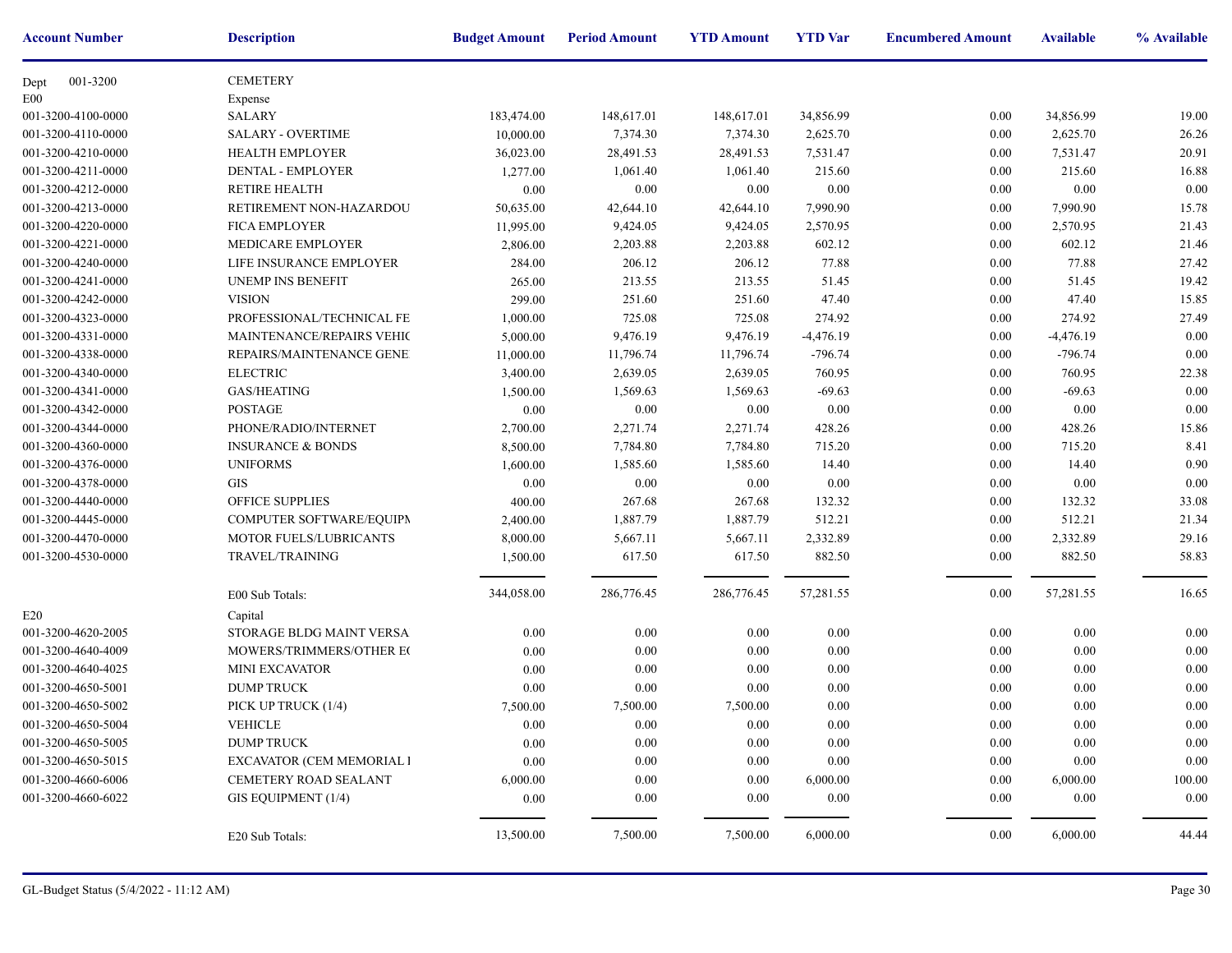| <b>Account Number</b> | <b>Description</b>    | <b>Budget Amount</b> | <b>Period Amount</b> | <b>YTD Amount</b> | <b>YTD</b> Var | <b>Encumbered Amount</b> | <b>Available</b> | % Available |  |
|-----------------------|-----------------------|----------------------|----------------------|-------------------|----------------|--------------------------|------------------|-------------|--|
|                       | Expense Sub Totals:   | 357,558.00           | 294,276.45           | 294,276.45        | 63,281.55      | 0.00                     | 63,281.55        | 17.70       |  |
|                       | Dept 3200 Sub Totals: | 357,558.00           | 294,276.45           | 294,276.45        | 63,281.55      | $0.00\,$                 |                  |             |  |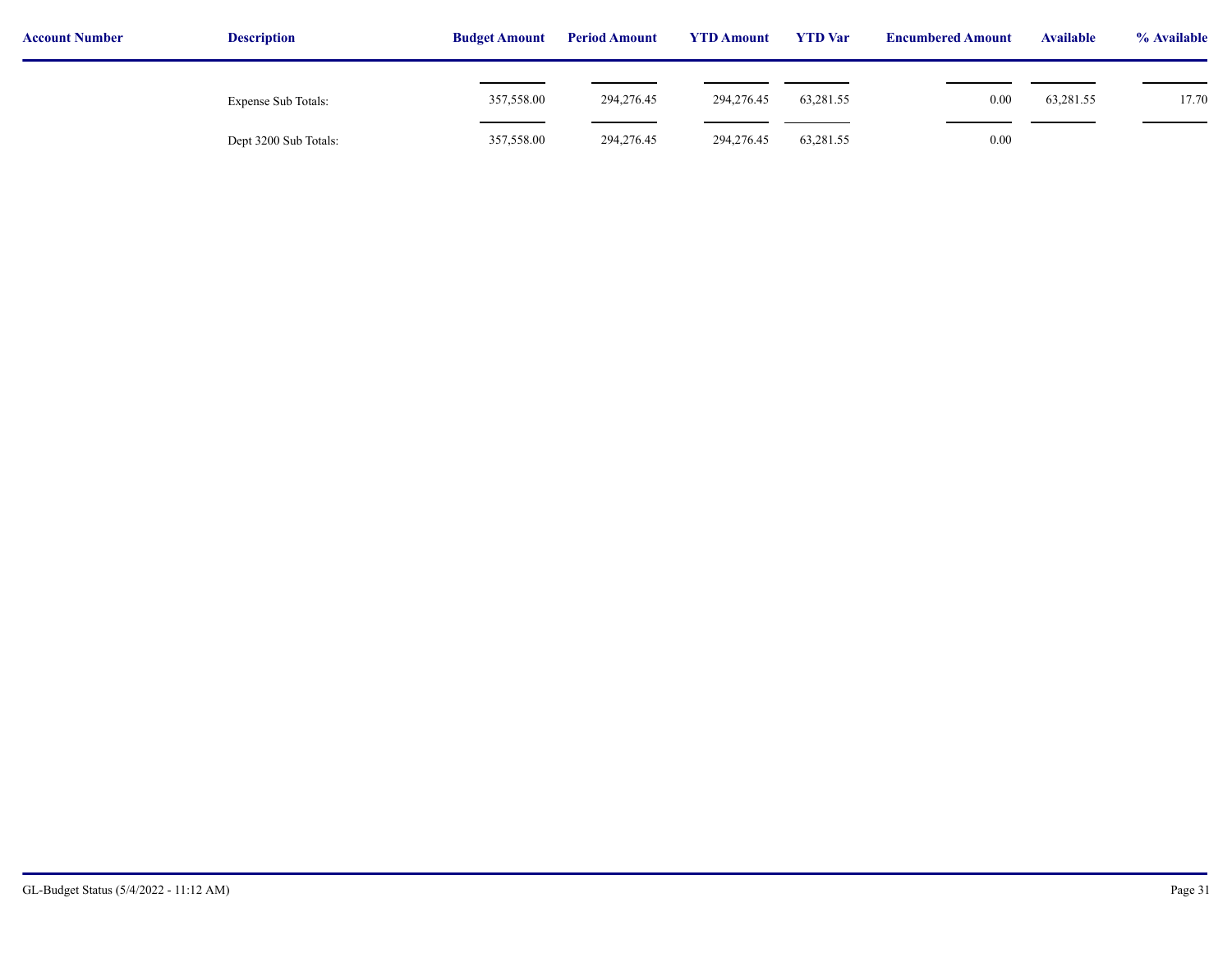| <b>Account Number</b> | <b>Description</b>         | <b>Budget Amount</b> | <b>Period Amount</b> | <b>YTD Amount</b> | <b>YTD</b> Var | <b>Encumbere</b> |
|-----------------------|----------------------------|----------------------|----------------------|-------------------|----------------|------------------|
| 001-3201<br>Dept      | <b>CEMETERY SNOW/STORM</b> |                      |                      |                   |                |                  |
| E <sub>00</sub>       | Expense                    |                      |                      |                   |                |                  |
| 001-3201-4100-0000    | <b>SALARY</b>              | $0.00\,$             | 0.00                 | 0.00              | 0.00           |                  |
| 001-3201-4110-0000    | <b>SALARY - OVERTIME</b>   | $0.00\,$             | $0.00\,$             | 0.00              | 0.00           |                  |
| 001-3201-4210-0000    | <b>HEALTH EMPLOYER</b>     | $0.00\,$             | 0.00                 | 0.00              | 0.00           |                  |
| 001-3201-4211-0000    | <b>DENTAL EMPLOYER</b>     | $0.00\,$             | $0.00\,$             | 0.00              | 0.00           |                  |
| 001-3201-4213-0000    | RETIREMENT NON HAZARDOU    | $0.00\,$             | 0.00                 | $0.00\,$          | 0.00           |                  |
| 001-3201-4220-0000    | <b>FICA EMPLOYER</b>       | $0.00\,$             | 0.00                 | 0.00              | 0.00           |                  |
| 001-3201-4221-0000    | MEDICARE EMPLOYER          | $0.00\,$             | 0.00                 | 0.00              | 0.00           |                  |
| 001-3201-4240-0000    | LIFE INSURANCE EMPLOYER    | $0.00\,$             | $0.00\,$             | 0.00              | 0.00           |                  |
| 001-3201-4241-0000    | <b>UNEMP INS BENEFIT</b>   | $0.00\,$             | 0.00                 | 0.00              | 0.00           |                  |
| 001-3201-4242-0000    | <b>VISION</b>              | $0.00\,$             | 0.00                 | $0.00\,$          | 0.00           |                  |
|                       |                            |                      |                      |                   |                |                  |
|                       | E00 Sub Totals:            | $0.00\,$             | 0.00                 | 0.00              | 0.00           |                  |
|                       |                            |                      |                      |                   |                |                  |
|                       | <b>Expense Sub Totals:</b> | $0.00\,$             | $0.00\,$             | $0.00\,$          | 0.00           |                  |
|                       |                            |                      |                      |                   |                |                  |
|                       | Dept 3201 Sub Totals:      | $0.00\,$             | 0.00                 | 0.00              | 0.00           |                  |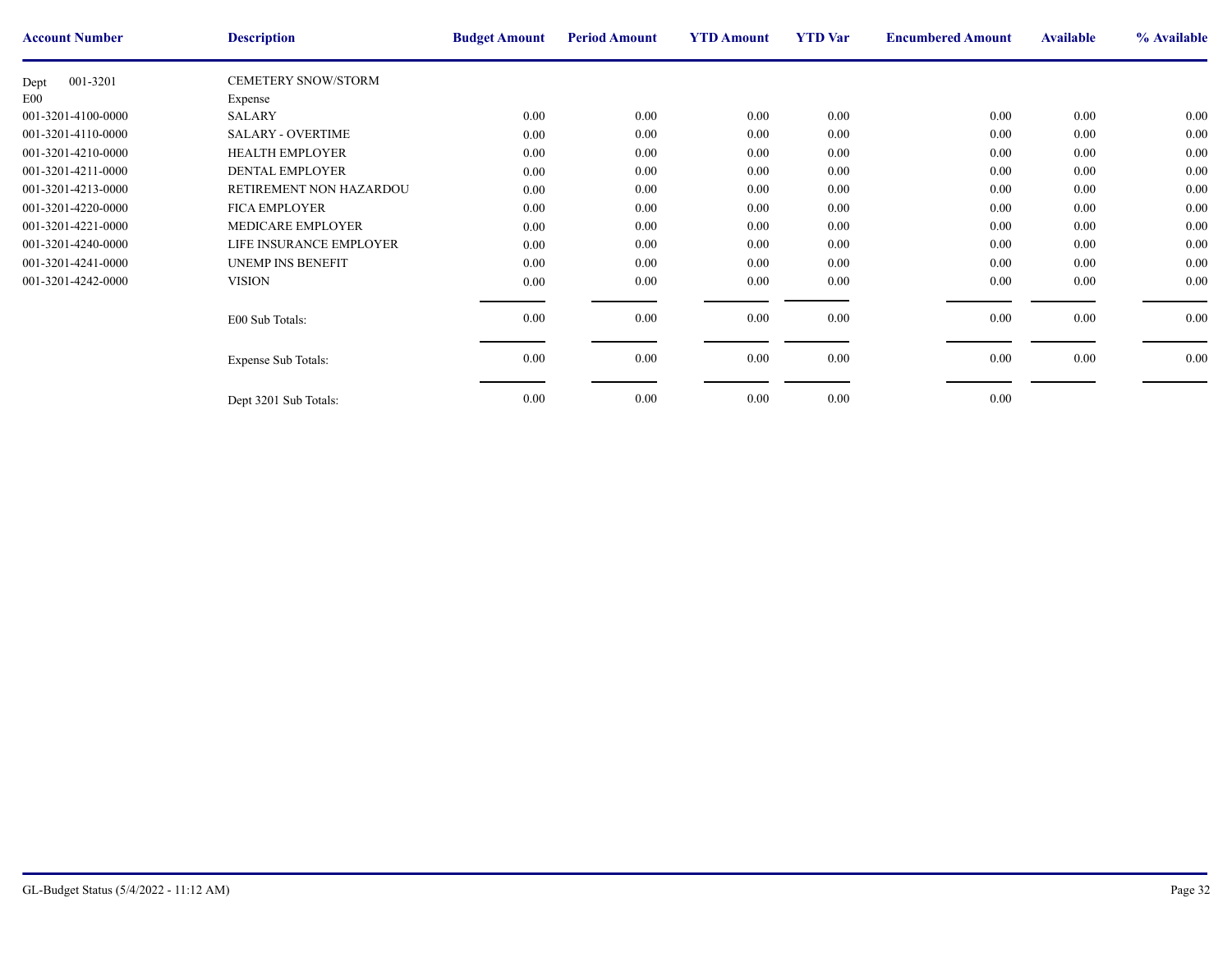| <b>Account Number</b> | <b>Description</b>       | <b>Budget Amount</b> | <b>YTD Amount</b><br><b>Period Amount</b> |               | <b>YTD</b> Var | <b>Encumbered Amount</b> | <b>Available</b> | % Available |
|-----------------------|--------------------------|----------------------|-------------------------------------------|---------------|----------------|--------------------------|------------------|-------------|
|                       | Fund Revenue Sub Totals: | 11,287,226.00        | 10,833,886.22                             | 10,833,886.22 | 453,339.78     | 0.00                     | 453,339.78       | 4.02        |
|                       | Fund Expense Sub Totals: | 14,047,834.00        | 10,360,698.09                             | 10,360,698.09 | 3,687,135.91   | $0.00\,$                 | 3,687,135.91     | 26.25       |
|                       | Fund 001 Sub Totals:     | 2,760,608.00         | $-473,188.13$                             | -473,188.13   | 3,233,796.13   | 0.00                     |                  |             |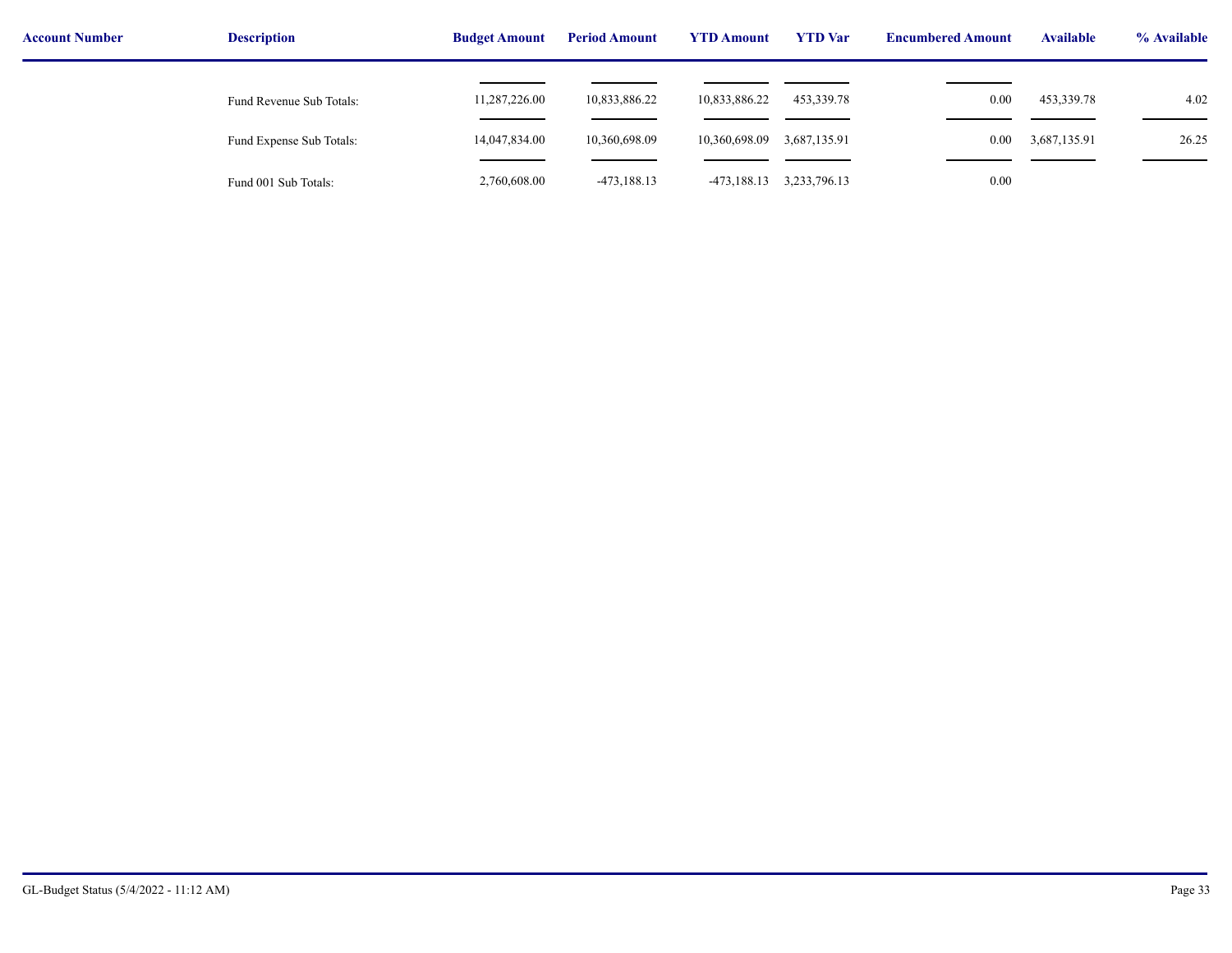| <b>Account Number</b>                                        | <b>Description</b>                                                             | <b>Budget Amount</b>     | <b>Period Amount</b> | <b>YTD Amount</b> | <b>YTD</b> Var | <b>Encumbere</b> |
|--------------------------------------------------------------|--------------------------------------------------------------------------------|--------------------------|----------------------|-------------------|----------------|------------------|
| 003<br>Fund<br>003-0331<br>Dept<br>R00<br>003-0331-3190-0000 | <b>ROAD FUND</b><br>MUNICIPAL ROAD TAX<br>Revenue<br><b>COAL SEVERANCE TAX</b> |                          | 194,056.00           | 194,056.00        | $-20,037.00$   |                  |
|                                                              | R00 Sub Totals:                                                                | 174,019.00<br>174,019.00 | 194,056.00           | 194,056.00        | $-20,037.00$   |                  |
|                                                              | Revenue Sub Totals:                                                            | 174,019.00               | 194,056.00           | 194,056.00        | $-20,037.00$   |                  |
|                                                              | Dept 0331 Sub Totals:                                                          | $-174,019.00$            | $-194,056.00$        | $-194,056.00$     | 20,037.00      |                  |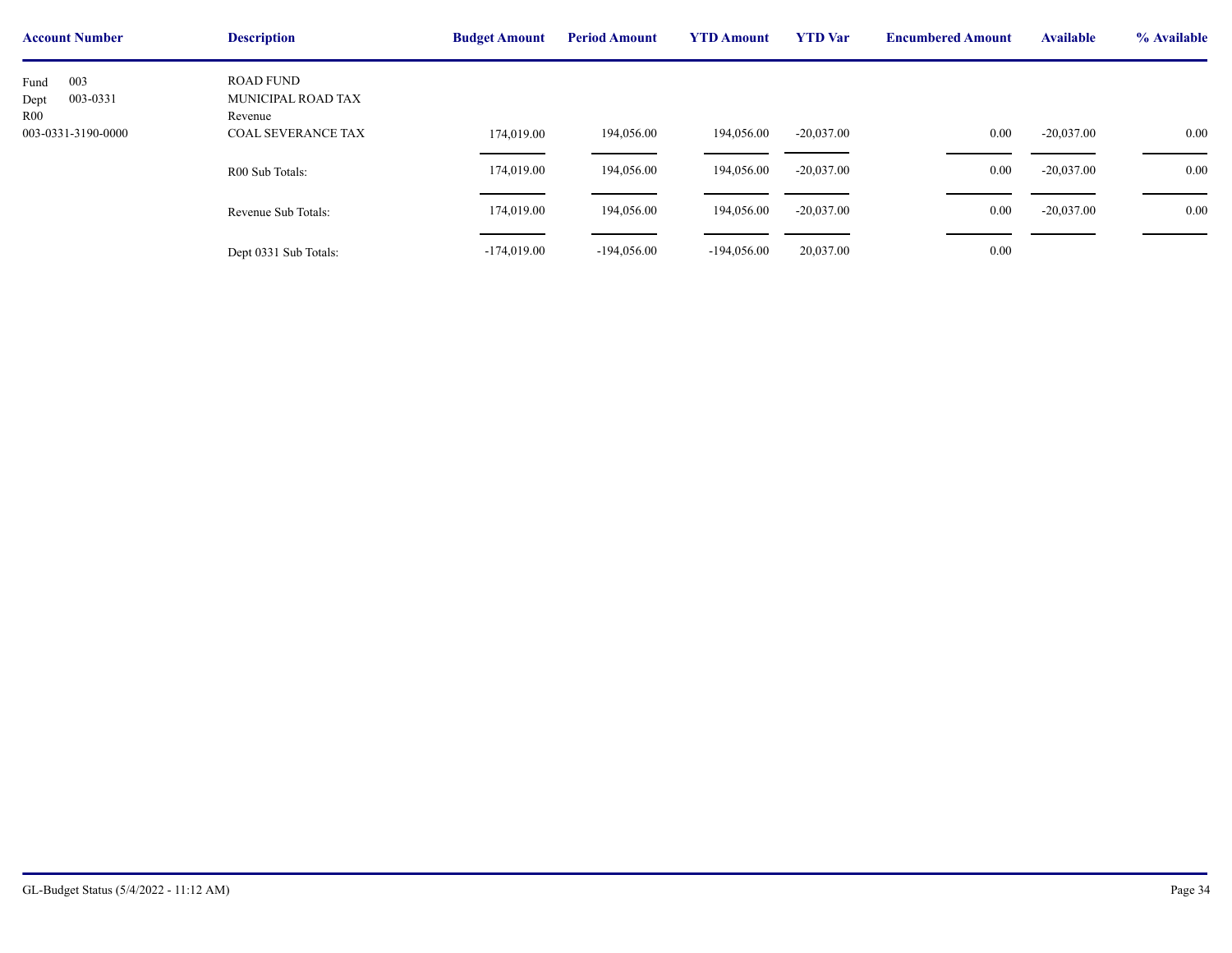| <b>Account Number</b>   | <b>Description</b>       | <b>Budget Amount</b> | <b>Period Amount</b> | <b>YTD Amount</b> | <b>YTD</b> Var | <b>Encumbere</b> |
|-------------------------|--------------------------|----------------------|----------------------|-------------------|----------------|------------------|
| 003-0360<br>Dept<br>R00 | OTHER REVENUE<br>Revenue |                      |                      |                   |                |                  |
| 003-0360-3630-0000      | <b>INTEREST INCOME</b>   | 200.00               | 724.12               | 724.12            | $-524.12$      |                  |
|                         | R00 Sub Totals:          | 200.00               | 724.12               | 724.12            | $-524.12$      |                  |
|                         | Revenue Sub Totals:      | 200.00               | 724.12               | 724.12            | $-524.12$      |                  |
|                         | Dept 0360 Sub Totals:    | $-200.00$            | $-724.12$            | $-724.12$         | 524.12         |                  |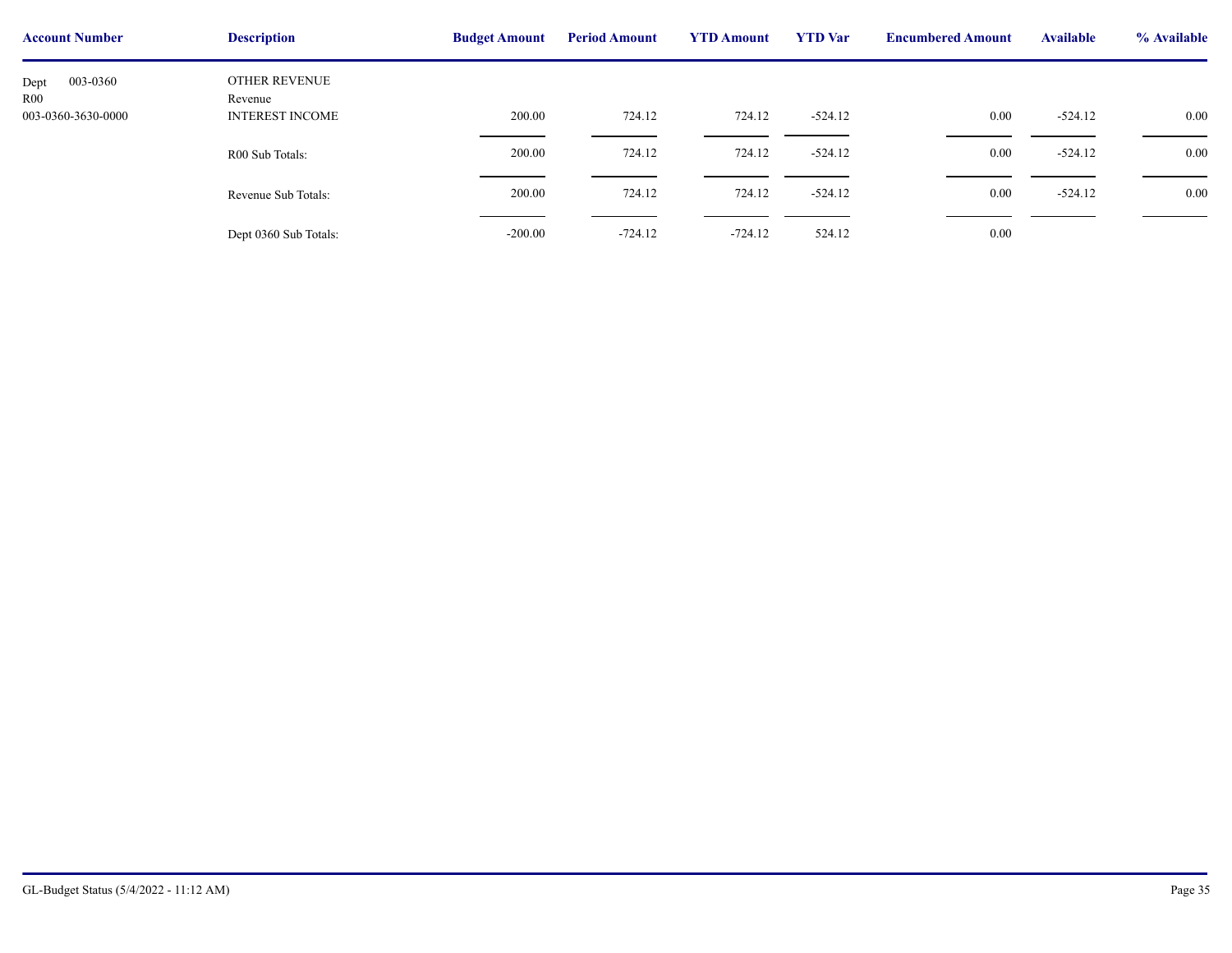| <b>Account Number</b>     | <b>Description</b>            | <b>Budget Amount</b> | <b>Period Amount</b> | <b>YTD Amount</b> | <b>YTD</b> Var | <b>Encumbere</b> |
|---------------------------|-------------------------------|----------------------|----------------------|-------------------|----------------|------------------|
| 003-3300<br>Dept          |                               |                      |                      |                   |                |                  |
| E20<br>003-3300-4660-6009 | Capital<br>STREET RESURFACING | 300,000.00           | 122,910.28           | 122,910.28        | 177,089.72     |                  |
|                           | E20 Sub Totals:               | 300,000.00           | 122,910.28           | 122,910.28        | 177,089.72     |                  |
|                           | <b>Expense Sub Totals:</b>    | 300,000.00           | 122,910.28           | 122,910.28        | 177,089.72     |                  |
|                           | Dept 3300 Sub Totals:         | 300,000.00           | 122,910.28           | 122,910.28        | 177,089.72     |                  |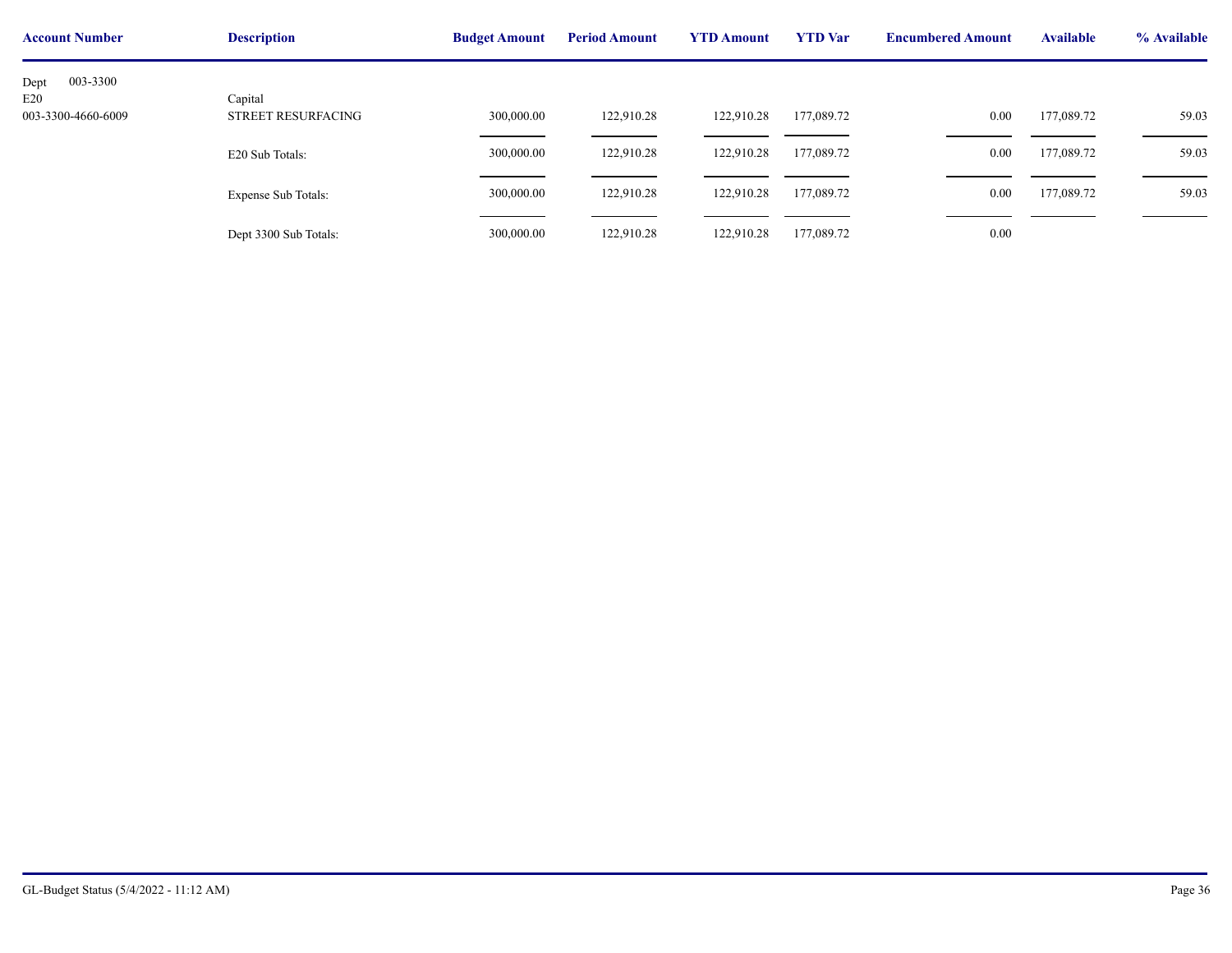| <b>Account Number</b> | <b>Description</b>       | <b>Budget Amount</b> | <b>Period Amount</b> | <b>YTD Amount</b> | <b>YTD</b> Var | <b>Encumbered Amount</b> | <b>Available</b> | % Available |
|-----------------------|--------------------------|----------------------|----------------------|-------------------|----------------|--------------------------|------------------|-------------|
|                       | Fund Revenue Sub Totals: | 174,219.00           | 194,780.12           | 194,780.12        | $-20,561.12$   | 0.00                     | $-20,561.12$     | 0.00        |
|                       | Fund Expense Sub Totals: | 300,000.00           | 122,910.28           | 122,910.28        | 177,089.72     | 0.00                     | 177,089.72       | 59.03       |
|                       | Fund 003 Sub Totals:     | 125,781.00           | $-71,869.84$         | $-71,869.84$      | 197,650.84     | 0.00                     |                  |             |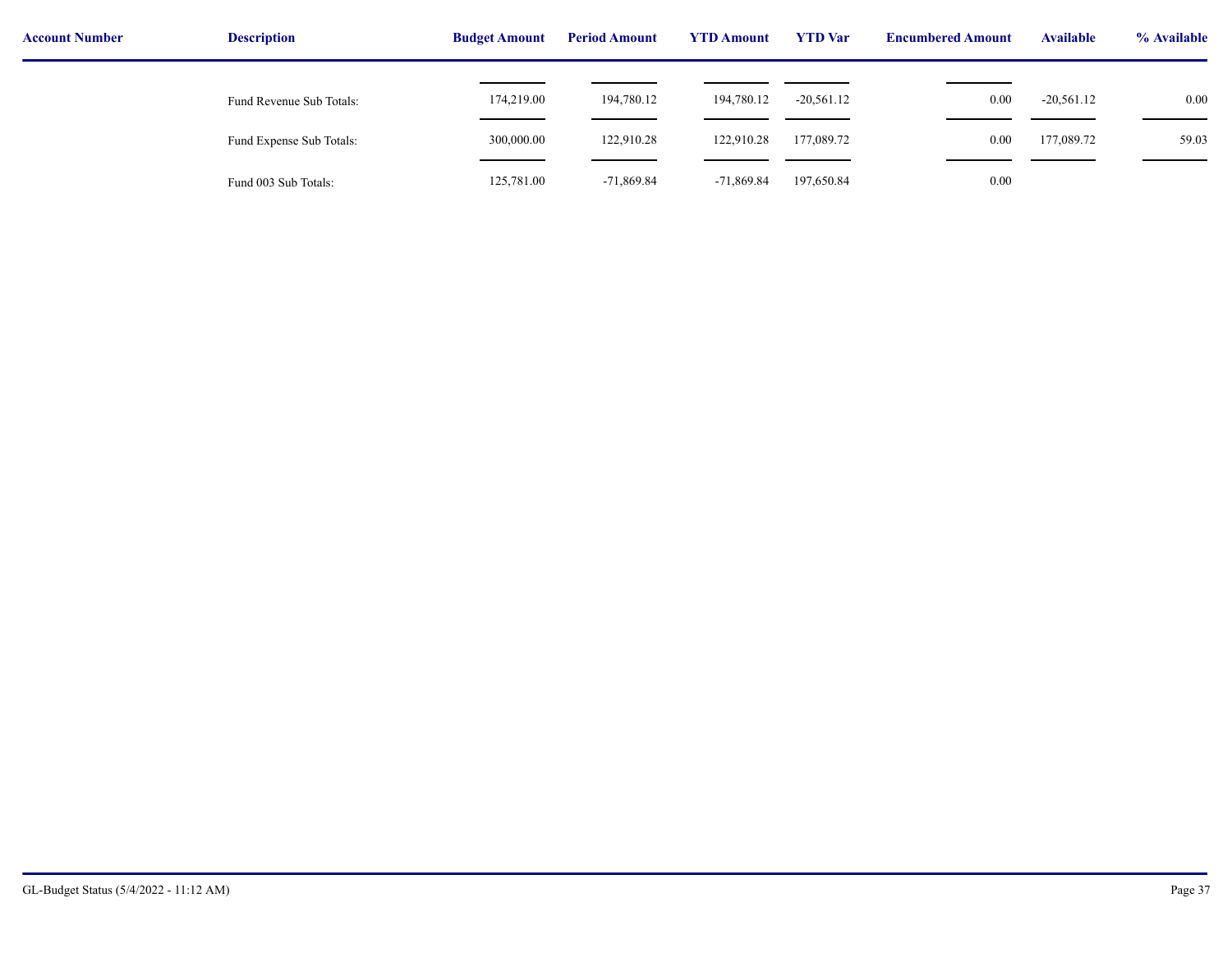| <b>Account Number</b> | <b>Description</b>       | <b>Budget Amount</b> | <b>Period Amount</b> | <b>YTD Amount</b> | <b>YTD</b> Var | <b>Encumbere</b> |
|-----------------------|--------------------------|----------------------|----------------------|-------------------|----------------|------------------|
| 004<br>Fund           | <b>911 FUND</b>          |                      |                      |                   |                |                  |
| 004-0340<br>Dept      |                          |                      |                      |                   |                |                  |
| R00                   | Revenue                  |                      |                      |                   |                |                  |
| 004-0340-3481-0000    | 911 WIRELINE FUNDING FEE | $0.00\,$             | 118.00               | 118.00            | $-118.00$      |                  |
| 004-0340-3483-0000    | V/WC 911 INTEREST        | 000.00               | 1,215.00             | 1,215.00          | $-215.00$      |                  |
| 004-0340-3484-0000    | 911 WIRELESS FUNDING FEE | 205,000.00           | 171,797.72           | 171,797.72        | 33,202.28      |                  |
| 004-0340-3485-0000    | 911 OTHER INCOME         | $0.00\,$             | 6,364.26             | 6,364.26          | $-6,364.26$    |                  |
| 004-0340-3489-0000    | 911 SERVICE FEE          | 720,000.00           | 755,172.76           | 755,172.76        | $-35,172.76$   |                  |
|                       | R00 Sub Totals:          | 926,000.00           | 934,667.74           | 934,667.74        | $-8,667.74$    |                  |
|                       | Revenue Sub Totals:      | 926,000.00           | 934,667.74           | 934,667.74        | $-8,667.74$    |                  |
|                       | Dept 0340 Sub Totals:    | $-926,000.00$        | -934,667.74          | -934,667.74       | 8,667.74       |                  |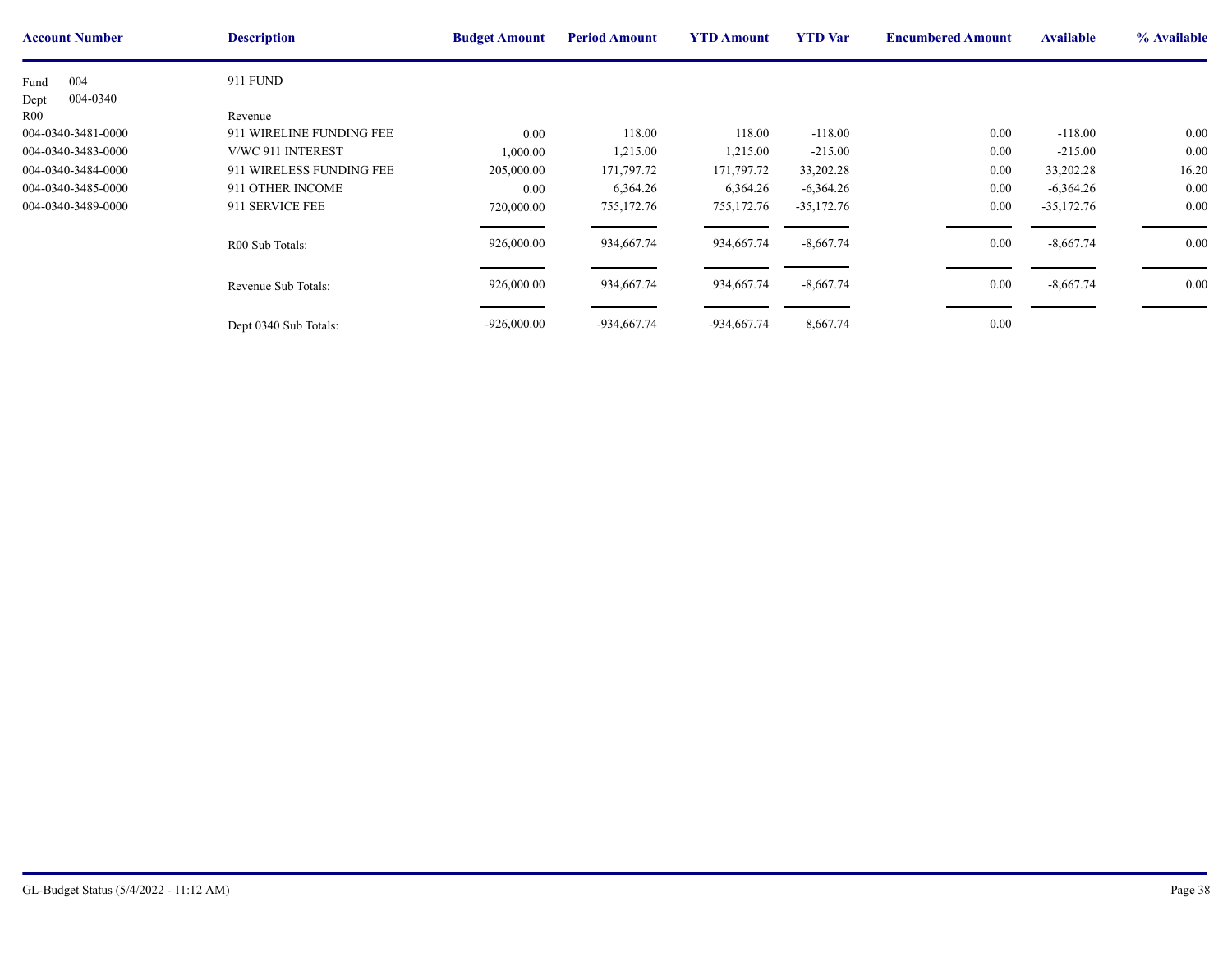| <b>Account Number</b> | <b>Description</b>         | <b>Budget Amount</b> | <b>Period Amount</b> | <b>YTD Amount</b> | <b>YTD</b> Var | <b>Encumbere</b> |
|-----------------------|----------------------------|----------------------|----------------------|-------------------|----------------|------------------|
| 004-2200<br>Dept      |                            |                      |                      |                   |                |                  |
| E00                   | Expense                    |                      |                      |                   |                |                  |
| 004-2200-4100-0000    | <b>SALARY</b>              | 582,887.00           | 403,316.31           | 403,316.31        | 179,570.69     |                  |
| 004-2200-4110-0000    | <b>SALARY - OVERTIME</b>   | 20,000.00            | 59,039.24            | 59,039.24         | $-39,039.24$   |                  |
| 004-2200-4210-0000    | <b>HEALTH EMPLOYER</b>     | 92,260.00            | 67,544.59            | 67,544.59         | 24,715.41      |                  |
| 004-2200-4211-0000    | <b>DENTAL EMPLOYER</b>     | 2,983.00             | 2,317.12             | 2,317.12          | 665.88         |                  |
| 004-2200-4213-0000    | RETIREMENT NON-HAZARDOU    | 156,818.00           | 127,872.77           | 127,872.77        | 28,945.23      |                  |
| 004-2200-4220-0000    | <b>FICA EMPLOYER</b>       | 37,379.00            | 28,086.43            | 28,086.43         | 9,292.57       |                  |
| 004-2200-4221-0000    | MEDICARE EMPLOYER          | 8,742.00             | 6,568.66             | 6,568.66          | 2,173.34       |                  |
| 004-2200-4240-0000    | LIFE INSURANCE EMPLOYER    | 784.00               | 446.18               | 446.18            | 337.82         |                  |
| 004-2200-4241-0000    | <b>UNEMPLOYMENT</b>        | 0.00                 | 633.70               | 633.70            | $-633.70$      |                  |
| 004-2200-4242-0000    | <b>VISION</b>              | 767.00               | 521.40               | 521.40            | 245.60         |                  |
| 004-2200-4244-0000    | <b>UNEMPLOYMENT</b>        | 826.00               | $0.00\,$             | 0.00              | 826.00         |                  |
| 004-2200-4323-0000    | PROFESSIONAL/TECHNICAL FE  | 15,000.00            | 10,354.95            | 10,354.95         | 4,645.05       |                  |
| 004-2200-4324-0000    | 911 RECURRING CHARGES      | 57,600.00            | 33,167.69            | 33,167.69         | 24,432.31      |                  |
| 004-2200-4325-0000    | 911 RENT (IN VPD FACILITY) | 43,200.00            | 0.00                 | 0.00              | 43,200.00      |                  |
| 004-2200-4330-0000    | EQUIPMENT MAINT. CONTRAC   | 67,500.00            | 59,954.36            | 59,954.36         | 7,545.64       |                  |
| 004-2200-4342-0000    | <b>POSTAGE</b>             | 0.00                 | $0.00\,$             | 0.00              | 0.00           |                  |
| 004-2200-4344-0000    | PHONE/RADIO/INTERNET       | 10,000.00            | 6,890.93             | 6,890.93          | 3,109.07       |                  |
| 004-2200-4376-0000    | <b>UNIFORMS</b>            | 3,500.00             | $0.00\,$             | $0.00\,$          | 3,500.00       |                  |
| 004-2200-4456-0000    | <b>SMALL EQUIPMENT</b>     | 6,000.00             | 2,235.87             | 2,235.87          | 3,764.13       |                  |
| 004-2200-4530-0000    | <b>TRAVEL/TRAINING</b>     | 1,000.00             | 341.12               | 341.12            | 658.88         |                  |
|                       |                            |                      |                      |                   |                |                  |
|                       | E00 Sub Totals:            | 1,107,246.00         | 809,291.32           | 809,291.32        | 297,954.68     |                  |
| E20                   | Capital                    |                      |                      |                   |                |                  |
| 004-2200-4640-4040    | <b>RECORDER</b>            | 35,000.00            | 0.00                 | 0.00              | 35,000.00      |                  |
|                       |                            |                      |                      |                   |                |                  |
|                       | E20 Sub Totals:            | 35,000.00            | 0.00                 | 0.00              | 35,000.00      |                  |
|                       |                            |                      |                      |                   |                |                  |
|                       | <b>Expense Sub Totals:</b> | 1,142,246.00         | 809,291.32           | 809,291.32        | 332,954.68     |                  |
|                       |                            |                      |                      |                   |                |                  |
|                       | Dept 2200 Sub Totals:      | 1,142,246.00         | 809,291.32           | 809,291.32        | 332,954.68     |                  |
|                       |                            |                      |                      |                   |                |                  |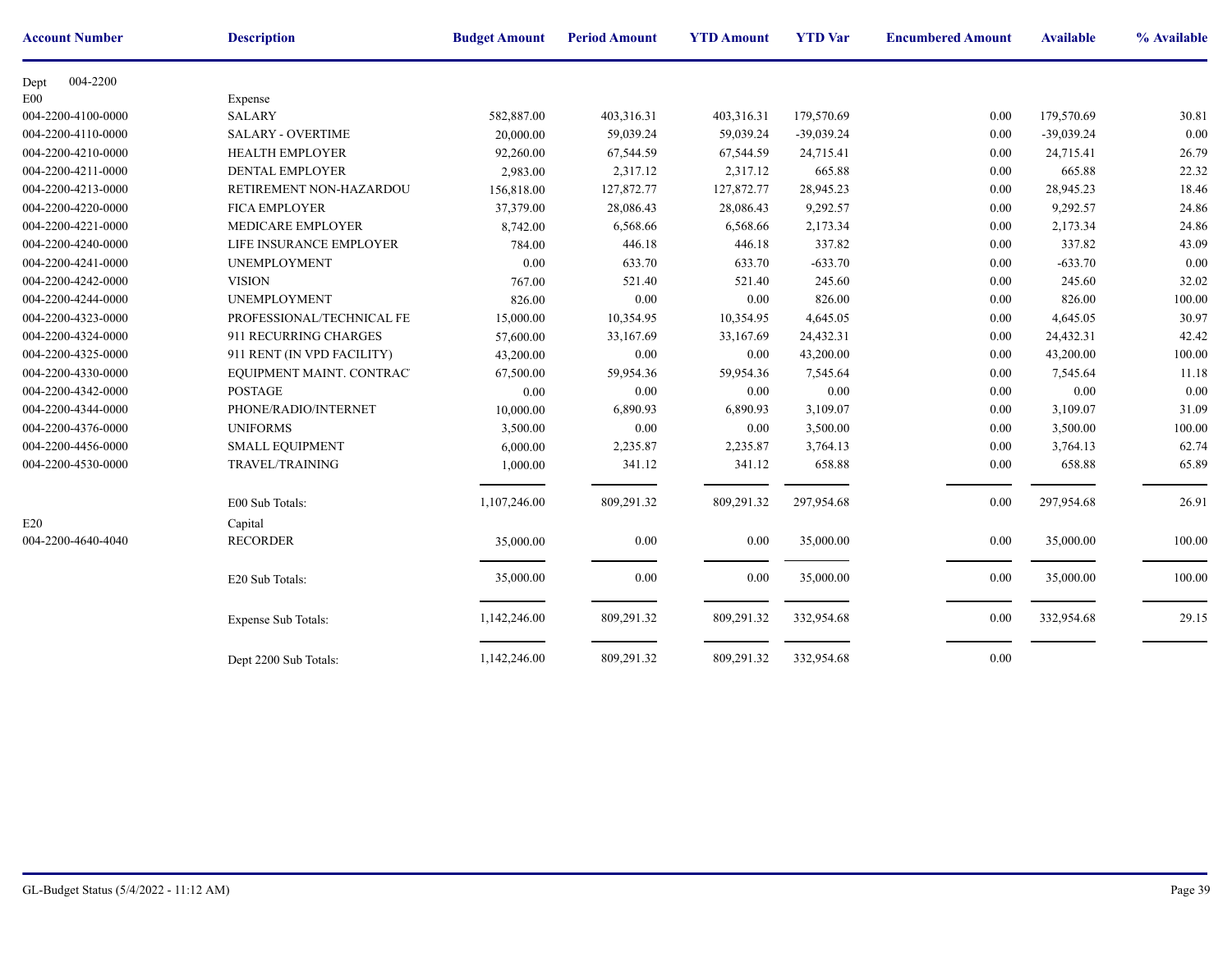| <b>Account Number</b> | <b>Description</b>       | <b>Budget Amount</b> | <b>Period Amount</b> | <b>YTD Amount</b> | <b>YTD</b> Var | <b>Encumbered Amount</b> | <b>Available</b> | % Available |
|-----------------------|--------------------------|----------------------|----------------------|-------------------|----------------|--------------------------|------------------|-------------|
|                       | Fund Revenue Sub Totals: | 926,000.00           | 934,667.74           | 934,667.74        | $-8,667.74$    | 0.00                     | $-8,667.74$      | 0.00        |
|                       | Fund Expense Sub Totals: | 1,142,246.00         | 809,291.32           | 809,291.32        | 332,954.68     | 0.00                     | 332,954.68       | 29.15       |
|                       | Fund 004 Sub Totals:     | 216,246.00           | $-125,376.42$        | $-125,376.42$     | 341,622.42     | 0.00                     |                  |             |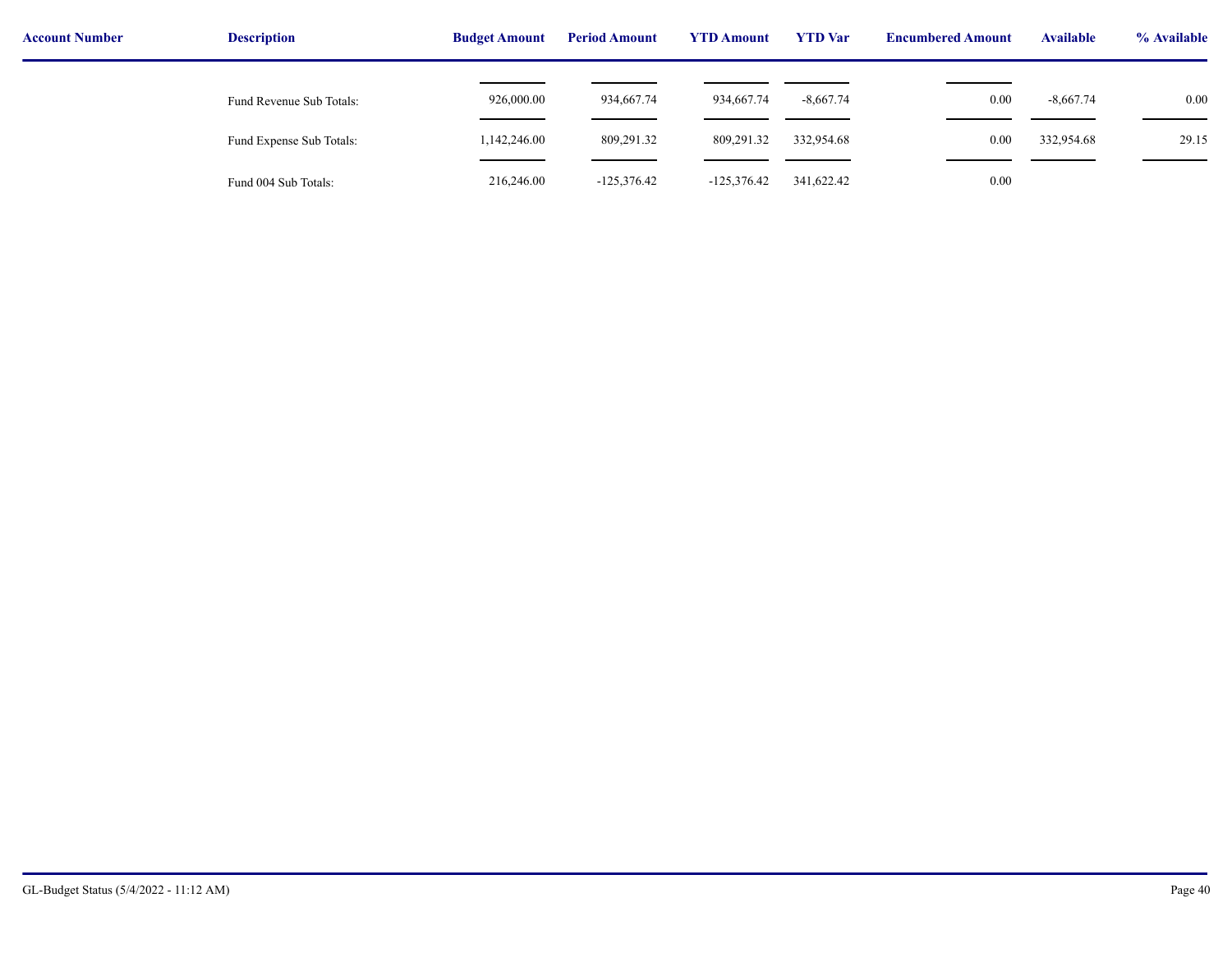| <b>Account Number</b>                  | <b>Description</b>                       | <b>Budget Amount</b> | <b>Period Amount</b> | <b>YTD Amount</b> | <b>YTD</b> Var | <b>Encumbere</b> |
|----------------------------------------|------------------------------------------|----------------------|----------------------|-------------------|----------------|------------------|
| 005<br>Fund<br>005-0000<br>Dept<br>E00 | ENTERPRISE FUND<br>UNASSIGNED<br>Expense |                      |                      |                   |                |                  |
| 005-0000-4707-0000                     | <b>BOND ISSUES COSTS</b>                 | $0.00\,$             | 0.00                 | 0.00              | $0.00\,$       |                  |
|                                        | E00 Sub Totals:                          | $0.00\,$             | 0.00                 | 0.00              | $0.00\,$       |                  |
|                                        | <b>Expense Sub Totals:</b>               | 0.00                 | 0.00                 | 0.00              | $0.00\,$       |                  |
|                                        | Dept 0000 Sub Totals:                    | 0.00                 | 0.00                 | 0.00              | $0.00\,$       |                  |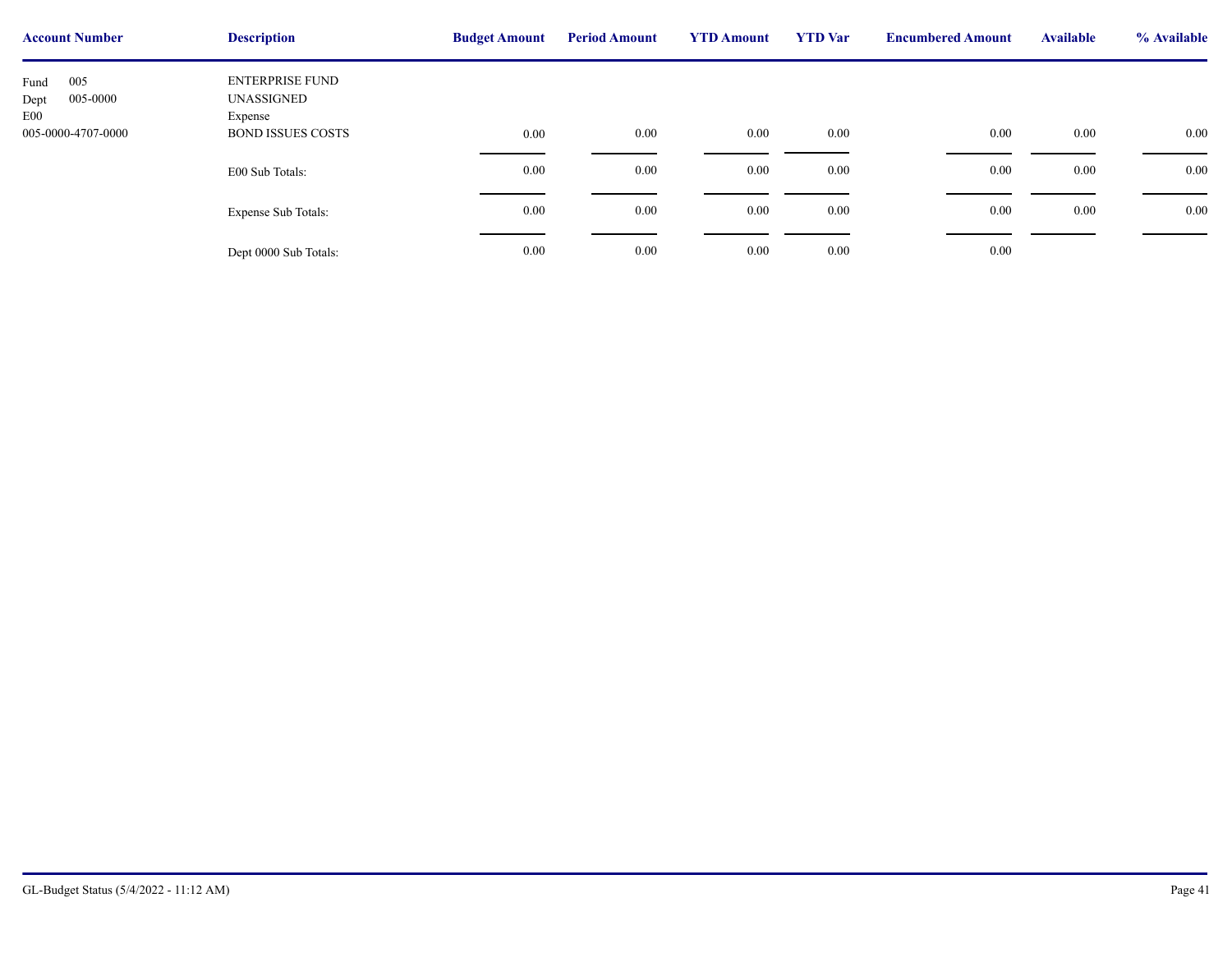| <b>Account Number</b> | <b>Description</b>         | <b>Budget Amount</b> | <b>Period Amount</b> | <b>YTD Amount</b> | <b>YTD</b> Var | <b>Encumbere</b> |
|-----------------------|----------------------------|----------------------|----------------------|-------------------|----------------|------------------|
| 005-0330<br>Dept      | <b>INTERGOVERNMENTAL</b>   |                      |                      |                   |                |                  |
| R <sub>00</sub>       | Revenue                    |                      |                      |                   |                |                  |
| 005-0330-3330-0000    | <b>KIA GRANT REVENUE</b>   | 0.00                 | 0.00                 | 0.00              | 0.00           |                  |
| 005-0330-3331-0000    | KIA GRANT (RIVER SLIPPAGE) | 0.00                 | $0.00\,$             | 0.00              | 0.00           |                  |
| 005-0330-3332-0000    | <b>OTHER RECEIPTS</b>      | 0.00                 | 40,269.34            | 40,269.34         | $-40,269.34$   |                  |
| 005-0330-3333-0000    | NAACHO GRANT-FLUORIDE RC   | 0.00                 | $0.00\,$             | 0.00              | 0.00           |                  |
|                       | R00 Sub Totals:            | 0.00                 | 40,269.34            | 40,269.34         | $-40,269.34$   |                  |
|                       | Revenue Sub Totals:        | 0.00                 | 40,269.34            | 40,269.34         | $-40,269.34$   |                  |
|                       | Dept 0330 Sub Totals:      | 0.00                 | $-40,269.34$         | $-40,269.34$      | 40,269.34      |                  |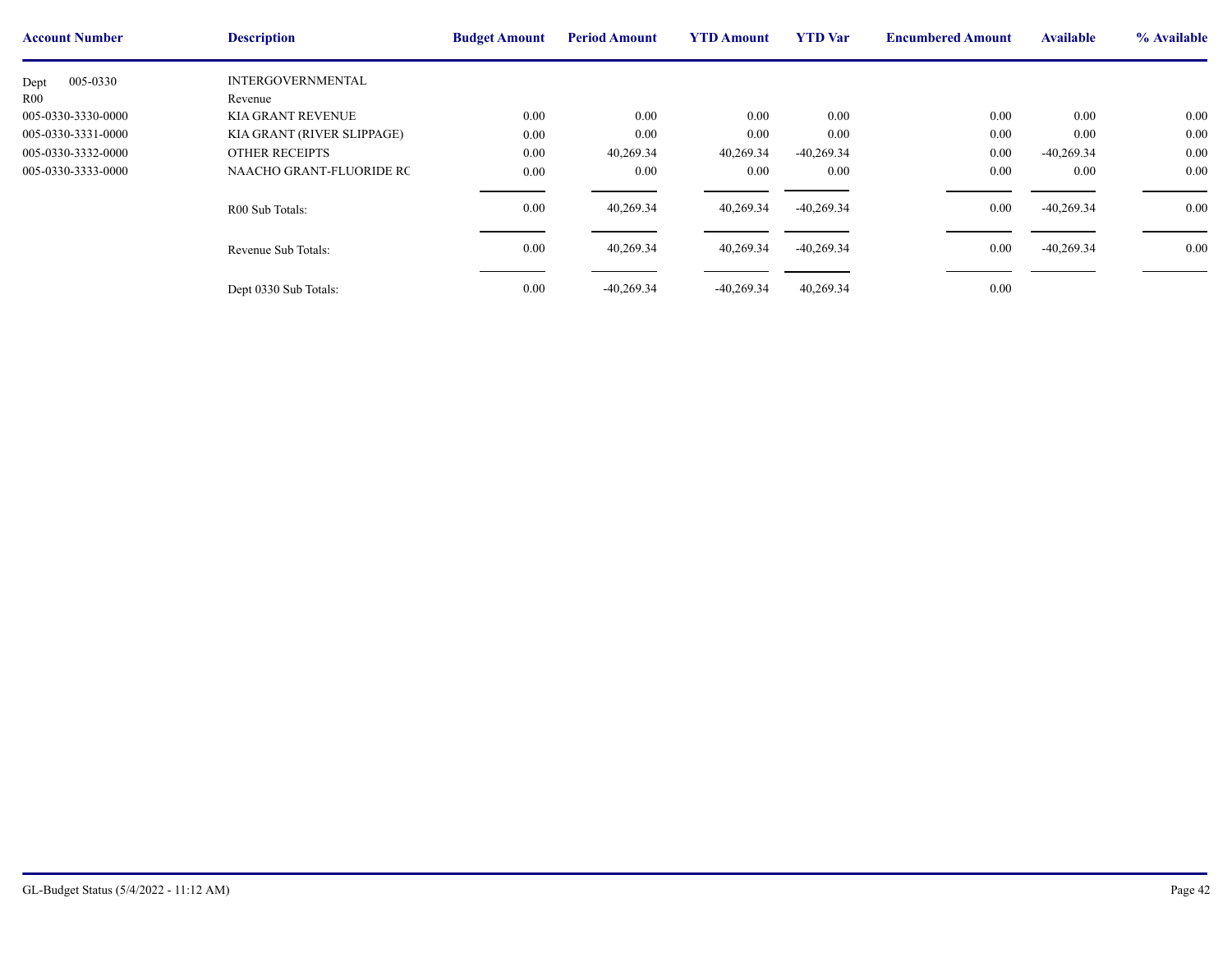| <b>Account Number</b> | <b>Description</b>             | <b>Budget Amount</b> | <b>Period Amount</b> | <b>YTD Amount</b> | <b>YTD</b> Var  | <b>Encumbere</b> |
|-----------------------|--------------------------------|----------------------|----------------------|-------------------|-----------------|------------------|
| 005-0340<br>Dept      | <b>CHARGES FOR SERVICES</b>    |                      |                      |                   |                 |                  |
| R00                   | Revenue                        |                      |                      |                   |                 |                  |
| 005-0340-3431-0000    | <b>GARBAGE REVENUES</b>        | 685,000.00           | 602,464.25           | 602,464.25        | 82,535.75       |                  |
| 005-0340-3432-0000    | <b>GARBAGE W/CART FEE</b>      | 0.00                 | 0.00                 | 0.00              | 0.00            |                  |
| 005-0340-3433-0000    | <b>PENALTIES</b>               | 175,000.00           | 94,407.23            | 94,407.23         | 80,592.77       |                  |
| 005-0340-3434-0000    | <b>INTEREST</b>                | 10,000.00            | 34,197.87            | 34,197.87         | $-24,197.87$    |                  |
| 005-0340-3490-0000    | <b>WATER SERVICES</b>          | 3,500,000.00         | 2,710,670.31         | 2,710,670.31      | 789,329.69      |                  |
| 005-0340-3491-0000    | <b>SEWER CHARGES</b>           | 3,800,000.00         | 2,840,330.33         | 2,840,330.33      | 959,669.67      |                  |
| 005-0340-3492-0000    | <b>WATER SALES FROM METER</b>  | 1,000.00             | 1,611.40             | 1,611.40          | $-611.40$       |                  |
| 005-0340-3493-0000    | <b>SEWER CHARGES STONEGATE</b> | 320,000.00           | 264,558.24           | 264,558.24        | 55,441.76       |                  |
| 005-0340-3494-0000    | SEWER/SEPTIC TANK WASTE        | 140,000.00           | 114,704.16           | 114,704.16        | 25,295.84       |                  |
| 005-0340-3495-0000    | <b>TAP-ON FEES</b>             | 200,000.00           | 101,600.00           | 101,600.00        | 98,400.00       |                  |
| 005-0340-3496-0000    | <b>TURN-ON FEES</b>            | 22,000.00            | 13,440.00            | 13,440.00         | 8,560.00        |                  |
| 005-0340-3497-0000    | <b>IMPACT FEES</b>             | 140,000.00           | 74,025.91            | 74,025.91         | 65,974.09       |                  |
|                       |                                |                      |                      |                   |                 |                  |
|                       | R00 Sub Totals:                | 8,993,000.00         | 6,852,009.70         | 6,852,009.70      | 2,140,990.30    |                  |
|                       |                                |                      |                      |                   |                 |                  |
|                       | Revenue Sub Totals:            | 8,993,000.00         | 6,852,009.70         | 6,852,009.70      | 2,140,990.30    |                  |
|                       |                                |                      |                      |                   |                 |                  |
|                       | Dept 0340 Sub Totals:          | $-8,993,000.00$      | $-6,852,009.70$      | $-6,852,009.70$   | $-2,140,990.30$ |                  |
|                       |                                |                      |                      |                   |                 |                  |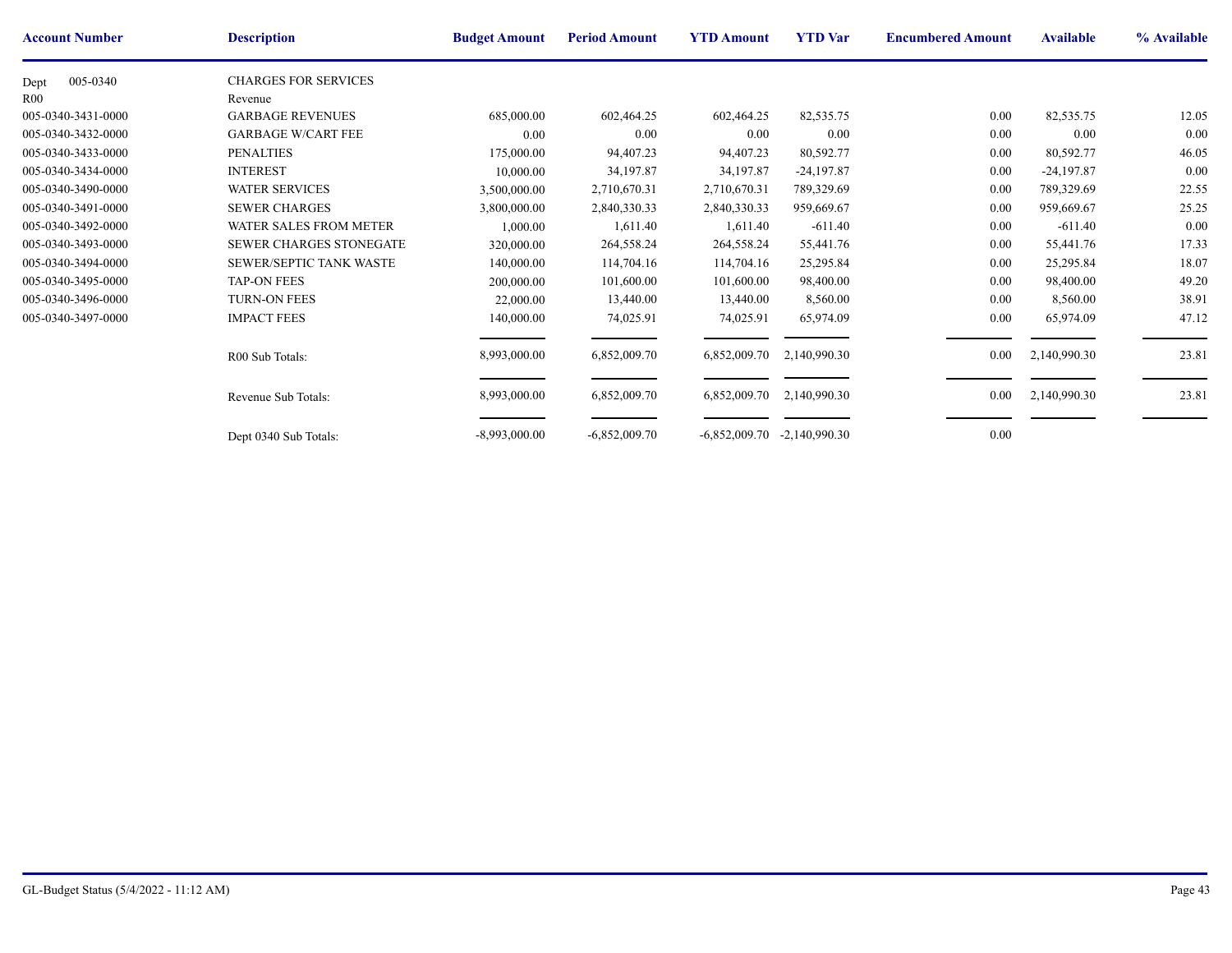| <b>Account Number</b> | <b>Description</b>        | <b>Budget Amount</b> | <b>Period Amount</b> | <b>YTD Amount</b> | <b>YTD</b> Var | <b>Encumbere</b> |
|-----------------------|---------------------------|----------------------|----------------------|-------------------|----------------|------------------|
| 005-0360<br>Dept      | <b>OTHER REVENUE</b>      |                      |                      |                   |                |                  |
| R00                   | Revenue                   |                      |                      |                   |                |                  |
| 005-0360-3610-0000    | <b>SURPLUS EQUIPMENT</b>  | $0.00\,$             | 0.00                 | $0.00\,$          | 0.00           |                  |
| 005-0360-3655-0000    | WATER-CONTRIBUTED CAPITAL | $0.00\,$             | 0.00                 | 0.00              | 0.00           |                  |
| 005-0360-3656-0000    | SEWER-CONTRIBUTED CAPITAL | $0.00\,$             | 0.00                 | 0.00              | 0.00           |                  |
| 005-0360-3693-0000    | <b>OTHER RECEIPTS</b>     | $0.00\,$             | $-15,099.96$         | $-15,099.96$      | 15,099.96      |                  |
| 005-0360-3694-0000    | <b>CHECK FEES</b>         | 4,000.00             | 2,070.04             | 2,070.04          | 1,929.96       |                  |
| 005-0360-3696-0000    | <b>KRA WITHDRAWAL FEE</b> | $0.00\,$             | 0.00                 | $0.00\,$          | 0.00           |                  |
|                       | R00 Sub Totals:           | 4,000.00             | $-13,029.92$         | $-13,029.92$      | 17,029.92      |                  |
|                       | Revenue Sub Totals:       | 4,000.00             | $-13,029.92$         | $-13,029.92$      | 17,029.92      |                  |
|                       | Dept 0360 Sub Totals:     | $-4,000.00$          | 13,029.92            | 13,029.92         | $-17,029.92$   |                  |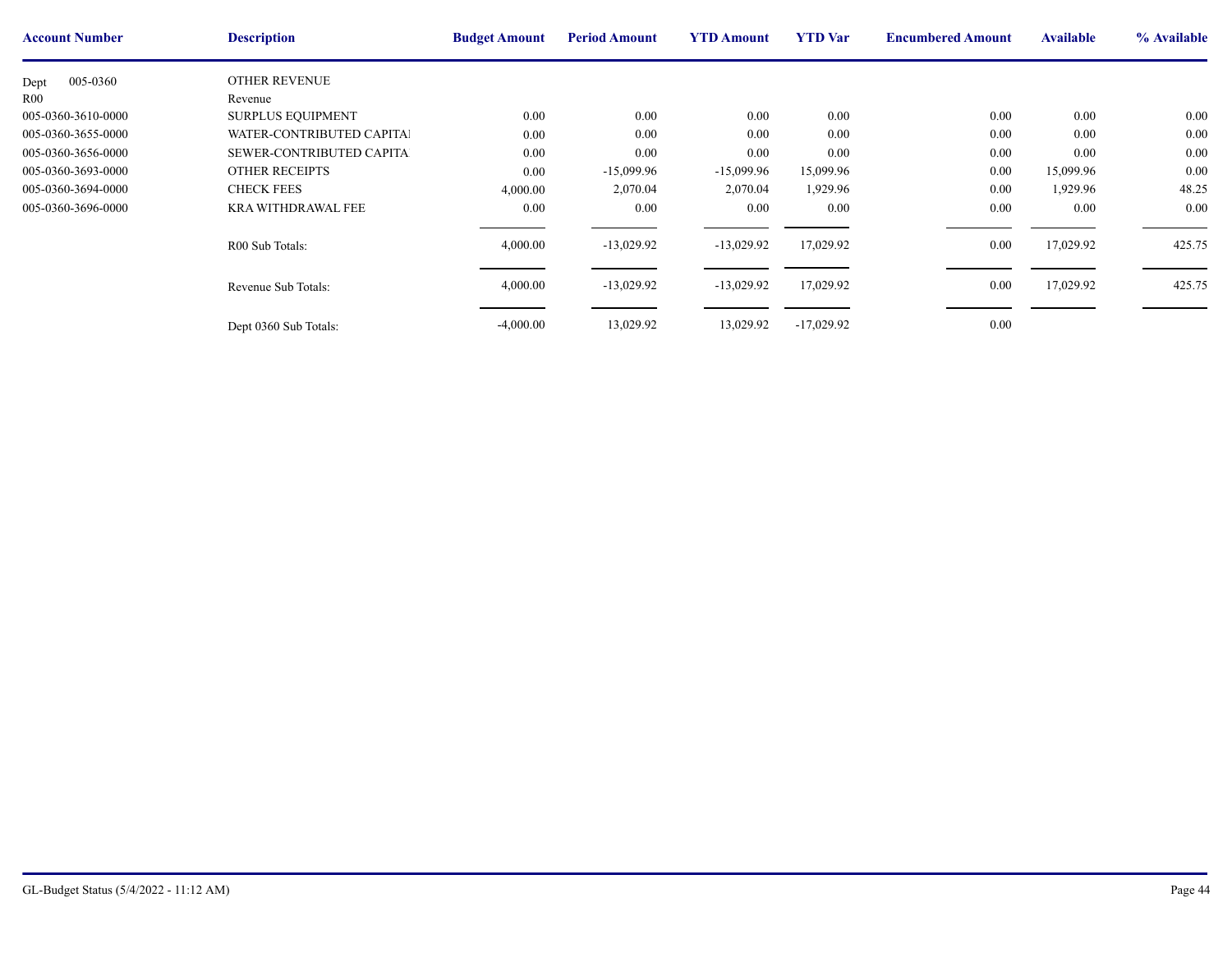| <b>Account Number</b> | <b>Description</b>                   | <b>Budget Amount</b> | <b>Period Amount</b> | <b>YTD Amount</b> | <b>YTD</b> Var | <b>Encumbere</b> |
|-----------------------|--------------------------------------|----------------------|----------------------|-------------------|----------------|------------------|
| 005-0380<br>Dept      | <b>TRANSFERS &amp; OTHER SOURCE:</b> |                      |                      |                   |                |                  |
| R <sub>00</sub>       | Revenue                              |                      |                      |                   |                |                  |
| 005-0380-3822-0000    | 2016-17 BOND REVENUE                 | 0.00                 | 0.00                 | $0.00\,$          | 0.00           |                  |
| 005-0380-3823-0000    | 2018-19 BOND REVENUE                 | 457,647.00           | 0.00                 | $0.00\,$          | 457,647.00     |                  |
|                       | R00 Sub Totals:                      | 457,647.00           | 0.00                 | $0.00\,$          | 457,647.00     |                  |
|                       | Revenue Sub Totals:                  | 457,647.00           | 0.00                 | $0.00\,$          | 457,647.00     |                  |
|                       | Dept 0380 Sub Totals:                | $-457,647.00$        | 0.00                 | $0.00\,$          | $-457,647.00$  |                  |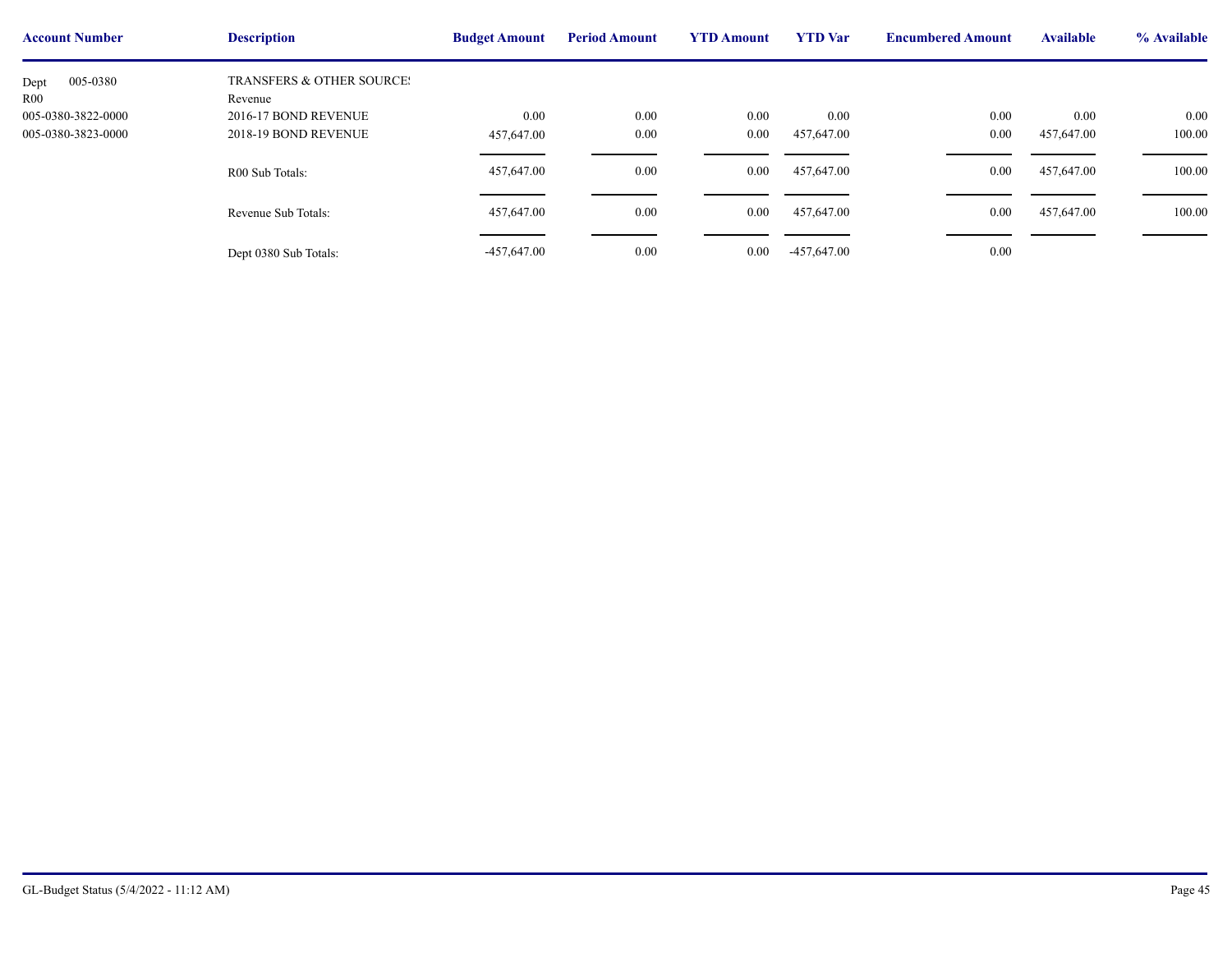| <b>Account Number</b> | <b>Description</b>                | <b>Budget Amount</b> | <b>Period Amount</b> | <b>YTD Amount</b> | <b>YTD</b> Var | <b>Encumbere</b> |
|-----------------------|-----------------------------------|----------------------|----------------------|-------------------|----------------|------------------|
| 005-7100<br>Dept      | <b>WATER</b>                      |                      |                      |                   |                |                  |
| E <sub>00</sub>       | Expense                           |                      |                      |                   |                |                  |
| 005-7100-4100-0000    | <b>SALARY</b>                     | 680,911.00           | 534,383.29           | 534, 383. 29      | 146,527.71     |                  |
| 005-7100-4110-0000    | <b>SALARY - OVERTIME</b>          | 12,000.00            | 7,696.70             | 7,696.70          | 4,303.30       |                  |
| 005-7100-4210-0000    | <b>HEALTH EMPLOYER</b>            | 127,712.00           | 86,646.32            | 86,646.32         | 41,065.68      |                  |
| 005-7100-4211-0000    | DENTAL - EMPLOYER                 | 4,188.00             | 3,020.11             | 3,020.11          | 1,167.89       |                  |
| 005-7100-4212-0000    | <b>RETIRE HEALTH</b>              | 0.00                 | 0.00                 | 0.00              | 0.00           |                  |
| 005-7100-4213-0000    | RETIREMENT NON-HAZARDOU           | 168,814.00           | 142,557.13           | 142,557.13        | 26,256.87      |                  |
| 005-7100-4220-0000    | <b>FICA EMPLOYER</b>              | 42,960.00            | 32,378.71            | 32,378.71         | 10,581.29      |                  |
| 005-7100-4221-0000    | MEDICARE EMPLOYER                 | 10,047.00            | 7,572.45             | 7,572.45          | 2,474.55       |                  |
| 005-7100-4240-0000    | LIFE INSURANCE EMPLOYER           | 1,074.00             | 647.59               | 647.59            | 426.41         |                  |
| 005-7100-4241-0000    | UNEMP INS BENEFIT                 | 690.00               | 700.07               | 700.07            | $-10.07$       |                  |
| 005-7100-4242-0000    | <b>VISION</b>                     | 1,042.00             | 753.65               | 753.65            | 288.35         |                  |
| 005-7100-4310-0000    | PUBS/ADS/PRINTING                 | 10,000.00            | 6,084.53             | 6,084.53          | 3,915.47       |                  |
| 005-7100-4319-0000    | <b>AMORTIZATION - WATER EXPEI</b> | 0.00                 | 0.00                 | 0.00              | 0.00           |                  |
| 005-7100-4320-0000    | <b>AUDIT FEES</b>                 | 15,000.00            | 10,813.04            | 10,813.04         | 4,186.96       |                  |
| 005-7100-4322-0000    | KENTUCKY WITHDRAWAL FEE           | 290,000.00           | 220, 237.52          | 220, 237.52       | 69,762.48      |                  |
| 005-7100-4323-0000    | PROFESSIONAL/TECHNICAL FE         | 10,000.00            | 28,421.36            | 28,421.36         | $-18,421.36$   |                  |
| 005-7100-4331-0000    | <b>MAINTENANCE/REPAIRS VEHIC</b>  | 7,000.00             | 12,160.64            | 12,160.64         | $-5,160.64$    |                  |
| 005-7100-4335-0000    | FIRE HYDRANT REPAIR/REPLAC        | 8,000.00             | $-2,048.00$          | $-2,048.00$       | 10,048.00      |                  |
| 005-7100-4338-0000    | REPAIRS/MAINTENANCE GENE!         | 50,000.00            | 42,282.25            | 42,282.25         | 7,717.75       |                  |
| 005-7100-4339-0000    | <b>MAINT/REPAIRS WATER PLANT</b>  | 25,000.00            | 15,602.84            | 15,602.84         | 9,397.16       |                  |
| 005-7100-4340-0000    | <b>ELECTRIC</b>                   | 442,000.00           | 407,823.70           | 407,823.70        | 34,176.30      |                  |
| 005-7100-4341-0000    | GAS/HEATING                       | 1,700.00             | 1,877.95             | 1,877.95          | $-177.95$      |                  |
| 005-7100-4342-0000    | <b>POSTAGE</b>                    | 20,000.00            | 14,656.94            | 14,656.94         | 5,343.06       |                  |
| 005-7100-4344-0000    | PHONE/RADIO/INTERNET              | 10,000.00            | 6,068.13             | 6,068.13          | 3,931.87       |                  |
| 005-7100-4360-0000    | <b>INSURANCE &amp; BONDS</b>      | 43,000.00            | 56,671.04            | 56,671.04         | $-13,671.04$   |                  |
| 005-7100-4373-0000    | <b>LAB ANALYSIS</b>               | 18,000.00            | 7,380.00             | 7,380.00          | 10,620.00      |                  |
| 005-7100-4375-0000    | PURCHASE WATER/KY AMERIC.         | 15,000.00            | 10,449.86            | 10,449.86         | 4,550.14       |                  |
| 005-7100-4376-0000    | <b>UNIFORMS</b>                   | 4,000.00             | 2,518.45             | 2,518.45          | 1,481.55       |                  |
| 005-7100-4378-0000    | <b>GIS</b>                        | 3,000.00             | 0.00                 | 0.00              | 3,000.00       |                  |
| 005-7100-4440-0000    | <b>OFFICE SUPPLIES</b>            | 3,500.00             | 3,195.40             | 3,195.40          | 304.60         |                  |
| 005-7100-4445-0000    | COMPUTER SOFTWARE/EQUIPN          | 15,000.00            | 10,312.22            | 10,312.22         | 4,687.78       |                  |
| 005-7100-4447-0000    | JANITORIAL CONTRACT               | 0.00                 | 0.00                 | 0.00              | 0.00           |                  |
| 005-7100-4448-0000    | <b>JANITORIAL SUPPLIES</b>        | 200.00               | 185.19               | 185.19            | 14.81          |                  |
| 005-7100-4451-0000    | <b>METERS</b>                     | $0.00\,$             | $0.00\,$             | $0.00\,$          | 0.00           |                  |
| 005-7100-4453-0000    | <b>VALVE INSERTIONS (6-8)</b>     | 10,000.00            | $0.00\,$             | $0.00\,$          | 10,000.00      |                  |
| 005-7100-4458-0000    | LINE LOCATOR EQUIPMENT            | 0.00                 | 0.00                 | 0.00              | $0.00\,$       |                  |
| 005-7100-4460-0000    | <b>CHEMICALS</b>                  | 135,000.00           | 128,035.00           | 128,035.00        | 6,965.00       |                  |
| 005-7100-4470-0000    | MOTOR FUELS/LUBRICANTS            | 15,000.00            | 12,622.77            | 12,622.77         | 2,377.23       |                  |
| 005-7100-4530-0000    | TRAVEL/TRAINING                   | 4,500.00             | 2,336.62             | 2,336.62          | 2,163.38       |                  |
| 005-7100-4541-0000    | WATER TANK ESCROW (15TH Y)        | 20,000.00            | $0.00\,$             | 0.00              | 20,000.00      |                  |
| 005-7100-4570-0000    | DEPRECIATION EXPENSE              | 0.00                 | $0.00\,$             | 0.00              | 0.00           |                  |
|                       |                                   |                      |                      |                   |                |                  |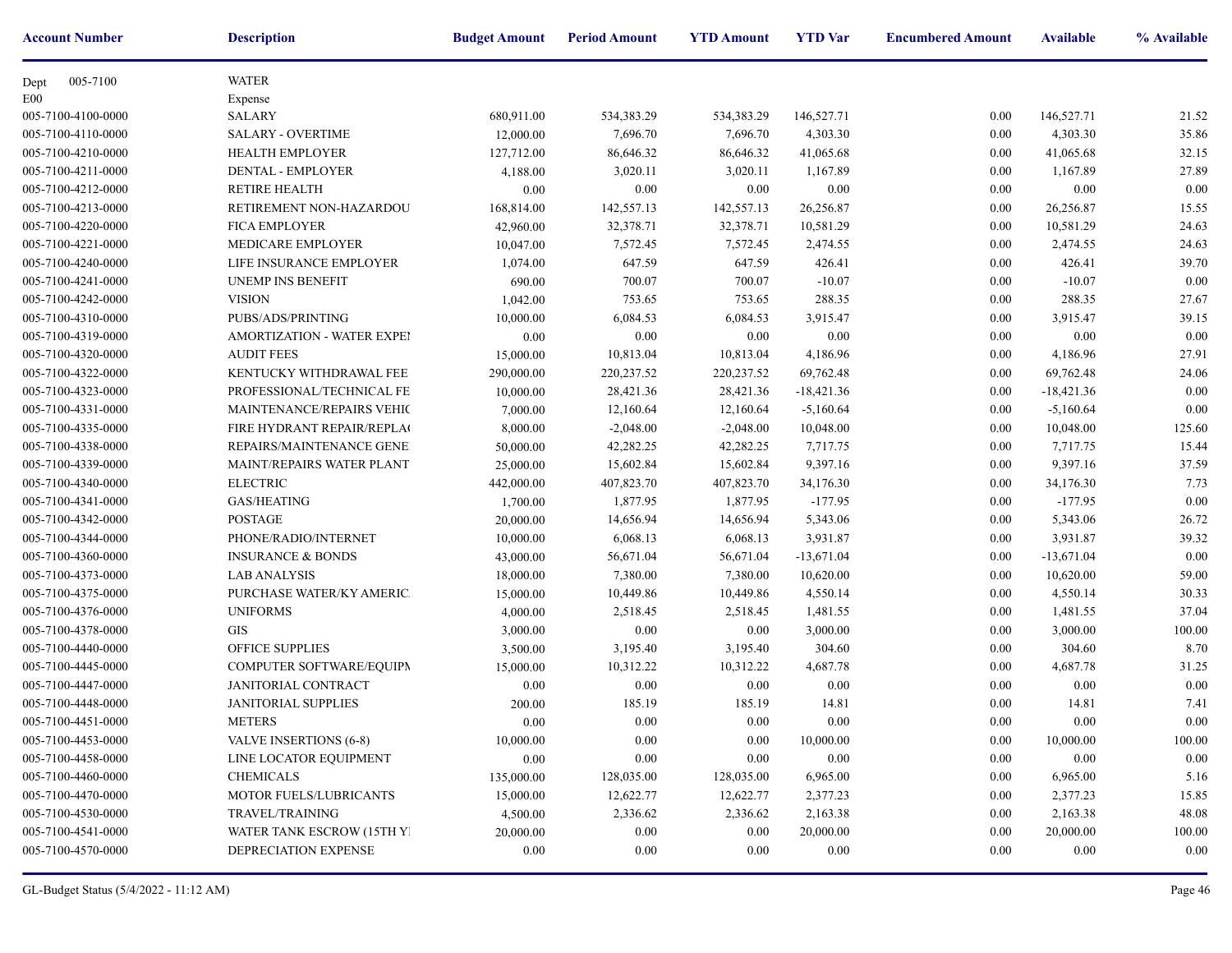| <b>Account Number</b> | <b>Description</b>          | <b>Budget Amount</b> | <b>Period Amount</b> | <b>YTD Amount</b> | <b>YTD</b> Var | <b>Encumbere</b> |
|-----------------------|-----------------------------|----------------------|----------------------|-------------------|----------------|------------------|
| 005-7100-4571-0000    | <b>SALES TAX PAYABLE</b>    | 0.00                 | 0.00                 | 0.00              | 0.00           |                  |
| 005-7100-4811-0000    | LOSS ON SALE OF ASSETS      | 0.00                 | 0.00                 | 0.00              | 0.00           |                  |
|                       | E00 Sub Totals:             | 2,224,338.00         | 1,814,043.47         | 1,814,043.47      | 410,294.53     |                  |
| E20                   | Capital                     |                      |                      |                   |                |                  |
| 005-7100-4620-2006    | <b>WTP UPGRADES</b>         | 0.00                 | 0.00                 | 0.00              | 0.00           |                  |
| 005-7100-4620-2010    | CITY HALL REPAIRS           | 0.00                 | 0.00                 | 0.00              | 0.00           |                  |
| 005-7100-4620-2013    | WTP OFFICE HVAC             | 0.00                 | 0.00                 | 0.00              | 0.00           |                  |
| 005-7100-4620-2014    | WTP OFFICE/LAB WINDOWS      | 0.00                 | 0.00                 | 0.00              | 0.00           |                  |
| 005-7100-4620-2016    | MAINT GARAGE IMPROVEMEN     | 0.00                 | 0.00                 | 0.00              | 0.00           |                  |
| 005-7100-4620-2017    | LAGOON EXCAVATING/CLEANI    | 18,000.00            | 0.00                 | 0.00              | 18,000.00      |                  |
| 005-7100-4620-2018    | CITY HALL IMPROV ESCROW     | 2,500.00             | 0.00                 | 0.00              | 2,500.00       |                  |
| 005-7100-4630-3005    | RIVER SLIPPAGE (PUMP STATIO | 0.00                 | 0.00                 | 0.00              | 0.00           |                  |
| 005-7100-4630-3007    | WATER TANK REHAB/REPAIR     | 0.00                 | 0.00                 | 0.00              | 0.00           |                  |
| 005-7100-4630-3012    | METER REPLACEMENT (1 OF 4)  | 750,000.00           | 81,161.75            | 81,161.75         | 668,838.25     |                  |
| 005-7100-4630-3015    | RJ CORMAN EASEMENT AGMTS    | 0.00                 | 0.00                 | 0.00              | 0.00           |                  |
| 005-7100-4640-4004    | COMPUTER SOFTWARE UPGRA     | 0.00                 | 0.00                 | 0.00              | 0.00           |                  |
| 005-7100-4640-4005    | KIA \$1.8/CLIFTON/MCCRA     | 0.00                 | 0.00                 | 0.00              | $0.00\,$       |                  |
| 005-7100-4640-4007    | <b>BACKHOE</b>              | 0.00                 | 0.00                 | 0.00              | 0.00           |                  |
| 005-7100-4640-4011    | MOWER (WATER PLANT)         | 0.00                 | 0.00                 | 0.00              | 0.00           |                  |
| 005-7100-4640-4021    | TRENCH SHORING EQUIPMENT    | 0.00                 | 0.00                 | 0.00              | 0.00           |                  |
| 005-7100-4640-4025    | <b>MINI EXCAVATOR</b>       | 0.00                 | 0.00                 | 0.00              | 0.00           |                  |
| 005-7100-4640-4032    | WTP STREAMING CURRENT MC    | 0.00                 | 0.00                 | 0.00              | 0.00           |                  |
| 005-7100-4640-4037    | BOBCAT/SKID STEER (1/4)     | 0.00                 | 0.00                 | 0.00              | 0.00           |                  |
| 005-7100-4640-4041    | HMI SCADA WORKSTATION UPO   | 20,000.00            | 3,870.74             | 3,870.74          | 16,129.26      |                  |
| 005-7100-4640-4042    | PLC REPLACEMENT             | 150,000.00           | 0.00                 | 0.00              | 150,000.00     |                  |
| 005-7100-4640-4043    | WTP CHLORINE REPLACEMENT    | 12,000.00            | 0.00                 | 0.00              | 12,000.00      |                  |
| 005-7100-4650-5001    | <b>DUMP TRUCK</b>           | 0.00                 | 0.00                 | 0.00              | 0.00           |                  |
| 005-7100-4650-5002    | PICKUP TRUCK                | 7,500.00             | 7,500.00             | 7,500.00          | 0.00           |                  |
| 005-7100-4650-5003    | PICK UP TRUCK               | 0.00                 | 0.00                 | 0.00              | 0.00           |                  |
| 005-7100-4650-5004    | <b>VEHICLE</b>              | 0.00                 | 0.00                 | 0.00              | 0.00           |                  |
| 005-7100-4660-6005    | WATER LINE REPLACEMENT      | 0.00                 | 0.00                 | 0.00              | 0.00           |                  |
| 005-7100-4660-6017    | WTP FILTER ASSESSMENT       | 0.00                 | 0.00                 | 0.00              | 0.00           |                  |
| 005-7100-4660-6018    | WTP FILTER ADDITION/REPAIR  | 0.00                 | 0.00                 | 0.00              | 0.00           |                  |
| 005-7100-4660-6022    | GIS EQUIPMENT (1/4)         | 0.00                 | 0.00                 | 0.00              | 0.00           |                  |
| 005-7100-4660-6024    | WTP FILTER REHAB            | 34,000.00            | 37,580.23            | 37,580.23         | $-3,580.23$    |                  |
| 005-7100-4660-6025    | WTP TURBIDITY METERS        | 0.00                 | 0.00                 | $0.00\,$          | 0.00           |                  |
| 005-7100-4660-6026    | WTP CHLORINE ANALYZER       | 0.00                 | 0.00                 | $0.00\,$          | 0.00           |                  |
| 005-7100-4660-6036    | FILTER TURBIDITY METERS     | 5,600.00             | 3,961.68             | 3,961.68          | 1,638.32       |                  |
| 005-7100-4660-6037    | BENCH CHEMICAL ANALYZER     | 0.00                 | 0.00                 | 0.00              | 0.00           |                  |
|                       | E20 Sub Totals:             | 999,600.00           | 134,074.40           | 134,074.40        | 865,525.60     |                  |
| E30                   | Debt Service                |                      |                      |                   |                |                  |
|                       |                             |                      |                      |                   |                |                  |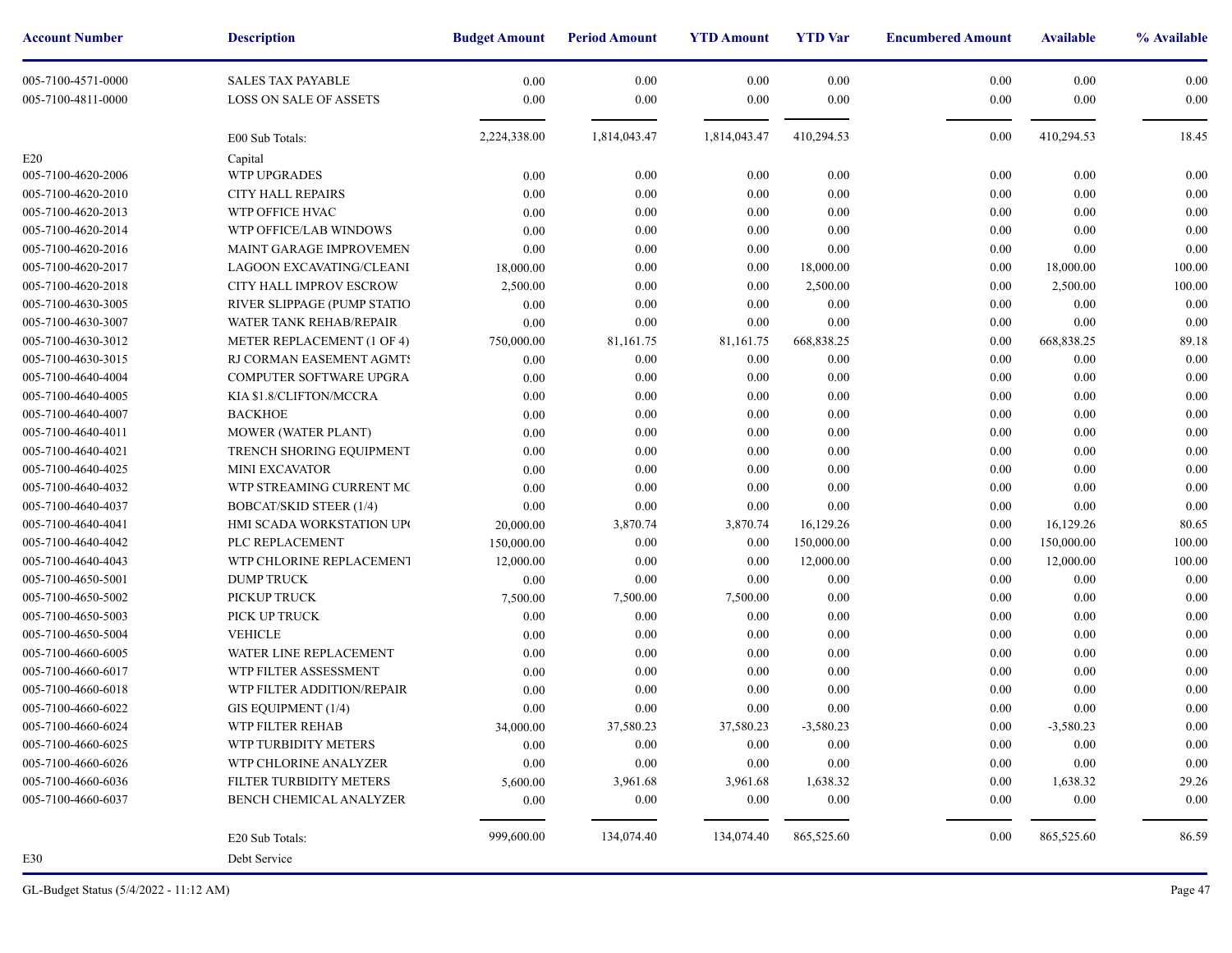| <b>Account Number</b> | <b>Description</b>       | <b>Budget Amount</b> | <b>Period Amount</b> | <b>YTD Amount</b> | <b>YTD</b> Var | <b>Encumbere</b> |
|-----------------------|--------------------------|----------------------|----------------------|-------------------|----------------|------------------|
| 005-7100-4707-0000    | <b>BOND ISSUE COSTS</b>  | 1,120,284.00         | 957,570.10           | 957,570.10        | 162,713.90     |                  |
| 005-7100-4720-0000    | <b>INTEREST EXPENSE</b>  | $0.00\,$             | 0.00                 | 0.00              | 0.00           |                  |
| 005-7100-4810-0000    | TRANSFER TO SINKING FUND | $0.00\,$             | 0.00                 | 0.00              | 0.00           |                  |
|                       | E30 Sub Totals:          | 1,120,284.00         | 957,570.10           | 957,570.10        | 162,713.90     |                  |
|                       | Expense Sub Totals:      | 4,344,222.00         | 2,905,687.97         | 2,905,687.97      | 1,438,534.03   |                  |
|                       | Dept 7100 Sub Totals:    | 4,344,222.00         | 2,905,687.97         | 2,905,687.97      | 1,438,534.03   |                  |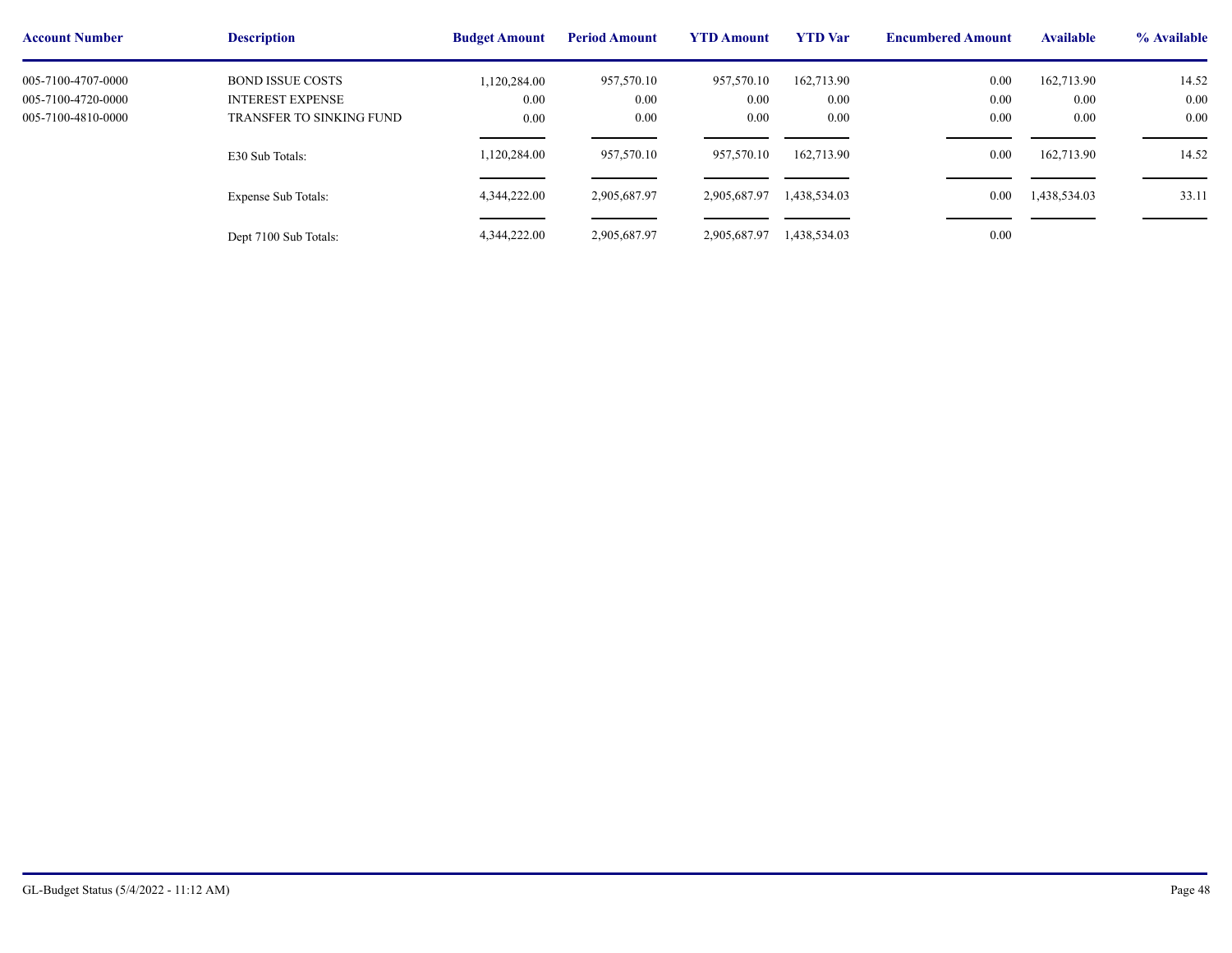| <b>Account Number</b> | <b>Description</b>         | <b>Budget Amount</b> | <b>Period Amount</b> | <b>YTD Amount</b> | <b>YTD</b> Var | <b>Encumbere</b> |
|-----------------------|----------------------------|----------------------|----------------------|-------------------|----------------|------------------|
| 005-7101<br>Dept      | <b>WATER SNOW/STORM</b>    |                      |                      |                   |                |                  |
| E <sub>00</sub>       | Expense                    |                      |                      |                   |                |                  |
| 005-7101-4100-0000    | <b>SALARY</b>              | 0.00                 | $0.00\,$             | $0.00\,$          | 0.00           |                  |
| 005-7101-4110-0000    | <b>SALARY - OVERTIME</b>   | 0.00                 | $0.00\,$             | 0.00              | 0.00           |                  |
| 005-7101-4210-0000    | <b>HEALTH EMPLOYER</b>     | 0.00                 | $0.00\,$             | 0.00              | 0.00           |                  |
| 005-7101-4211-0000    | <b>DENTAL EMPLOYER</b>     | 0.00                 | $0.00\,$             | 0.00              | 0.00           |                  |
| 005-7101-4213-0000    | RETIREMENT NON HAZARDOU    | $0.00\,$             | $0.00\,$             | $0.00\,$          | 0.00           |                  |
| 005-7101-4220-0000    | <b>FICA EMPLOYER</b>       | 0.00                 | 0.00                 | 0.00              | 0.00           |                  |
| 005-7101-4221-0000    | MEDICARE EMPLOYER          | 0.00                 | $0.00\,$             | 0.00              | 0.00           |                  |
| 005-7101-4240-0000    | LIFE INSURANCE EMPLOYER    | 0.00                 | 0.00                 | 0.00              | 0.00           |                  |
| 005-7101-4241-0000    | <b>UNEMP INS BENEFIT</b>   | 0.00                 | 0.00                 | 0.00              | 0.00           |                  |
| 005-7101-4242-0000    | <b>VISION</b>              | $0.00\,$             | $0.00\,$             | $0.00\,$          | 0.00           |                  |
|                       |                            |                      |                      |                   |                |                  |
|                       | E00 Sub Totals:            | 0.00                 | $0.00\,$             | $0.00\,$          | 0.00           |                  |
|                       |                            |                      |                      |                   |                |                  |
|                       | <b>Expense Sub Totals:</b> | 0.00                 | $0.00\,$             | $0.00\,$          | 0.00           |                  |
|                       |                            |                      |                      |                   |                |                  |
|                       | Dept 7101 Sub Totals:      | 0.00                 | $0.00\,$             | 0.00              | 0.00           |                  |
|                       |                            |                      |                      |                   |                |                  |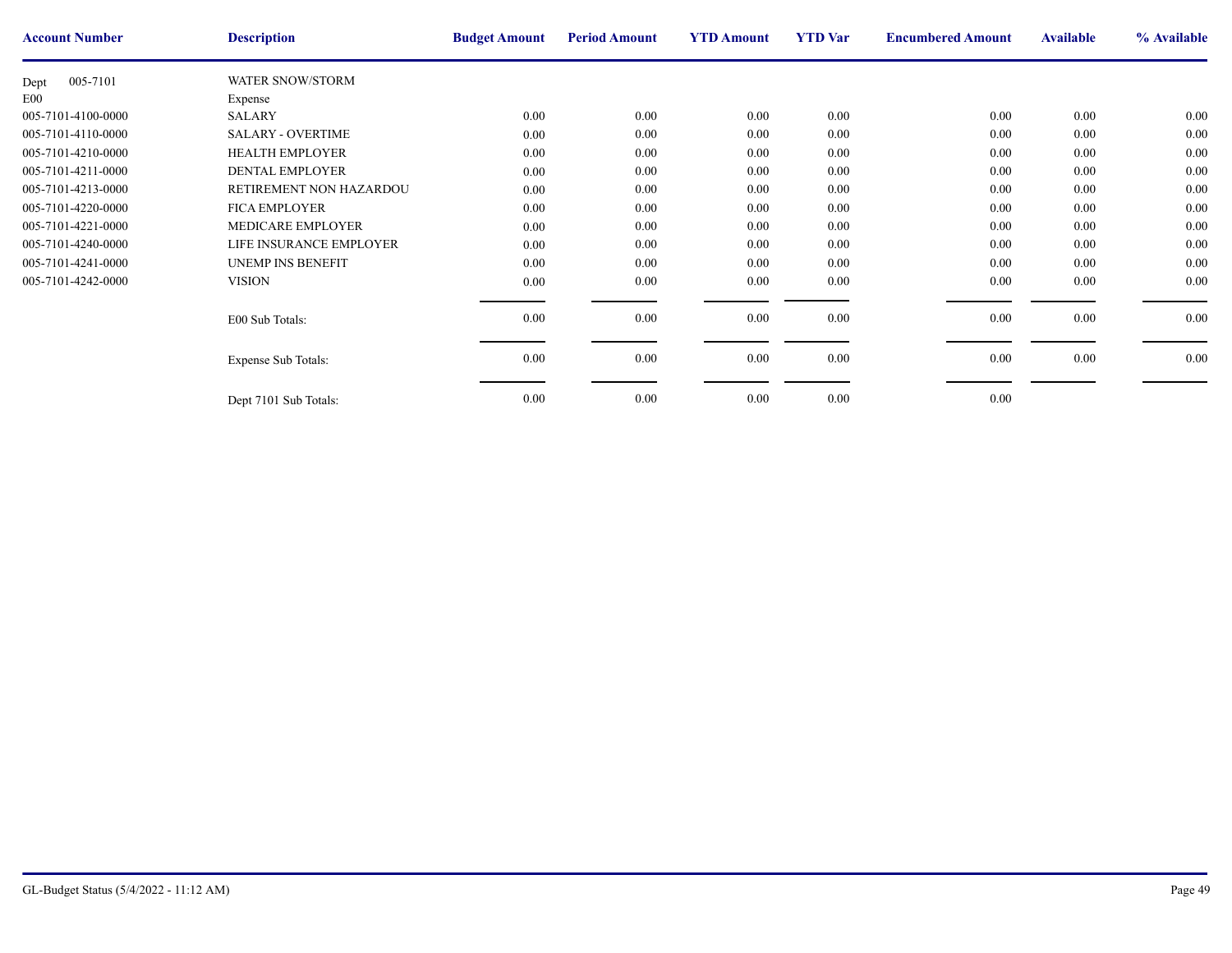| <b>Account Number</b> | <b>Description</b>            | <b>Budget Amount</b> | <b>Period Amount</b> | <b>YTD Amount</b> | <b>YTD</b> Var | <b>Encumbere</b> |
|-----------------------|-------------------------------|----------------------|----------------------|-------------------|----------------|------------------|
| 005-7200<br>Dept      | <b>SEWER</b>                  |                      |                      |                   |                |                  |
| E <sub>00</sub>       | Expense                       |                      |                      |                   |                |                  |
| 005-7200-4100-0000    | <b>SALARY</b>                 | 547,554.00           | 449,555.75           | 449,555.75        | 97,998.25      |                  |
| 005-7200-4110-0000    | <b>SALARY - OVERTIME</b>      | 6,000.00             | 3,487.23             | 3,487.23          | 2,512.77       |                  |
| 005-7200-4210-0000    | <b>HEALTH EMPLOYER</b>        | 90,883.00            | 73,726.65            | 73,726.65         | 17,156.35      |                  |
| 005-7200-4211-0000    | DENTAL - EMPLOYER             | 3,039.00             | 2,428.70             | 2,428.70          | 610.30         |                  |
| 005-7200-4213-0000    | RETIREMENT NON-HAZARDOU       | 136,506.00           | 117,863.32           | 117,863.32        | 18,642.68      |                  |
| 005-7200-4220-0000    | <b>FICA EMPLOYER</b>          | 34,320.00            | 26,895.98            | 26,895.98         | 7,424.02       |                  |
| 005-7200-4221-0000    | MEDICARE EMPLOYER             | 8,027.00             | 6,290.39             | 6,290.39          | 1,736.61       |                  |
| 005-7200-4240-0000    | LIFE INSURANCE EMPLOYER       | 779.00               | 555.63               | 555.63            | 223.37         |                  |
| 005-7200-4241-0000    | <b>UNEMP INS BENEFIT</b>      | 759.00               | 577.52               | 577.52            | 181.48         |                  |
| 005-7200-4242-0000    | <b>VISION</b>                 | 738.00               | 604.96               | 604.96            | 133.04         |                  |
| 005-7200-4310-0000    | PUBS/ADS/PRINTING             | 9,000.00             | 5,740.81             | 5,740.81          | 3,259.19       |                  |
| 005-7200-4320-0000    | <b>AUDIT FEES</b>             | 15,000.00            | 10,813.03            | 10,813.03         | 4,186.97       |                  |
| 005-7200-4323-0000    | PROFESSIONAL/TECHNICAL FE     | 10,000.00            | 18,853.13            | 18,853.13         | $-8,853.13$    |                  |
| 005-7200-4325-0000    | OXIDATION DITCH CLEANUP       | 0.00                 | 0.00                 | 0.00              | 0.00           |                  |
| 005-7200-4331-0000    | MAINTENANCE/REPAIRS VEHIC     | 13,000.00            | 13,006.49            | 13,006.49         | $-6.49$        |                  |
| 005-7200-4337-0000    | <b>LIFT STATION REPAIRS</b>   | 20,000.00            | 26,469.44            | 26,469.44         | $-6,469.44$    |                  |
| 005-7200-4338-0000    | REPAIRS/MAINTENANCE GENE      | 18,000.00            | 18,384.88            | 18,384.88         | $-384.88$      |                  |
| 005-7200-4339-0000    | MAINTENANCE/REPAIRS/SEWE      | 20,000.00            | 13,233.76            | 13,233.76         | 6,766.24       |                  |
| 005-7200-4340-0000    | <b>ELECTRIC</b>               | 270,000.00           | 289,112.84           | 289,112.84        | $-19,112.84$   |                  |
| 005-7200-4341-0000    | <b>GAS/HEATING</b>            | 10,000.00            | 18,132.84            | 18,132.84         | $-8,132.84$    |                  |
| 005-7200-4342-0000    | POSTAGE                       | 19,000.00            | 14,656.89            | 14,656.89         | 4,343.11       |                  |
| 005-7200-4344-0000    | PHONE/RADIO/INTERNET          | 7,500.00             | 6,308.39             | 6,308.39          | 1,191.61       |                  |
| 005-7200-4360-0000    | <b>INSURANCE &amp; BONDS</b>  | 43,000.00            | 41,879.02            | 41,879.02         | 1,120.98       |                  |
| 005-7200-4371-0000    | <b>FAUST SEWER COLLECTION</b> | 11,000.00            | 8,154.00             | 8,154.00          | 2,846.00       |                  |
| 005-7200-4373-0000    | <b>LAB ANALYSIS</b>           | 17,000.00            | 15,949.00            | 15,949.00         | 1,051.00       |                  |
| 005-7200-4376-0000    | <b>UNIFORMS</b>               | 3,500.00             | 2,006.93             | 2,006.93          | 1,493.07       |                  |
| 005-7200-4377-0000    | DUMPSTER COLLECTION           | 7,000.00             | 1,299.24             | 1,299.24          | 5,700.76       |                  |
| 005-7200-4378-0000    | <b>GIS</b>                    | 3,000.00             | 0.00                 | 0.00              | 3,000.00       |                  |
| 005-7200-4433-0000    | OTHER MATERIALS/SUPPLIES      | 0.00                 | 0.00                 | 0.00              | 0.00           |                  |
| 005-7200-4440-0000    | OFFICE SUPPLIES               | 1,800.00             | 1,556.89             | 1,556.89          | 243.11         |                  |
| 005-7200-4445-0000    | COMPUTER SOFTWARE/EQUIPN      | 5,000.00             | 10,415.83            | 10,415.83         | $-5,415.83$    |                  |
| 005-7200-4447-0000    | JANITORIAL CONTRACT           | 0.00                 | 0.00                 | 0.00              | 0.00           |                  |
| 005-7200-4448-0000    | <b>JANITORIAL SUPPLIES</b>    | 200.00               | 185.19               | 185.19            | 14.81          |                  |
| 005-7200-4460-0000    | CHEMICALS                     | 40,000.00            | 18,483.94            | 18,483.94         | 21,516.06      |                  |
| 005-7200-4466-0000    | <b>SLUDGE REMOVAL</b>         | 85,000.00            | 63,437.40            | 63,437.40         | 21,562.60      |                  |
| 005-7200-4470-0000    | MOTOR FUELS/LUBRICANTS        | 15,000.00            | 17,171.85            | 17,171.85         | $-2,171.85$    |                  |
| 005-7200-4520-0000    | LEGACY COLLECTION TRANSF      | 0.00                 | 535,475.83           | 535,475.83        | $-535,475.83$  |                  |
| 005-7200-4530-0000    | <b>TRAVEL/TRAINING</b>        | 3,000.00             | 1,836.63             | 1,836.63          | 1,163.37       |                  |
| 005-7200-4570-0000    | DEPRECIATION EXPENSE          | 0.00                 | $0.00\,$             | 0.00              | 0.00           |                  |
| 005-7200-4811-0000    | <b>LOSS ON SALE OF ASSETS</b> | 0.00                 | $0.00\,$             | 0.00              | 0.00           |                  |
|                       |                               |                      |                      |                   |                |                  |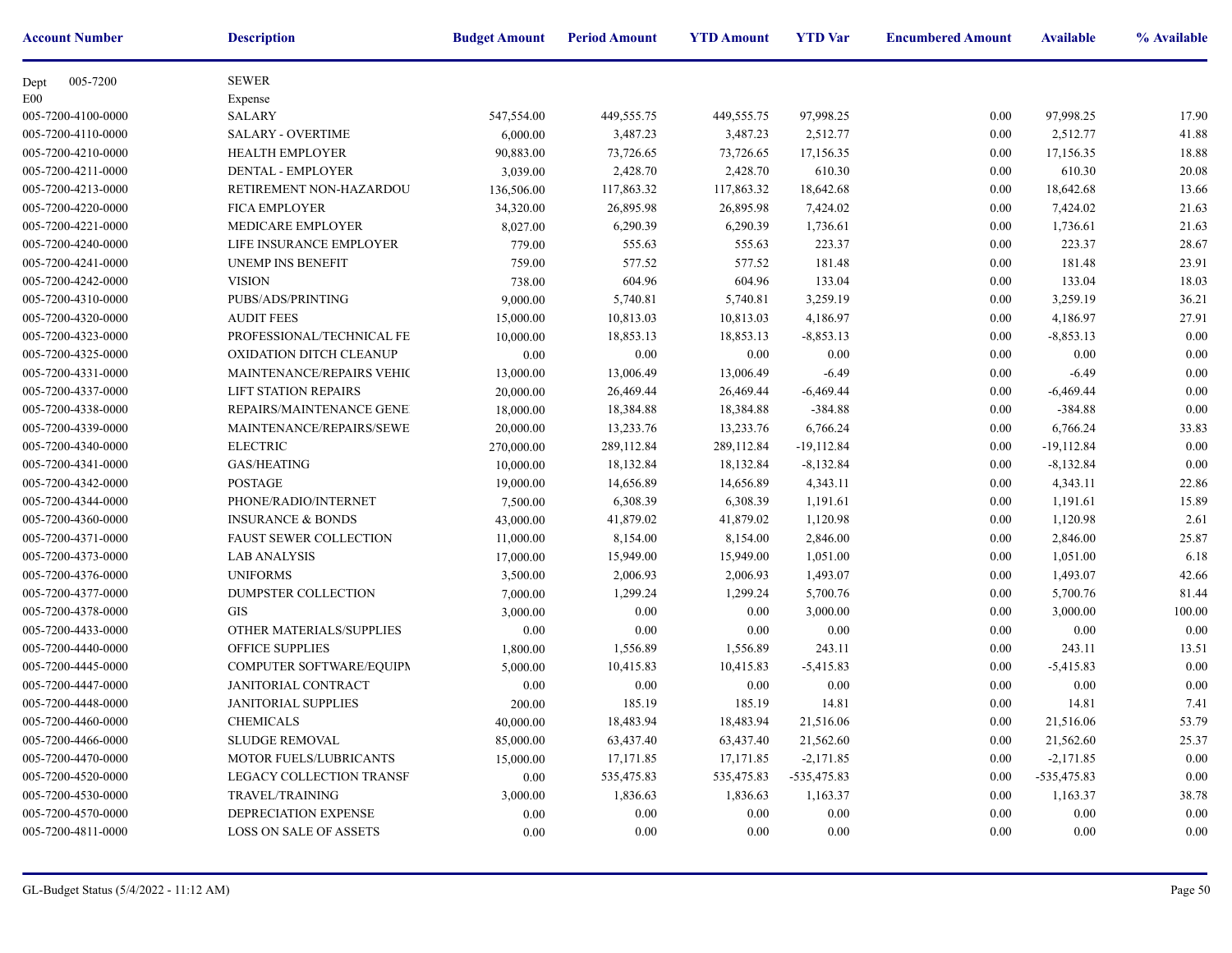| <b>Account Number</b> | <b>Description</b>                 | <b>Budget Amount</b> | <b>Period Amount</b> | <b>YTD Amount</b> | <b>YTD</b> Var | <b>Encumbere</b> |
|-----------------------|------------------------------------|----------------------|----------------------|-------------------|----------------|------------------|
|                       |                                    |                      |                      |                   |                |                  |
|                       | E00 Sub Totals:                    | 1,474,605.00         | 1,834,550.38         | 1,834,550.38      | -359,945.38    |                  |
| E20                   | Capital                            |                      |                      |                   |                |                  |
| 005-7200-4620-2007    | <b>WWTP EXPANSION</b>              | 426,718.00           | 219,847.14           | 219,847.14        | 206,870.86     |                  |
| 005-7200-4620-2008    | WWTP FACILITY PLAN                 | 0.00                 | 0.00                 | 0.00              | 0.00           |                  |
| 005-7200-4620-2010    | CITY HALL REPAIRS                  | 0.00                 | 0.00                 | 0.00              | 0.00           |                  |
| 005-7200-4620-2018    | CITY HALL IMPROV ESCROW            | 2,500.00             | 0.00                 | $0.00\,$          | 2,500.00       |                  |
| 005-7200-4630-3002    | <b>LIFT STATION UPGRADES</b>       | 175,000.00           | 115,971.49           | 115,971.49        | 59,028.51      |                  |
| 005-7200-4630-3006    | <b>SSES PHASE I REHAB</b>          | 0.00                 | 0.00                 | 0.00              | 0.00           |                  |
| 005-7200-4630-3007    | <b>SSES STUDY</b>                  | 0.00                 | 0.00                 | 0.00              | $0.00\,$       |                  |
| 005-7200-4630-3012    | METER REPLACEMENT (1 OF 4)         | 750,000.00           | 81,161.76            | 81,161.76         | 668,838.24     |                  |
| 005-7200-4630-3013    | <b>SSES PHASE 3 REHAB</b>          | 0.00                 | 0.00                 | 0.00              | 0.00           |                  |
| 005-7200-4630-3014    | <b>SSES PHASE 4 REHAB</b>          | 0.00                 | 0.00                 | 0.00              | 0.00           |                  |
| 005-7200-4630-3015    | RJ CORMAN EASEMENT AGMTS           | 0.00                 | 0.00                 | 0.00              | 0.00           |                  |
| 005-7200-4630-3016    | <b>BIG SPRING PARK SEWER PIERS</b> | 0.00                 | 0.00                 | 0.00              | 0.00           |                  |
| 005-7200-4640-4005    | SOFTWARE UPGRADE/PRINTER           | 0.00                 | 0.00                 | 0.00              | $0.00\,$       |                  |
| 005-7200-4640-4007    | <b>BACKHOE</b>                     | 0.00                 | 0.00                 | 0.00              | 0.00           |                  |
| 005-7200-4640-4025    | MINI EXCAVATOR                     | 0.00                 | 0.00                 | 0.00              | 0.00           |                  |
| 005-7200-4640-4033    | <b>DUMPSTER PAD</b>                | 0.00                 | 0.00                 | 0.00              | 0.00           |                  |
| 005-7200-4640-4034    | <b>RAS PUMP</b>                    | 0.00                 | 0.00                 | 0.00              | 0.00           |                  |
| 005-7200-4640-4035    | <b>SPARE VFD - WWTP</b>            | 0.00                 | 0.00                 | 0.00              | 0.00           |                  |
| 005-7200-4640-4036    | <b>SPARE VFD - LIFT STATIONS</b>   | 0.00                 | 0.00                 | 0.00              | $0.00\,$       |                  |
| 005-7200-4640-4037    | <b>BOBCAT/SKID STEER (1/4)</b>     | 0.00                 | 0.00                 | 0.00              | $0.00\,$       |                  |
| 005-7200-4640-4044    | CAMERA TRUCK COMPUTER              | 4,000.00             | 3,697.65             | 3,697.65          | 302.35         |                  |
| 005-7200-4650-5001    | <b>DUMP TRUCK</b>                  | 0.00                 | 0.00                 | 0.00              | $0.00\,$       |                  |
| 005-7200-4650-5002    | PICKUP TRUCK                       | 7,500.00             | 7,500.00             | 7,500.00          | $0.00\,$       |                  |
| 005-7200-4650-5003    | PICK UP TRUCK UTILITY MANA         | 0.00                 | 0.00                 | 0.00              | 0.00           |                  |
| 005-7200-4650-5004    | <b>VEHICLE</b>                     | 0.00                 | 0.00                 | 0.00              | 0.00           |                  |
| 005-7200-4650-5005    | LIFT STATION TRUCK                 | 0.00                 | 0.00                 | 0.00              | 0.00           |                  |
| 005-7200-4650-5010    | <b>FORK TRUCK</b>                  | 0.00                 | 0.00                 | 0.00              | $0.00\,$       |                  |
| 005-7200-4660-6003    | SEWER LINE REPLACEMENT             | 0.00                 | 0.00                 | 0.00              | 0.00           |                  |
| 005-7200-4660-6022    | GIS EQUIPMENT (1/4)                | 0.00                 | 0.00                 | 0.00              | 0.00           |                  |
|                       | E20 Sub Totals:                    | 1,365,718.00         | 428,178.04           | 428,178.04        | 937,539.96     |                  |
| E30                   | Debt Service                       |                      |                      |                   |                |                  |
| 005-7200-4707-0000    | <b>BOND ISSUE COSTS</b>            | 1,840,528.00         | 1,630,457.14         | 1,630,457.14      | 210,070.86     |                  |
| 005-7200-4720-0000    | <b>INTEREST EXPENSE</b>            | 0.00                 | 0.00                 | 0.00              | 0.00           |                  |
|                       | E30 Sub Totals:                    | 1,840,528.00         | 1,630,457.14         | 1,630,457.14      | 210,070.86     |                  |
|                       | <b>Expense Sub Totals:</b>         | 4,680,851.00         | 3,893,185.56         | 3,893,185.56      | 787,665.44     |                  |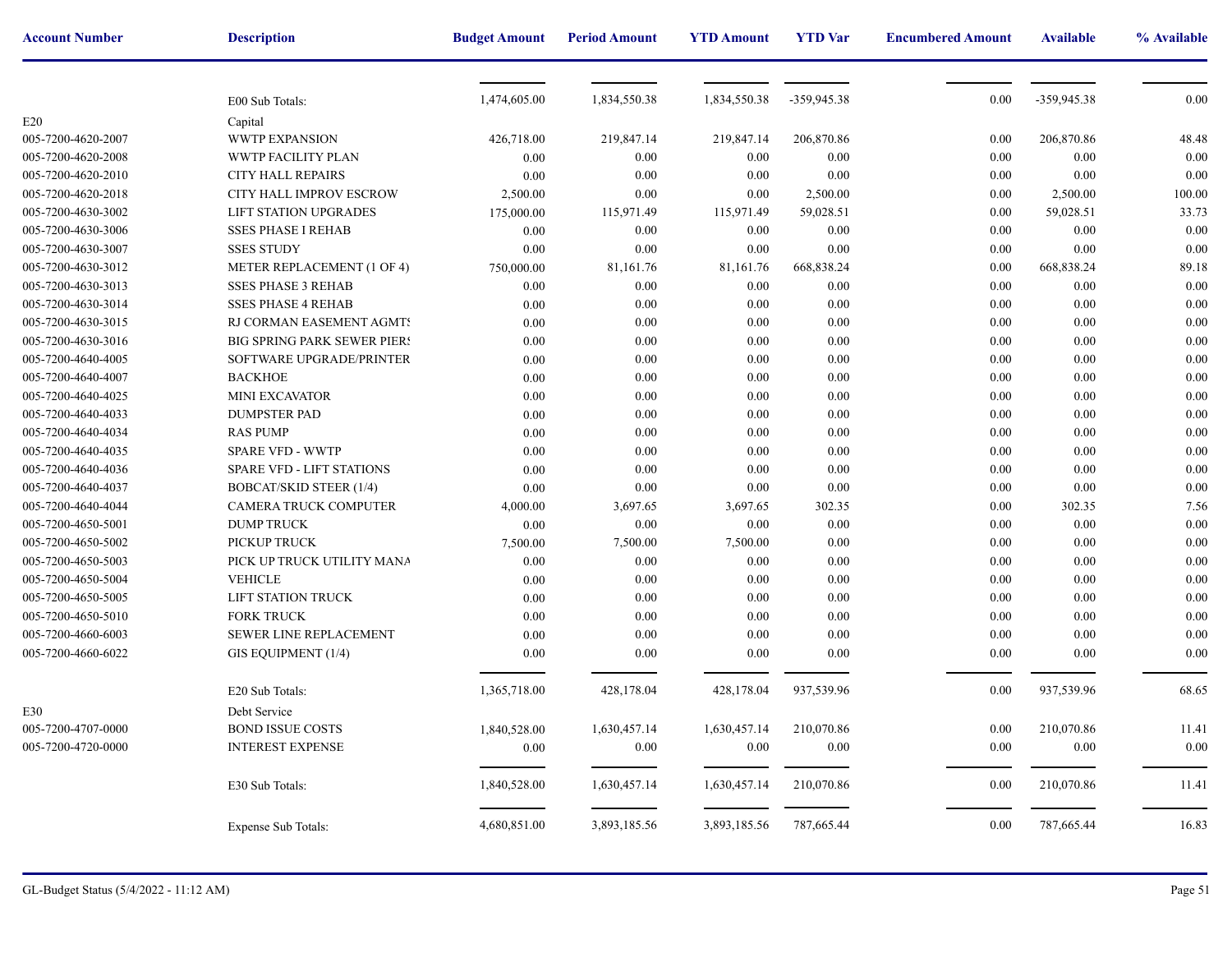| <b>Account Number</b> | <b>Description</b>    | <b>Budget Amount</b> | <b>Period Amount</b> | <b>YTD Amount</b> | <b>YTD</b> Var | <b>Encumbered Amount</b> | <b>Available</b> | % Available |
|-----------------------|-----------------------|----------------------|----------------------|-------------------|----------------|--------------------------|------------------|-------------|
|                       | Dept 7200 Sub Totals: | 4,680,851.00         | 3,893,185.56         | 3,893,185.56      | 787,665.44     | 0.00                     |                  |             |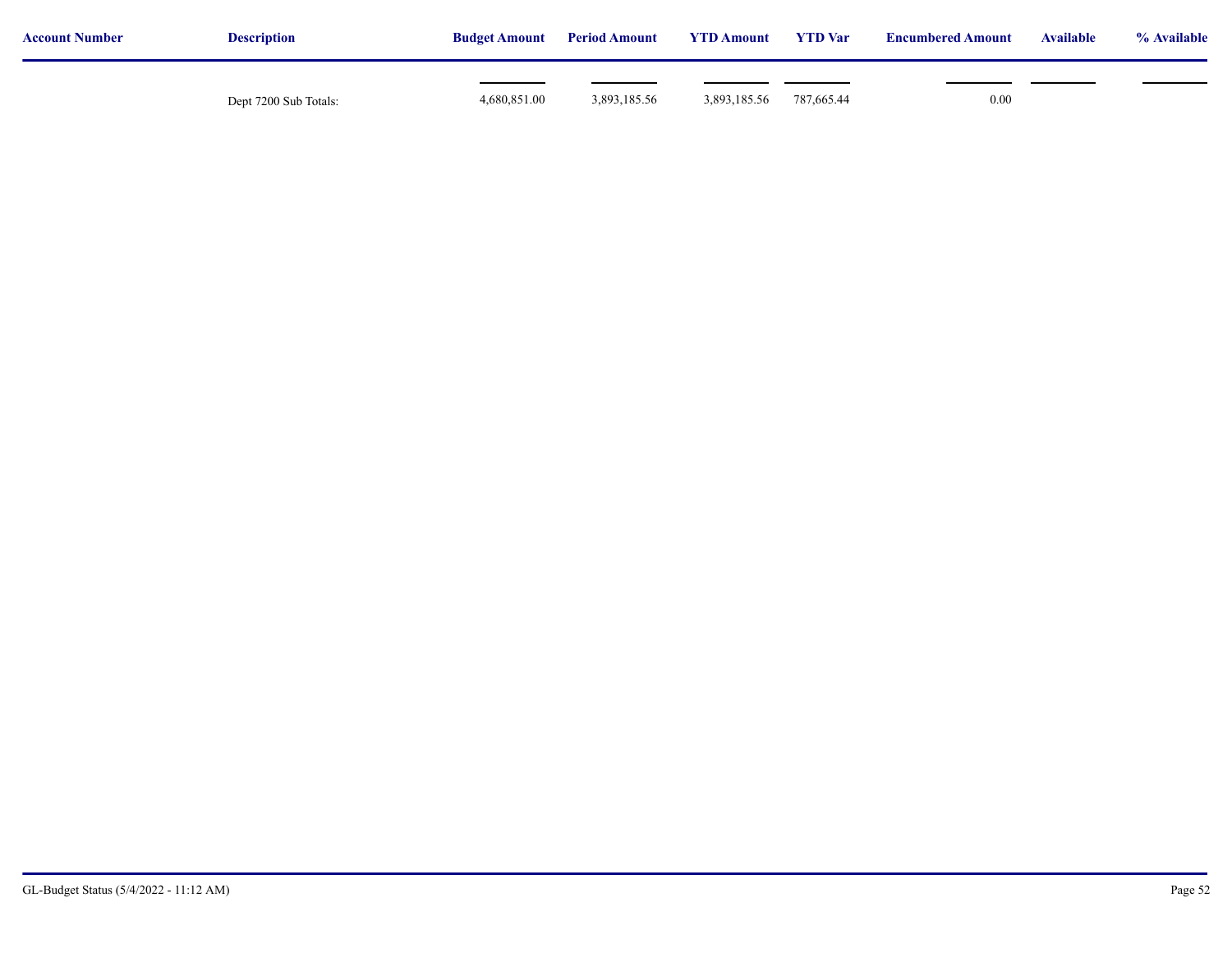| <b>Account Number</b> | <b>Description</b>         | <b>Budget Amount</b> | <b>Period Amount</b> | <b>YTD Amount</b> | <b>YTD</b> Var | <b>Encumbere</b> |
|-----------------------|----------------------------|----------------------|----------------------|-------------------|----------------|------------------|
| 005-7201<br>Dept      | <b>SEWER SNOW/STORM</b>    |                      |                      |                   |                |                  |
| E <sub>00</sub>       | Expense                    |                      |                      |                   |                |                  |
| 005-7201-4100-0000    | <b>SALARY</b>              | 0.00                 | $0.00\,$             | $0.00\,$          | 0.00           |                  |
| 005-7201-4110-0000    | <b>SALARY - OVERTIME</b>   | 0.00                 | $0.00\,$             | 0.00              | 0.00           |                  |
| 005-7201-4210-0000    | <b>HEALTH EMPLOYER</b>     | 0.00                 | $0.00\,$             | 0.00              | 0.00           |                  |
| 005-7201-4211-0000    | <b>DENTAL EMPLOYER</b>     | 0.00                 | $0.00\,$             | 0.00              | 0.00           |                  |
| 005-7201-4213-0000    | RETIREMENT NON HAZARDOU    | $0.00\,$             | $0.00\,$             | $0.00\,$          | 0.00           |                  |
| 005-7201-4220-0000    | <b>FICA EMPLOYER</b>       | 0.00                 | 0.00                 | 0.00              | 0.00           |                  |
| 005-7201-4221-0000    | MEDICARE EMPLOYER          | 0.00                 | $0.00\,$             | 0.00              | 0.00           |                  |
| 005-7201-4240-0000    | LIFE INSURANCE EMPLOYER    | 0.00                 | 0.00                 | 0.00              | 0.00           |                  |
| 005-7201-4241-0000    | <b>UNEMP INS BENEFIT</b>   | 0.00                 | 0.00                 | 0.00              | 0.00           |                  |
| 005-7201-4242-0000    | <b>VISION</b>              | $0.00\,$             | $0.00\,$             | $0.00\,$          | 0.00           |                  |
|                       |                            |                      |                      |                   |                |                  |
|                       | E00 Sub Totals:            | 0.00                 | $0.00\,$             | $0.00\,$          | 0.00           |                  |
|                       |                            |                      |                      |                   |                |                  |
|                       | <b>Expense Sub Totals:</b> | 0.00                 | $0.00\,$             | $0.00\,$          | 0.00           |                  |
|                       |                            |                      |                      |                   |                |                  |
|                       | Dept 7201 Sub Totals:      | 0.00                 | $0.00\,$             | 0.00              | 0.00           |                  |
|                       |                            |                      |                      |                   |                |                  |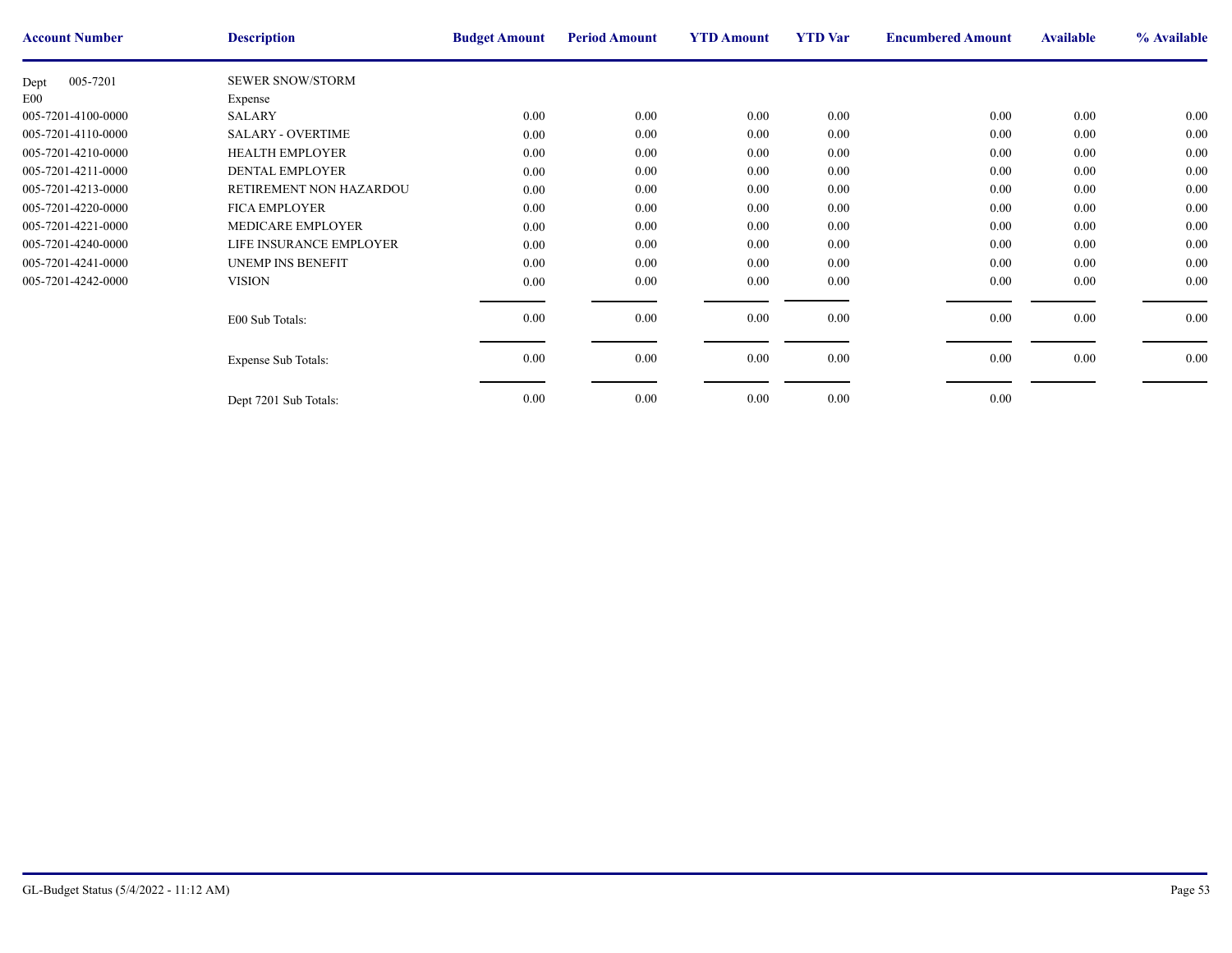| <b>Account Number</b>               | <b>Description</b>              | <b>Budget Amount</b> | <b>Period Amount</b> | <b>YTD Amount</b> | <b>YTD</b> Var | <b>Encumbere</b> |
|-------------------------------------|---------------------------------|----------------------|----------------------|-------------------|----------------|------------------|
| 005-7300<br>Dept<br>E <sub>00</sub> | Expense                         |                      |                      |                   |                |                  |
| 005-7300-4520-0000                  | <b>GARBAGE COLLECTION TRANS</b> | 685,000.00           | 0.00                 | $0.00\,$          | 685,000.00     |                  |
|                                     | E00 Sub Totals:                 | 685,000.00           | $0.00\,$             | 0.00              | 685,000.00     |                  |
|                                     | <b>Expense Sub Totals:</b>      | 685,000.00           | $0.00\,$             | $0.00\,$          | 685,000.00     |                  |
|                                     | Dept 7300 Sub Totals:           | 685,000.00           | $0.00\,$             | $0.00\,$          | 685,000.00     |                  |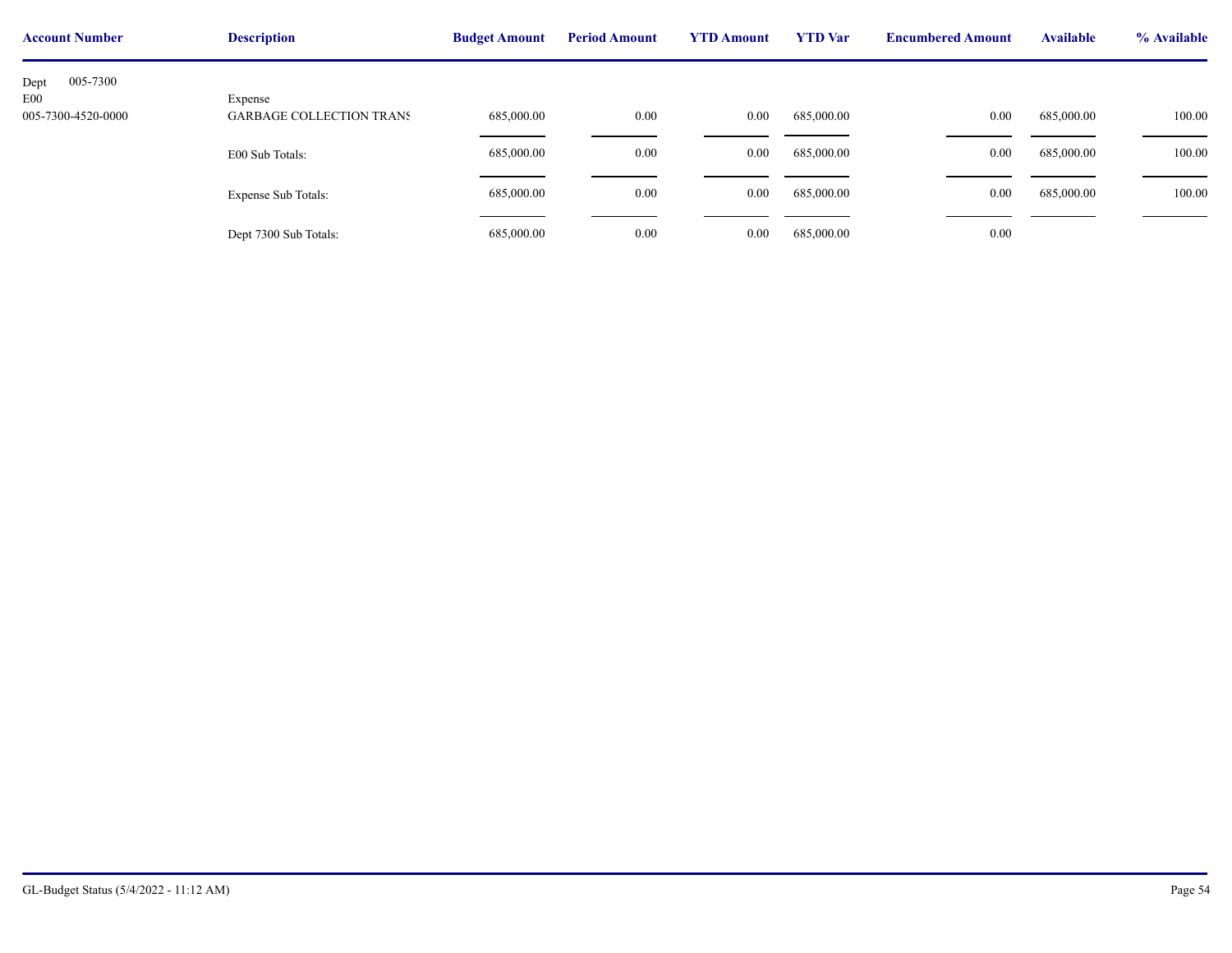| <b>Account Number</b> | <b>Description</b>       | <b>Budget Amount</b> | <b>Period Amount</b> | <b>YTD Amount</b>         | <b>YTD</b> Var | <b>Encumbered Amount</b> | <b>Available</b> | % Available |
|-----------------------|--------------------------|----------------------|----------------------|---------------------------|----------------|--------------------------|------------------|-------------|
|                       | Fund Revenue Sub Totals: | 9,454,647.00         | 6,879,249.12         | 6,879,249.12 2,575,397.88 |                | $0.00\,$                 | 2,575,397.88     | 27.24       |
|                       | Fund Expense Sub Totals: | 9,710,073.00         | 6,798,873.53         | 6,798,873.53              | 2,911,199.47   | $0.00\,$                 | 2,911,199.47     | 29.98       |
|                       | Fund 005 Sub Totals:     | 255,426.00           | $-80,375.59$         | $-80,375.59$              | 335,801.59     | 0.00                     |                  |             |